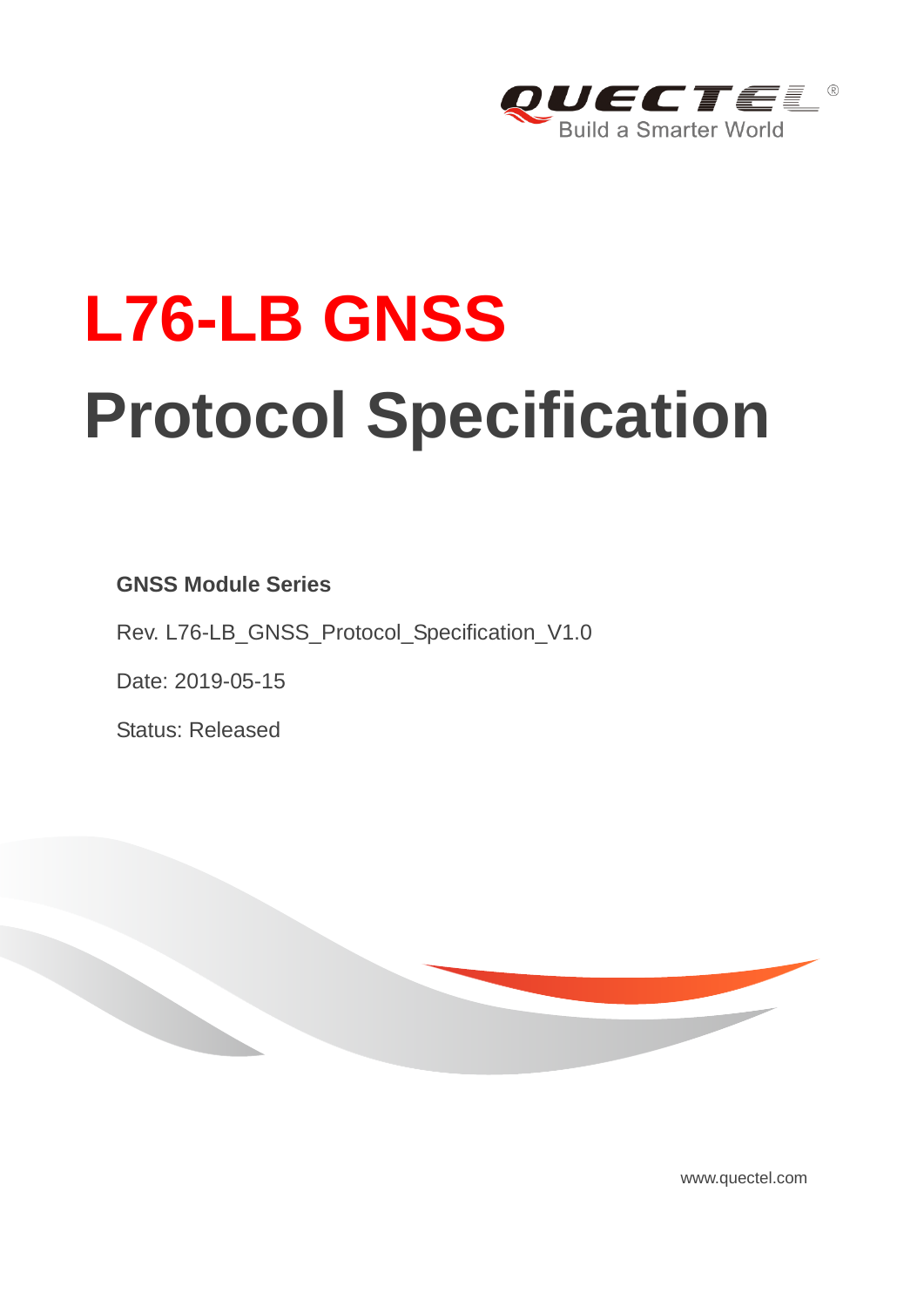

#### **Our aim is to provide customers with timely and comprehensive service. For any assistance, please contact our company headquarters:**

#### **Quectel Wireless Solutions Co., Ltd.**

7<sup>th</sup> Floor, Hongye Building, No.1801 Hongmei Road, Xuhui District, Shanghai 200233, China Tel: +86 21 5108 6236 Email: [info@quectel.com](mailto:info@quectel.com)

#### **Or our local office. For more information, please visit:**

<http://quectel.com/support/sales.htm>

**For technical support, or to report documentation errors, please visit:**  <http://quectel.com/support/technical.htm> Or email to: [support@quectel.com](mailto:support@quectel.com)

#### **GENERAL NOTES**

QUECTEL OFFERS THE INFORMATION AS A SERVICE TO ITS CUSTOMERS. THE INFORMATION PROVIDED IS BASED UPON CUSTOMERS' REQUIREMENTS. QUECTEL MAKES EVERY EFFORT TO ENSURE THE QUALITY OF THE INFORMATION IT MAKES AVAILABLE. QUECTEL DOES NOT MAKE ANY WARRANTY AS TO THE INFORMATION CONTAINED HEREIN, AND DOES NOT ACCEPT ANY LIABILITY FOR ANY INJURY, LOSS OR DAMAGE OF ANY KIND INCURRED BY USE OF OR RELIANCE UPON THE INFORMATION. ALL INFORMATION SUPPLIED HEREIN IS SUBJECT TO CHANGE WITHOUT PRIOR NOTICE.

#### **COPYRIGHT**

THE INFORMATION CONTAINED HERE IS PROPRIETARY TECHNICAL INFORMATION OF QUECTEL WIRELESS SOLUTIONS CO., LTD. TRANSMITTING, REPRODUCTION, DISSEMINATION AND EDITING OF THIS DOCUMENT AS WELL AS UTILIZATION OF THE CONTENT ARE FORBIDDEN WITHOUT PERMISSION. OFFENDERS WILL BE HELD LIABLE FOR PAYMENT OF DAMAGES. ALL RIGHTS ARE RESERVED IN THE EVENT OF A PATENT GRANT OR REGISTRATION OF A UTILITY MODEL OR DESIGN.

*Copyright © Quectel Wireless Solutions Co., Ltd. 2019. All rights reserved.*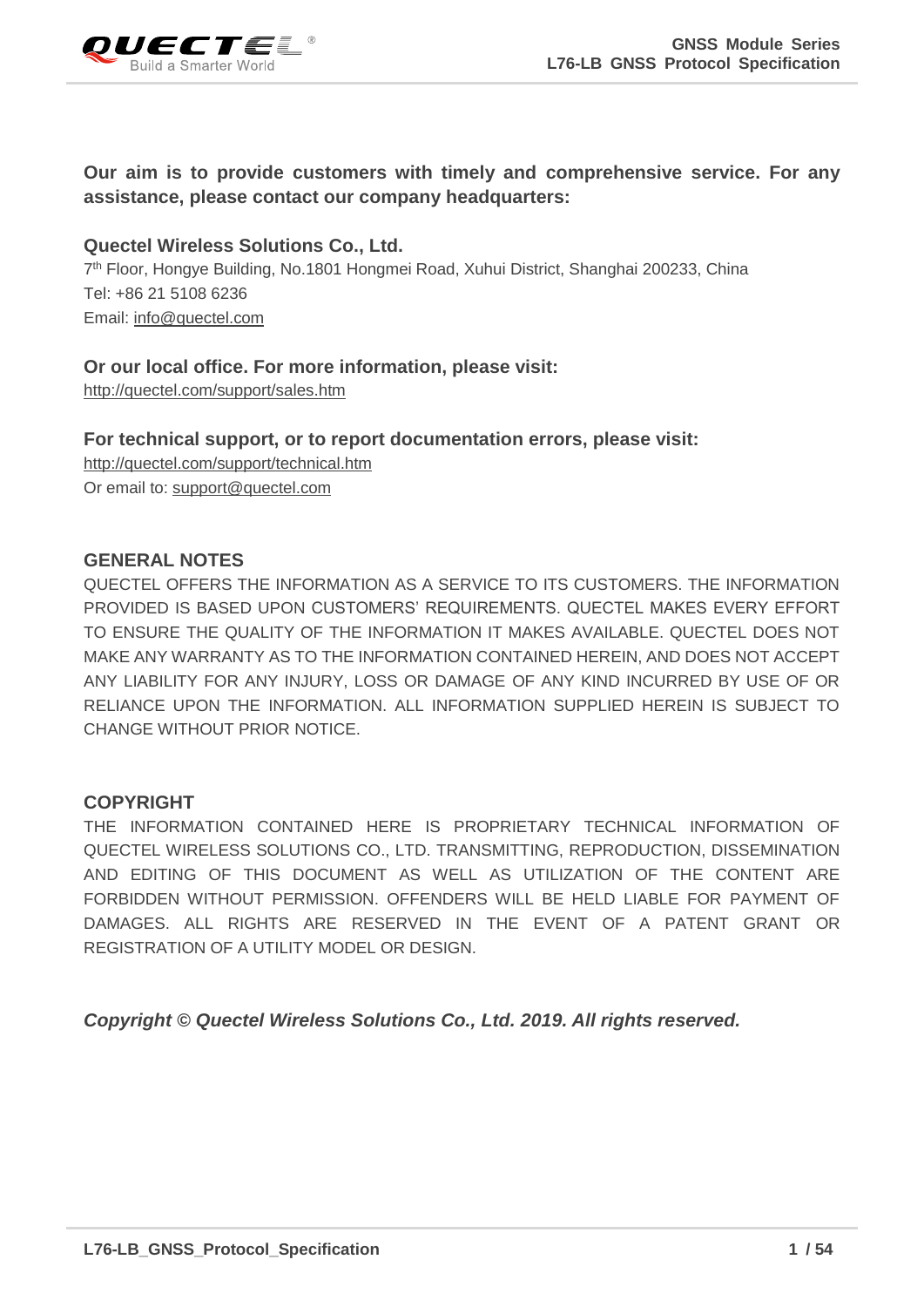<span id="page-2-0"></span>

## **About the Document**

## **History**

| <b>Revision Date</b> |            | <b>Author</b> | <b>Description</b> |
|----------------------|------------|---------------|--------------------|
| 1.0                  | 2019-05-15 | Jenn XIANG    | Initial            |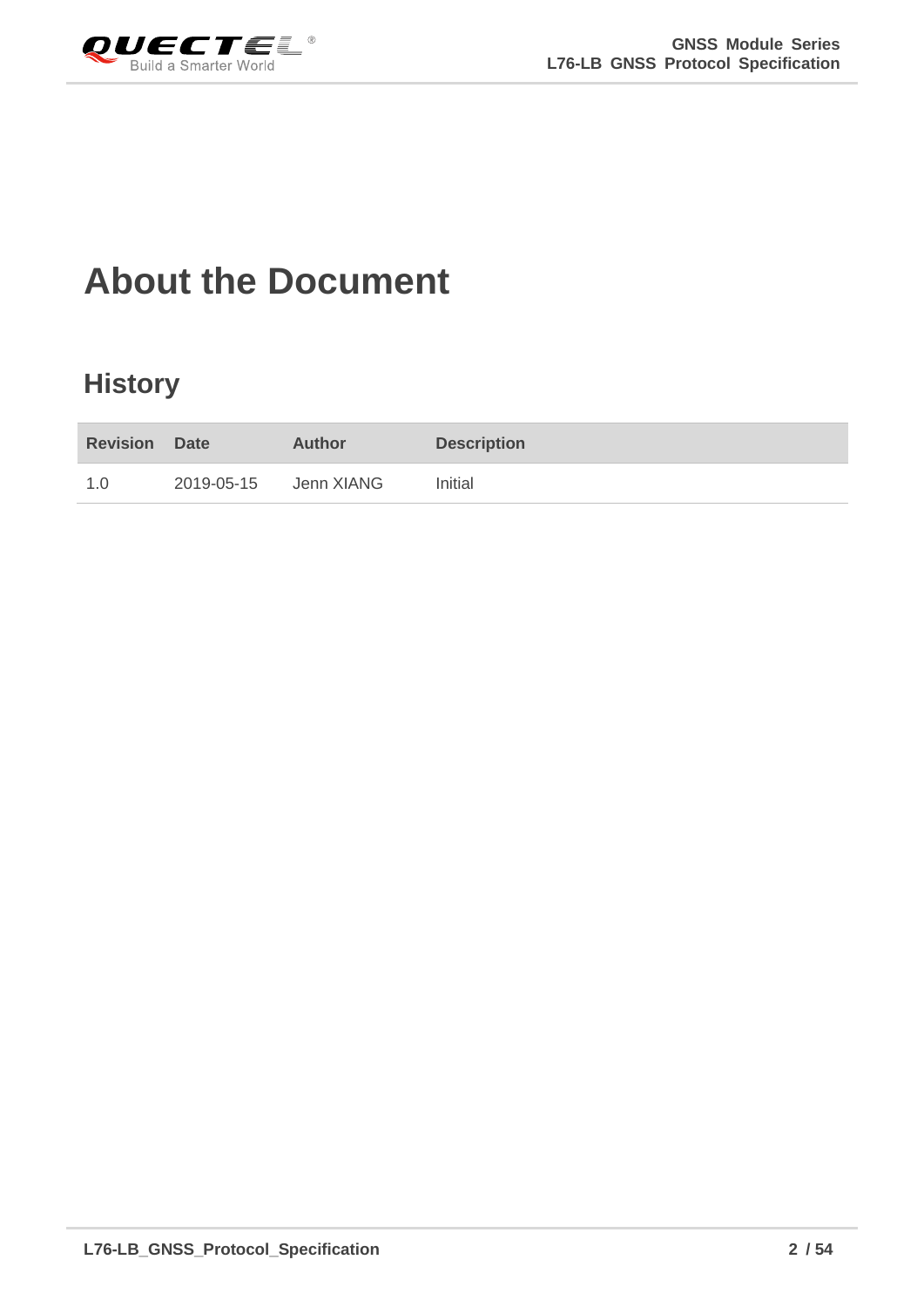

#### **Contents**

| 1              |      |  |
|----------------|------|--|
| $\overline{2}$ |      |  |
|                | 2.1. |  |
|                | 2.2. |  |
|                | 2.3. |  |
|                | 2.4. |  |
|                | 2.5. |  |
|                | 2.6. |  |
| $\overline{3}$ |      |  |
|                | 3.1. |  |
|                | 3.2. |  |
|                | 3.3. |  |
|                | 3.4. |  |
|                | 3.5. |  |
|                | 3.6. |  |
|                | 3.7. |  |
|                | 3.8. |  |
|                | 3.9. |  |
|                |      |  |
|                |      |  |
|                |      |  |
|                |      |  |
|                |      |  |
|                |      |  |
|                |      |  |
|                |      |  |
|                |      |  |
|                |      |  |
|                |      |  |
|                |      |  |
|                |      |  |
|                |      |  |
|                |      |  |
|                |      |  |
|                |      |  |
|                |      |  |
|                |      |  |
|                |      |  |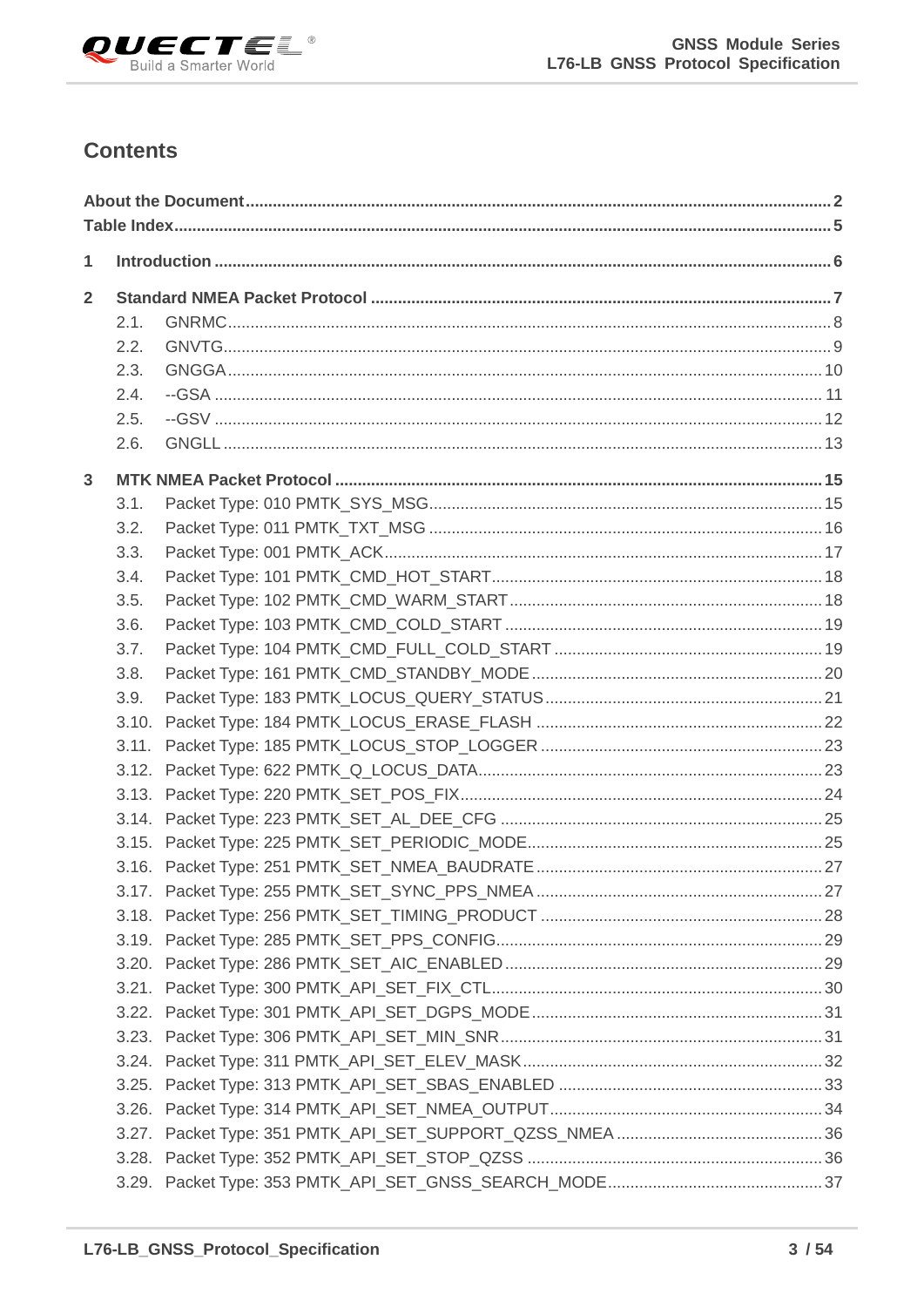

| 5 |  |  |
|---|--|--|
| 4 |  |  |
|   |  |  |
|   |  |  |
|   |  |  |
|   |  |  |
|   |  |  |
|   |  |  |
|   |  |  |
|   |  |  |
|   |  |  |
|   |  |  |
|   |  |  |
|   |  |  |
|   |  |  |
|   |  |  |
|   |  |  |
|   |  |  |
|   |  |  |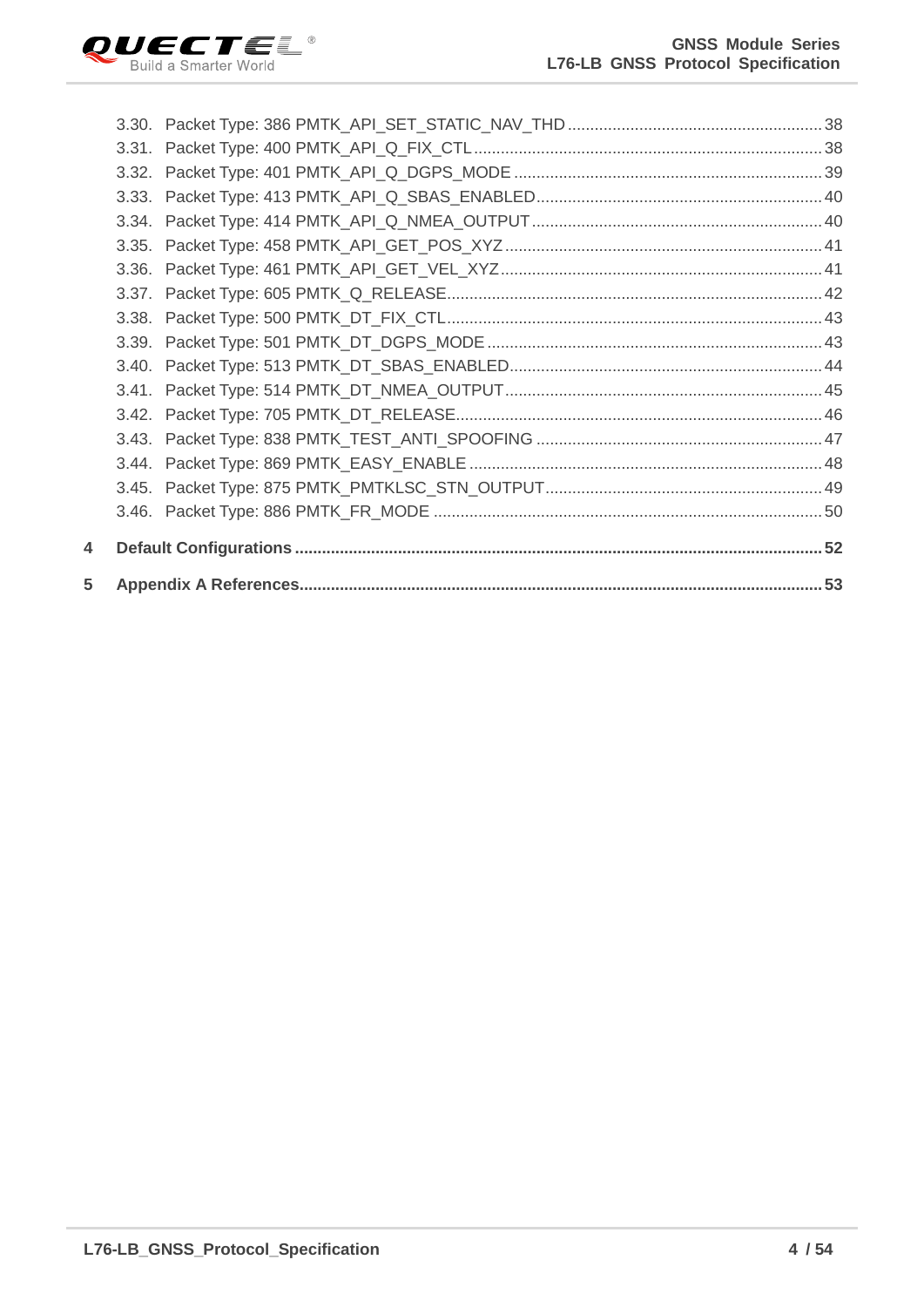

#### <span id="page-5-0"></span>**Table Index**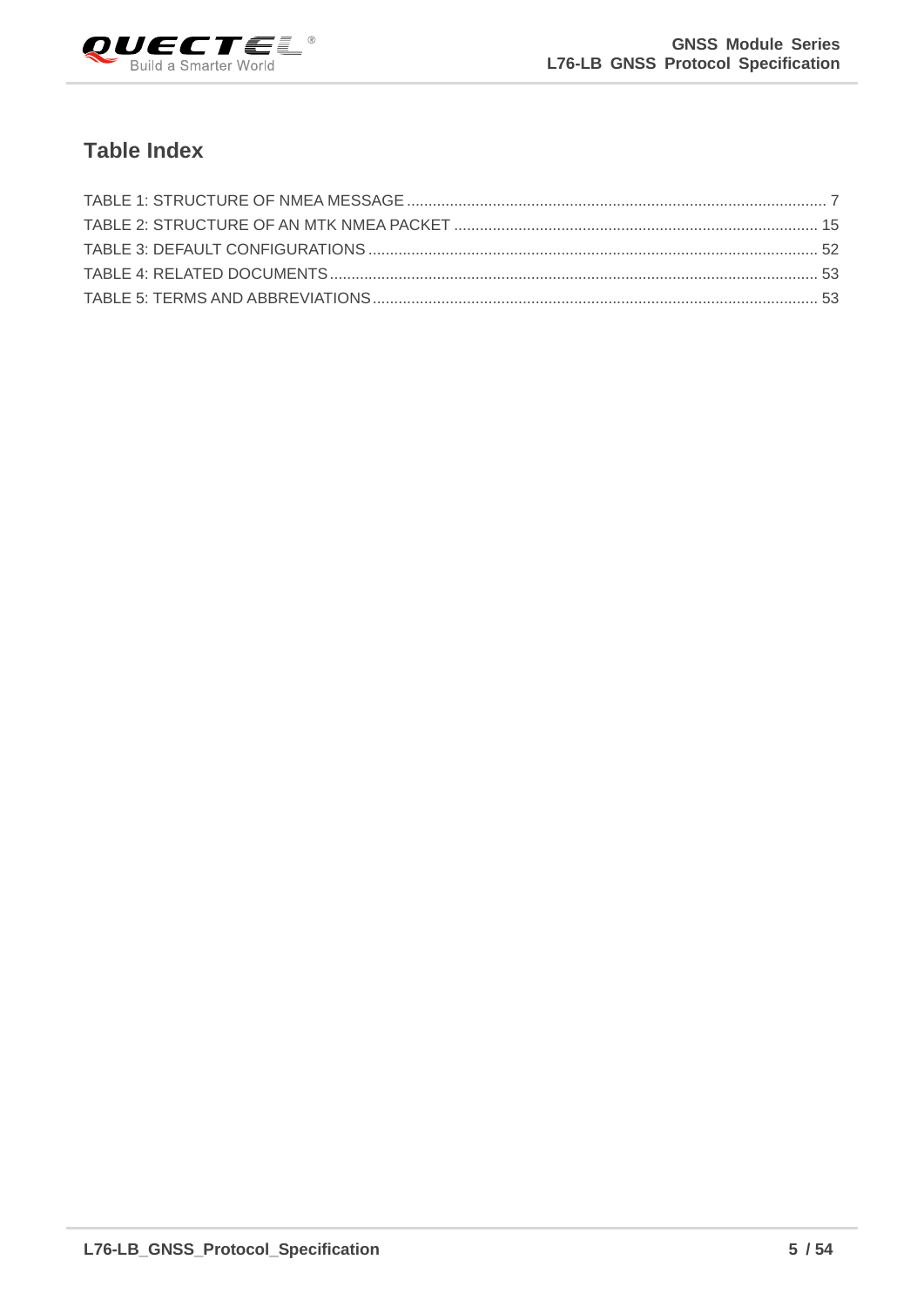<span id="page-6-0"></span>

## **1 Introduction**

L76-LB is a GNSS module capable of accessing GPS and BeiDou systems. It only supports GPS and GPS+BeiDou modes.

The module supports autonomous GNSS C/A, SBAS function (including WAAS, EGNOS, MSAS and GAGAN) and AGPS (EASY<sup>™</sup> function). It can be used in positioning, navigation and other industries.

This document mainly describes NMEA packet protocols supported by L76-LB. The module supports NMEA 0183 standard commands. MTK NMEA extended packet is also enabled to control and configure the module.

And the module supports SDK commands developed by Quectel. At present the SDK commands contain **\$PQGLP**, **\$PQBAUD**, **\$PQ1PPS**, **\$PQEPE** and so on. For more infomations about SDK commands, please refer to *document [1]*.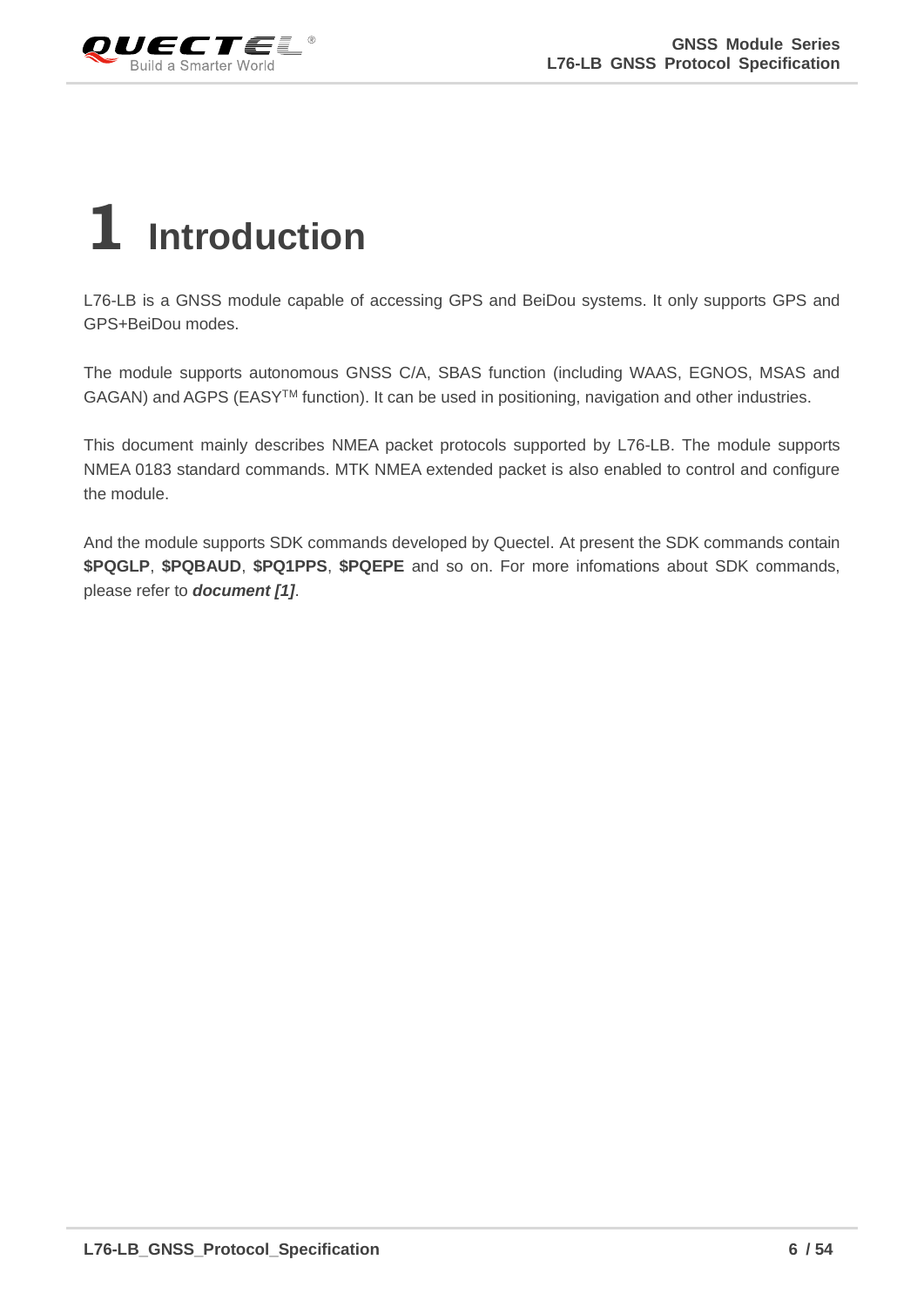<span id="page-7-0"></span>

## **2 Standard NMEA Packet Protocol**

L76-LB supports NMEA 0183 standard messages. The following table shows the structure of a NMEA 0183 standard message.

#### <span id="page-7-1"></span>**Table 1: Structure of NMEA Message**

| <b>Filed</b>          | Length (Bytes)                                | <b>Description</b>                                                                                                                              |
|-----------------------|-----------------------------------------------|-------------------------------------------------------------------------------------------------------------------------------------------------|
| \$                    | 1                                             | Each NMEA message starts with '\$'                                                                                                              |
| Talker ID             | $1 - 2$                                       | Talker IDs can be 'GN' when the message ID is<br>RMC, VTG, GGA or GLL.<br>Talker IDs can be 'GP' and 'BD' when the<br>message ID is GSA or GSV. |
| NMEA Message ID       | 3                                             | NMEA message ID                                                                                                                                 |
| Data Field            | Variable, depends on the<br>NMEA message type | Data fields, delimited by comma ','                                                                                                             |
| $\star$               | 1                                             | End character of data field                                                                                                                     |
| Checksum              | 2                                             | A hexadecimal number calculated by exclusive<br>OR of all characters between '\$' and '*'                                                       |
| $<$ CR $>$ $<$ LF $>$ | 2                                             | Each NMEA message ends with 'CR' and 'LF'                                                                                                       |

#### **NOTE**

L76-LB GNSS module supports GPS + BeiDou system by default, and it can output the following six types of NMEA messages: RMC, VTG, GGA, GSA, GSV and GLL.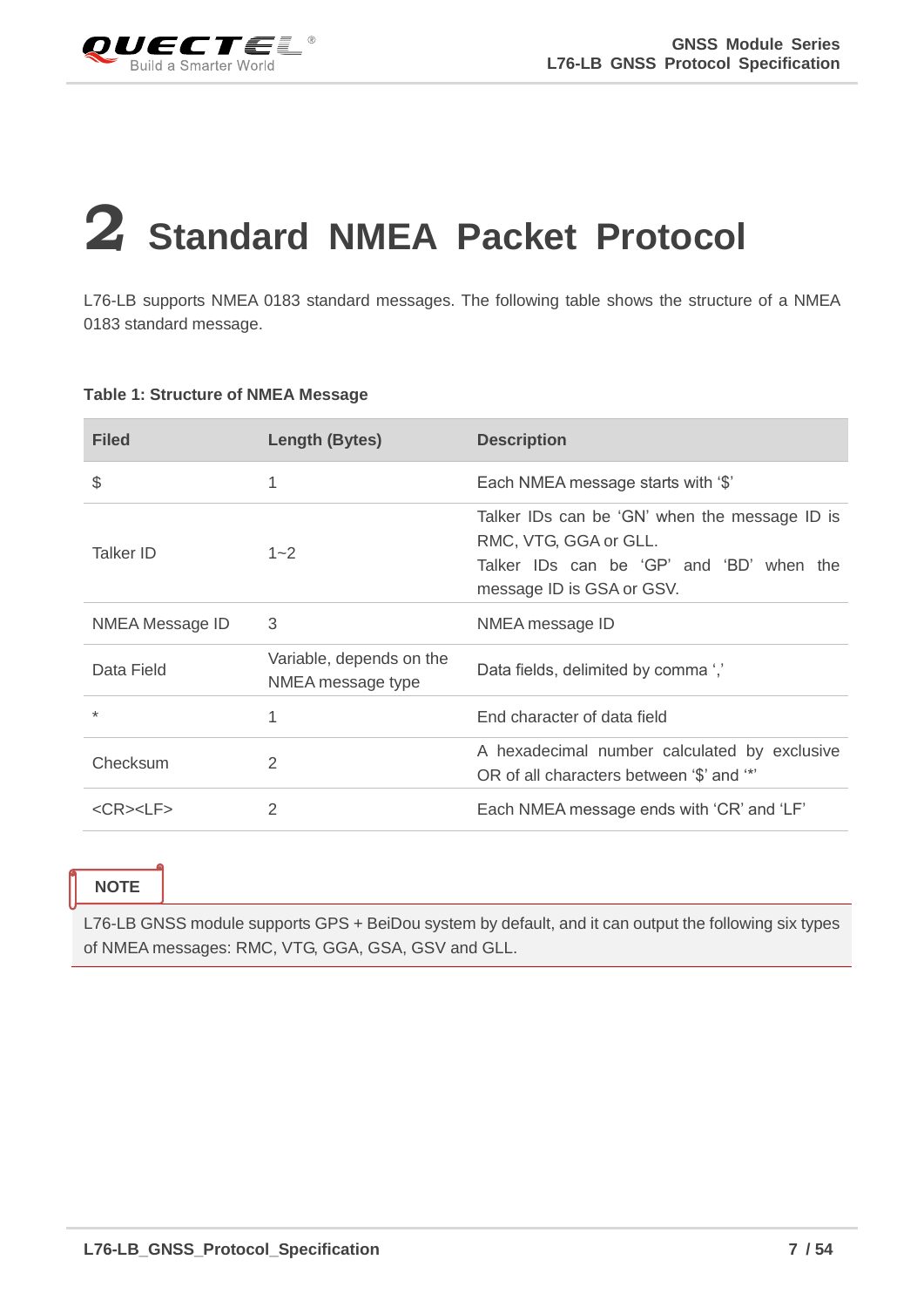<span id="page-8-0"></span>

### **2.1. GNRMC**

RMC, Recommended Minimum Position Data (including position, velocity and time).

| Example:                  | \$GNRMC,021618.000,A,3150.7827,N,11711.8695,E,0.14,181.50,030119,,,A*76 <cr><lf></lf></cr> |
|---------------------------|--------------------------------------------------------------------------------------------|
| <b>Field</b>              | <b>Description</b>                                                                         |
| \$                        | Each NMEA message starts with '\$'                                                         |
| <b>GNRMC</b>              | Message ID                                                                                 |
| <b>UTC Time</b>           | Time in 'hhmmss.sss' format                                                                |
| Data Validity             | 'V'=Invalid<br>'A'=Valid                                                                   |
| Latitude                  | Latitude in 'ddmm.mmmm' format (degrees and minutes)                                       |
| N/S                       | 'N'=North<br>'S'=South                                                                     |
| Longitude                 | Longitude in 'dddmm.mmmm' format (degrees and minutes)                                     |
| E/W                       | 'E'=East<br>'W'=West                                                                       |
| Speed                     | Speed over ground in knots                                                                 |
| COG                       | Course over ground in degree                                                               |
| Date                      | Date in 'ddmmyy' format                                                                    |
| <b>Magnetic Variation</b> | Magnetic variation in degree, not being output                                             |
| E/W                       | Magnetic variation E/W indicator, not being output                                         |
| <b>Positioning Mode</b>   | 'N'=No fix<br>'A'=Autonomous GNSS fix<br>'D'=Differential GNSS fix                         |
| $\star$                   | End character of data field                                                                |
| Checksum                  | Hexadecimal checksum                                                                       |
| $<$ CR> $<$ LF>           | Each NMEA message ends with 'CR' and 'LF'                                                  |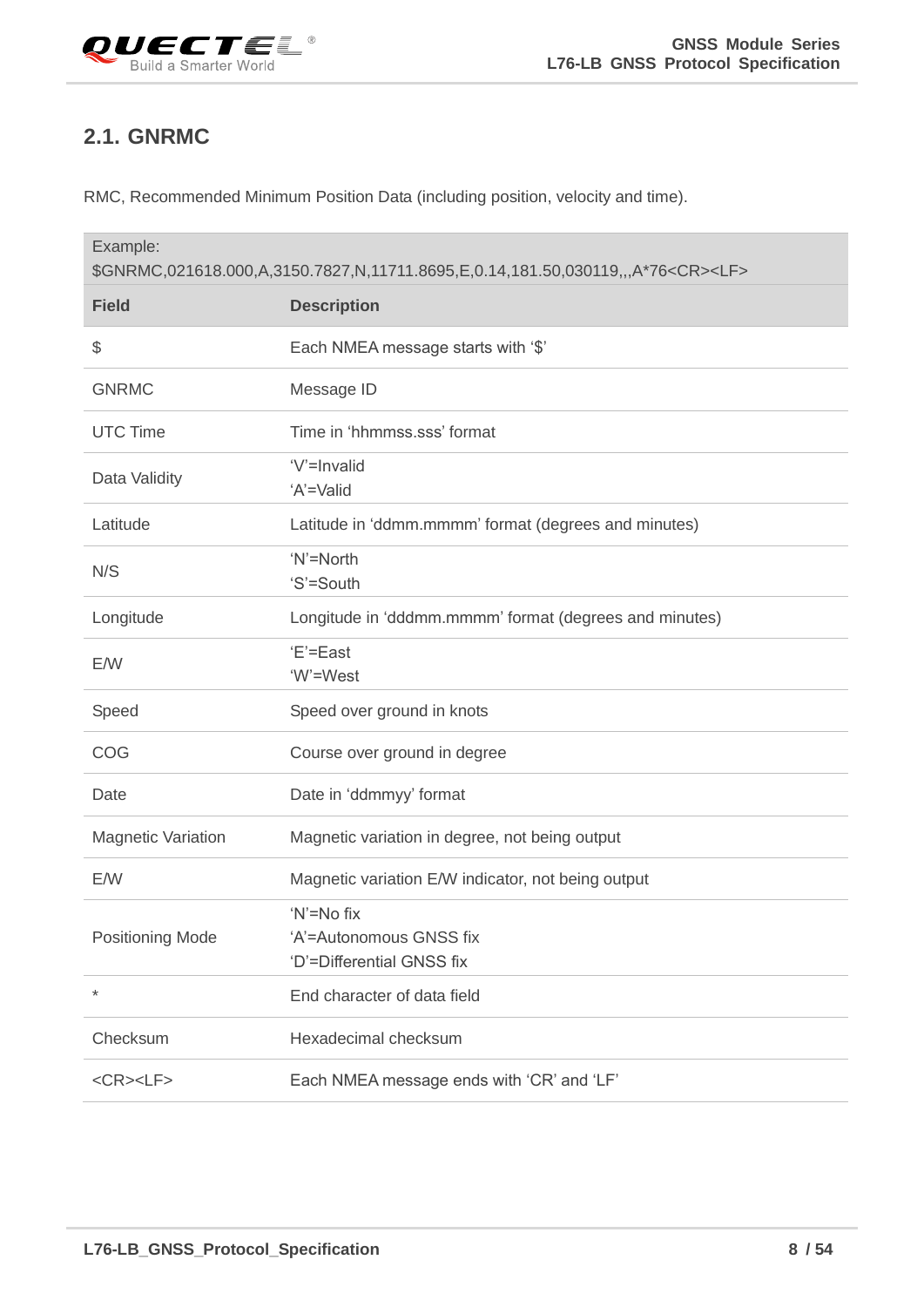<span id="page-9-0"></span>

#### **2.2. GNVTG**

VTG, Track Made Good and Ground Speed.

| Example:                | \$GNVTG,148.76,T,,M,0.21,N,0.39,K,A*26 <cr><lf></lf></cr>          |
|-------------------------|--------------------------------------------------------------------|
| <b>Field</b>            | <b>Description</b>                                                 |
| \$                      | Each NMEA message starts with '\$'                                 |
| <b>GNVTG</b>            | Message ID                                                         |
| COG(T)                  | Course over ground (true) in degree                                |
| Τ                       | Fixed field, true                                                  |
| COG(M)                  | Course over ground (magnetic), not being output                    |
| M                       | Fixed field, magnetic                                              |
| Speed                   | Speed over ground in knots                                         |
| $\mathsf{N}$            | Fixed field, knots                                                 |
| Speed                   | Speed over ground in km/h                                          |
| K                       | Fixed field, km/h                                                  |
| <b>Positioning Mode</b> | 'N'=No fix<br>'A'=Autonomous GNSS fix<br>'D'=Differential GNSS fix |
| $\star$                 | End character of data field                                        |
| Checksum                | Hexadecimal checksum                                               |
| $<$ CR> $<$ LF>         | Each NMEA message ends with 'CR' and 'LF'                          |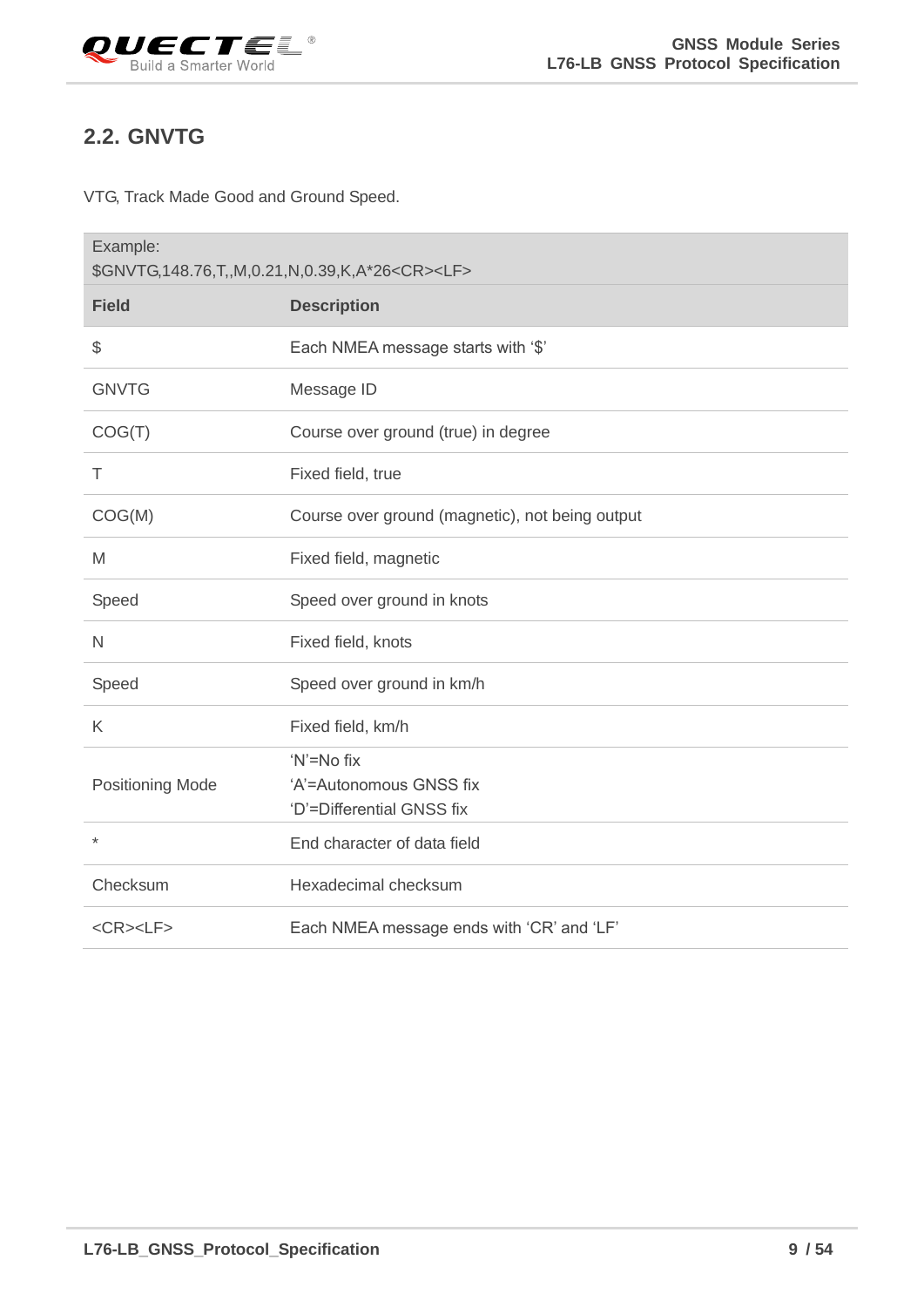<span id="page-10-0"></span>

#### **2.3. GNGGA**

GGA, Global Positioning System Fix Data, is the essential fix data which provides 3D location and accuracy data.

| Example:                | \$GNGGA,032843.000,3150.7957,N,11711.8668,E,1,10,2.09,80.3,M,0.0,M,,*71 <cr><lf></lf></cr> |
|-------------------------|--------------------------------------------------------------------------------------------|
| <b>Field</b>            | <b>Description</b>                                                                         |
| \$                      | Each NMEA message starts with '\$'                                                         |
| <b>GNGGA</b>            | Message ID                                                                                 |
| <b>UTC Time</b>         | Time in 'hhmmss.sss' format                                                                |
| Latitude                | Latitude in 'ddmm.mmmm' format (degrees and minutes)                                       |
| N/S                     | 'N'=North<br>'S'=South                                                                     |
| Longitude               | Longitude in 'dddmm.mmmm' format (degrees and minutes)                                     |
| E/W                     | 'E'=East<br>'W'=West                                                                       |
| <b>Fix Status</b>       | '0'=Invalid<br>'1'=GNSS fix<br>'2'=DGPS fix                                                |
| Number of SV            | Number of satellites being used (0~24)                                                     |
| <b>HDOP</b>             | Horizontal dilution of precision                                                           |
| Altitude                | Altitude in meters according to WGS84 ellipsoid                                            |
| M                       | Fixed field, meter                                                                         |
| <b>Geoid Separation</b> | Height of Geoid (means sea level) above WGS84 ellipsoid, meter                             |
| M                       | Fixed field, meter                                                                         |
| DGPS Age                | Age of DGPS data in seconds, empty if DGPS is not used                                     |
| <b>DGPS Station ID</b>  | Empty if DGPS is not used                                                                  |
| $\star$                 | End character of data field                                                                |
| Checksum                | Hexadecimal checksum                                                                       |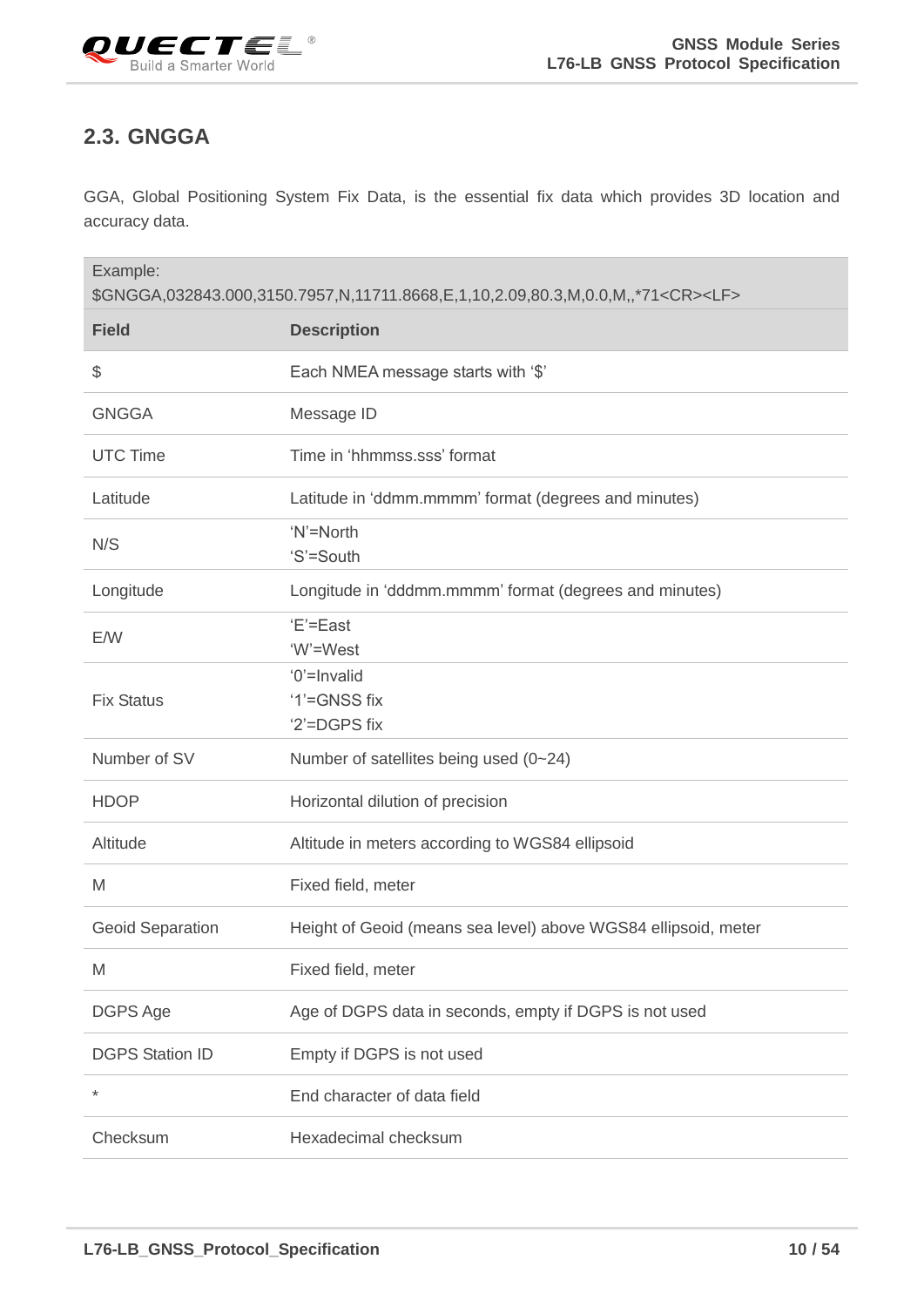

<CR><LF> Each NMEA message ends with 'CR' and 'LF'

#### <span id="page-11-0"></span>**2.4. --GSA**

GSA, GNSS DOP and Active Satellites, which provides details on the fix and includes the number of satellites being used in the current solution and the DOP. At most the first 12 satellite IDs are output.

| Example:          | \$GPGSA, A, 3, 20, 13, 12, 15, 10, 32, 24, ,,,,, 2. 48, 2. 18, 1. 18* 0E< CR >< LF ><br>\$BDGSA, A, 3, 14, 06, 09, ,,,,,,,,,,2.48, 2.18, 1.18*14 <cr><lf></lf></cr> |
|-------------------|---------------------------------------------------------------------------------------------------------------------------------------------------------------------|
| <b>Field</b>      | <b>Description</b>                                                                                                                                                  |
| \$                | Each NMEA message starts with '\$'                                                                                                                                  |
| --GSA             | Message ID                                                                                                                                                          |
| Mode              | Auto selection of 2D or 3D fix<br>'M'=Manual, forced to switch 2D/3D mode<br>'A'=Allowed to automatically switch 2D/3D mode                                         |
| <b>Fix Status</b> | $'1' = No fix$<br>$2' = 2D$ fix<br>$3' = 3D$ fix                                                                                                                    |
| Satellite Used 1  | Satellite used on channel 1                                                                                                                                         |
| Satellite Used 2  | Satellite used on channel 2                                                                                                                                         |
| Satellite Used 3  | Satellite used on channel 3                                                                                                                                         |
| Satellite Used 4  | Satellite used on channel 4                                                                                                                                         |
| Satellite Used 5  | Satellite used on channel 5                                                                                                                                         |
| Satellite Used 6  | Satellite used on channel 6                                                                                                                                         |
| Satellite Used 7  | Satellite used on channel 7                                                                                                                                         |
| Satellite Used 8  | Satellite used on channel 8                                                                                                                                         |
| Satellite Used 9  | Satellite used on channel 9                                                                                                                                         |
| Satellite Used 10 | Satellite used on channel 10                                                                                                                                        |
| Satellite Used 11 | Satellite used on channel 11                                                                                                                                        |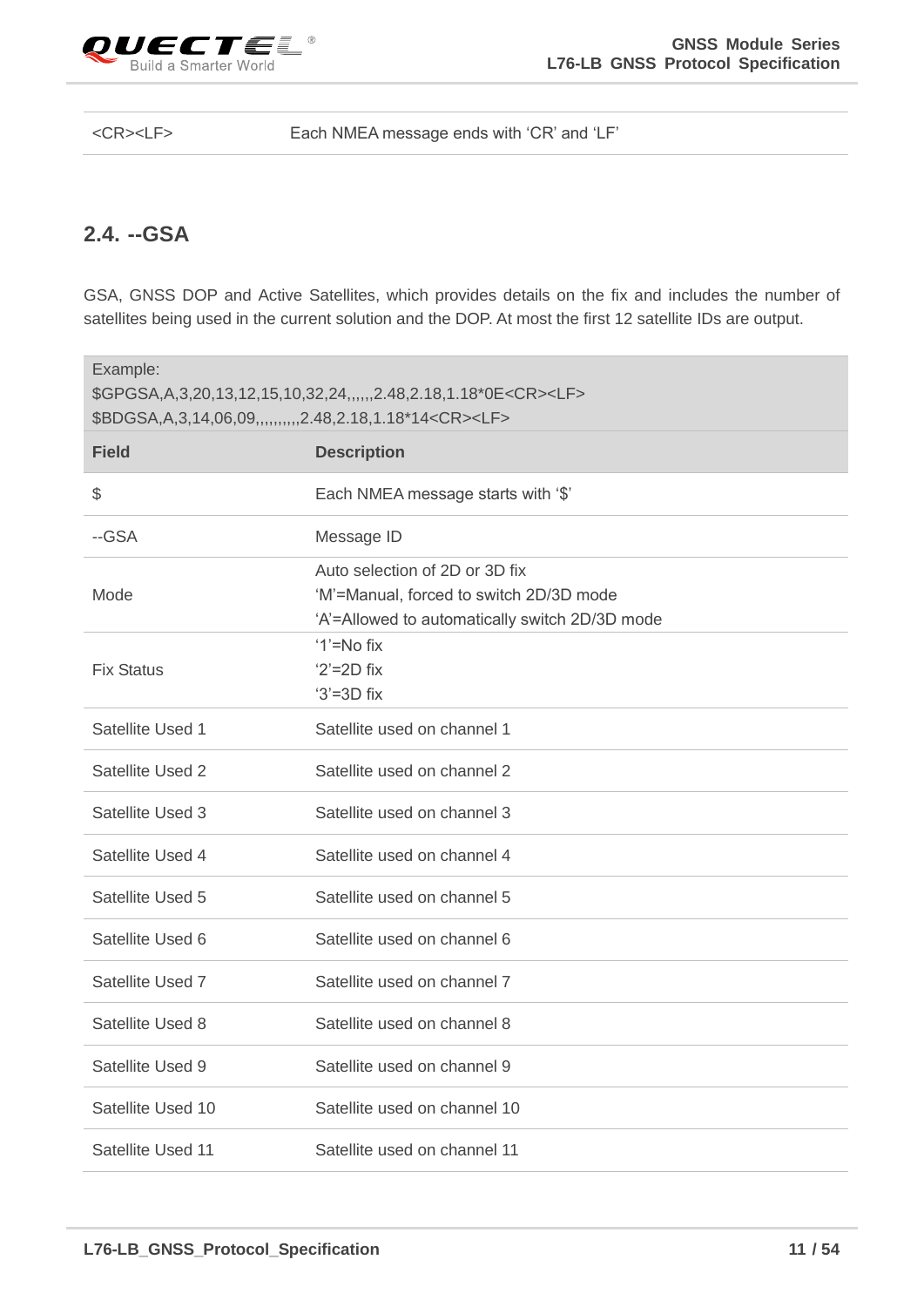

| Satellite Used 12     | Satellite used on channel 12              |
|-----------------------|-------------------------------------------|
| <b>PDOP</b>           | Position dilution of precision            |
| <b>HDOP</b>           | Horizontal dilution of precision          |
| <b>VDOP</b>           | Vertical dilution of precision            |
| $\ast$                | End character of data field               |
| Checksum              | Hexadecimal checksum                      |
| $<$ CR $>$ $<$ LF $>$ | Each NMEA message ends with 'CR' and 'LF' |

#### <span id="page-12-0"></span>**2.5. --GSV**

GSV, GNSS Satellites in View. One GSV sentence can only provide data for at most 4 satellites, so several sentences might be required for full information. Since GSV includes satellites that are not used as part of the solution, GSV sentence contains more satellites than GGA does.

Example:

\$GPGSV,4,1,14,24,69,062,39,193,69,095,,20,61,325,43,194,56,121,\*7D<CR><LF> \$GPGSV,4,2,14,21,49,229,20,15,40,054,44,10,33,317,43,12,17,136,24\*7A<CR><LF> \$GPGSV,4,3,14,32,15,268,44,195,07,168,,13,06,062,27,25,06,167,\*43<CR><LF> \$GPGSV,4,4,14,14,01,258,,46,,,\*45<CR><LF> \$BDGSV,3,1,12,06,64,356,39,14,64,358,41,09,54,305,38,03,51,192,\*63<CR><LF> \$BDGSV,3,2,12,01,44,143,,13,41,216,17,02,39,232,,04,30,120,\*66<CR><LF> \$BDGSV,3,3,12,07,26,165,23,05,19,253,,11,12,228,,10,09,187,\*6F<CR><LF>

| <b>Field</b>       | <b>Description</b>                 |
|--------------------|------------------------------------|
| $\$\$              | Each NMEA message starts with '\$' |
| --GSV              | Message ID                         |
| Number of Message  | Number of messages                 |
| Sequence Number    | Sequence number of this entry      |
| Satellites in View | Total satellites in view           |
| Satellite ID 1     | Satellite ID                       |
| Elevation 1        | Elevation in degree $(0-90)$       |
| Azimuth 1          | Azimuth in degree $(0-359)$        |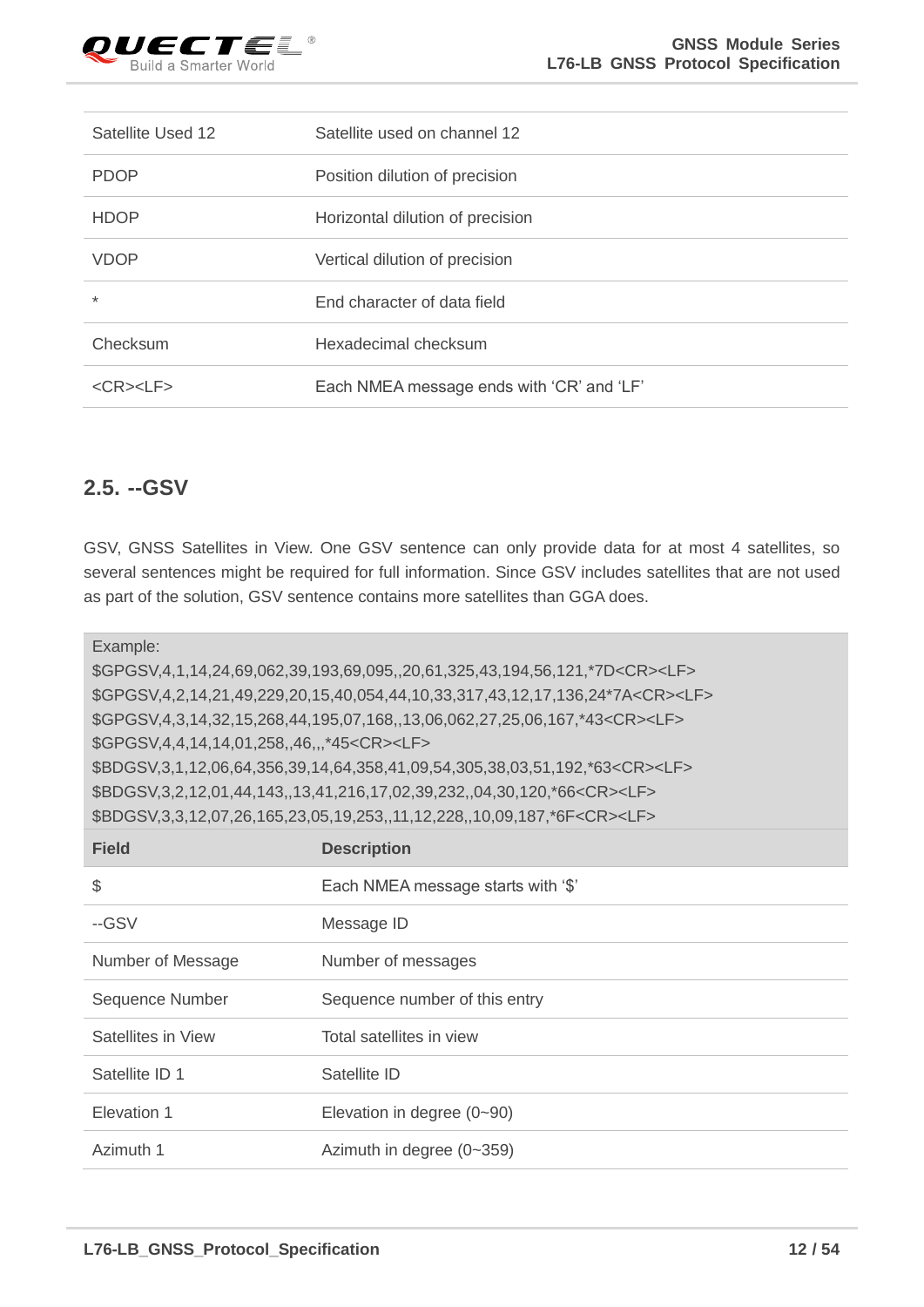

| SNR <sub>1</sub> | Signal to noise ratio in dBHz $(0-99)$ , empty if not tracking |
|------------------|----------------------------------------------------------------|
| Satellite ID 2   | Satellite ID                                                   |
| Elevation 2      | Elevation in degree $(0-90)$                                   |
| Azimuth 2        | Azimuth in degree (0~359)                                      |
| SNR <sub>2</sub> | Signal to noise ratio in dBHz (0~99), empty if not tracking    |
| Satellite ID 3   | Satellite ID                                                   |
| Elevation 3      | Elevation in degree (0~90)                                     |
| Azimuth 3        | Azimuth in degree (0~359)                                      |
|                  |                                                                |
| SNR <sub>3</sub> | Signal to noise ratio in dBHz (0~99), empty if not tracking    |
| Satellite ID 4   | Satellite ID                                                   |
| Elevation 4      | Elevation in degree (0~90)                                     |
| Azimuth 4        | Azimuth in degree (0~359)                                      |
| SNR <sub>4</sub> | Signal to noise ratio in dBHz (0~99), empty if not tracking    |
| $^\star$         | End character of data field                                    |
| Checksum         | Hexadecimal checksum                                           |

#### <span id="page-13-0"></span>**2.6. GNGLL**

GLL, Geographic Latitude and Longitude, which contains position information, time of position fix and status.

| Example:<br>\$GNGLL,3150.7957,N,11711.8668,E,033640.000,A,A*49 <cr><lf></lf></cr> |                                                      |  |
|-----------------------------------------------------------------------------------|------------------------------------------------------|--|
| <b>Field</b>                                                                      | <b>Description</b>                                   |  |
| \$                                                                                | Each NMEA message starts with '\$'                   |  |
| <b>GNGLL</b>                                                                      | Message ID                                           |  |
| Latitude                                                                          | Latitude in 'ddmm.mmmm' format (degrees and minutes) |  |
| N/S                                                                               | 'N'=North<br>'S'=South                               |  |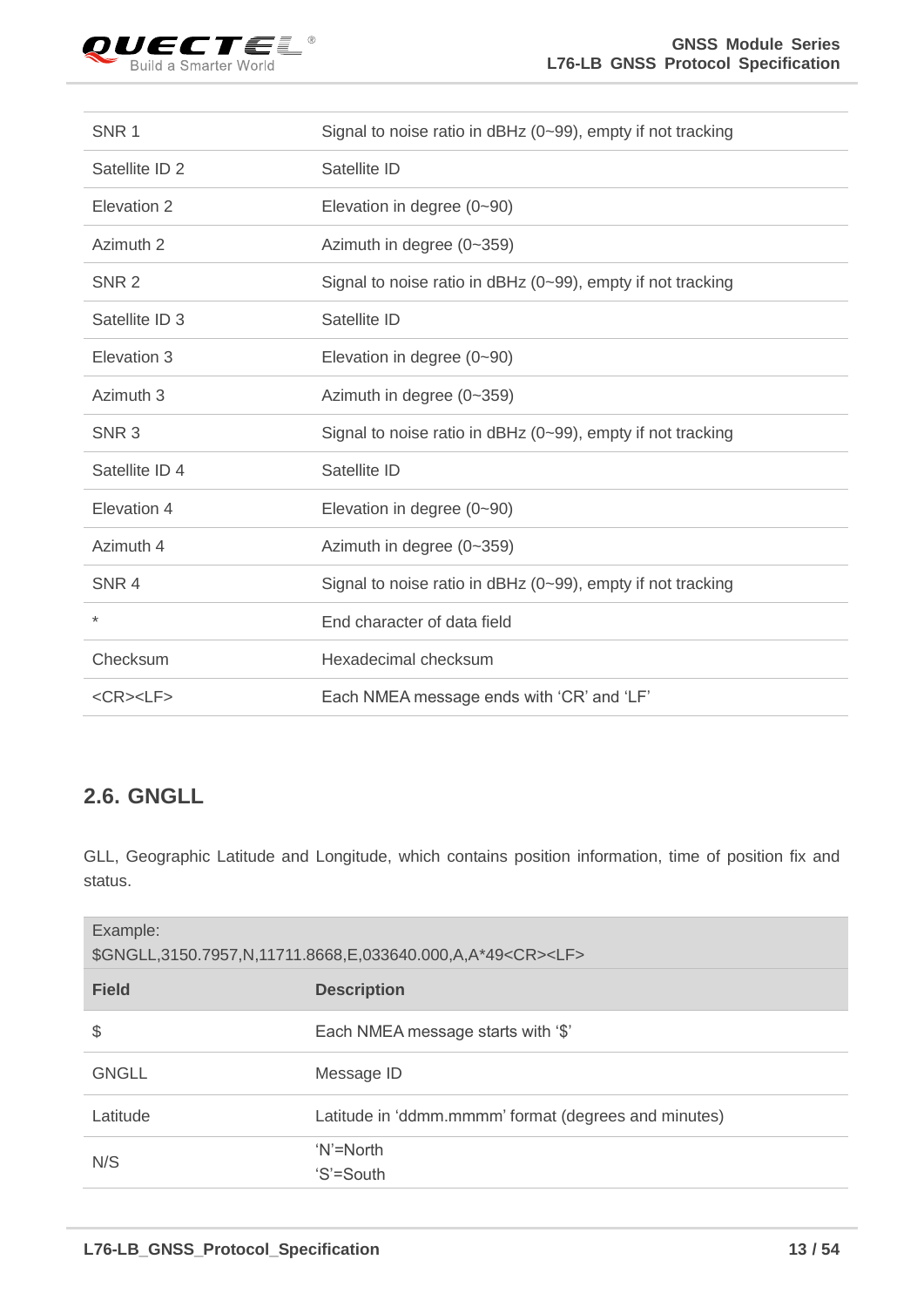

| Longitude               | Longitude in 'dddmm.mmmm' format (degrees and minutes) |
|-------------------------|--------------------------------------------------------|
| E/W                     | 'E'=East                                               |
|                         | 'W'=West                                               |
| UTC Time                | Time in 'hhmmss.sss' format                            |
|                         | 'V'=Invalid                                            |
| Data Validity           | 'A'=Valid                                              |
|                         | 'N'=No fix                                             |
| <b>Positioning Mode</b> | 'A'=Autonomous GNSS fix                                |
|                         | 'D'=Differential GNSS fix                              |
| $\star$                 | End character of data field                            |
| Checksum                | Hexadecimal checksum                                   |
| $<$ CR> $<$ LF>         | Each NMEA message ends with 'CR' and 'LF'              |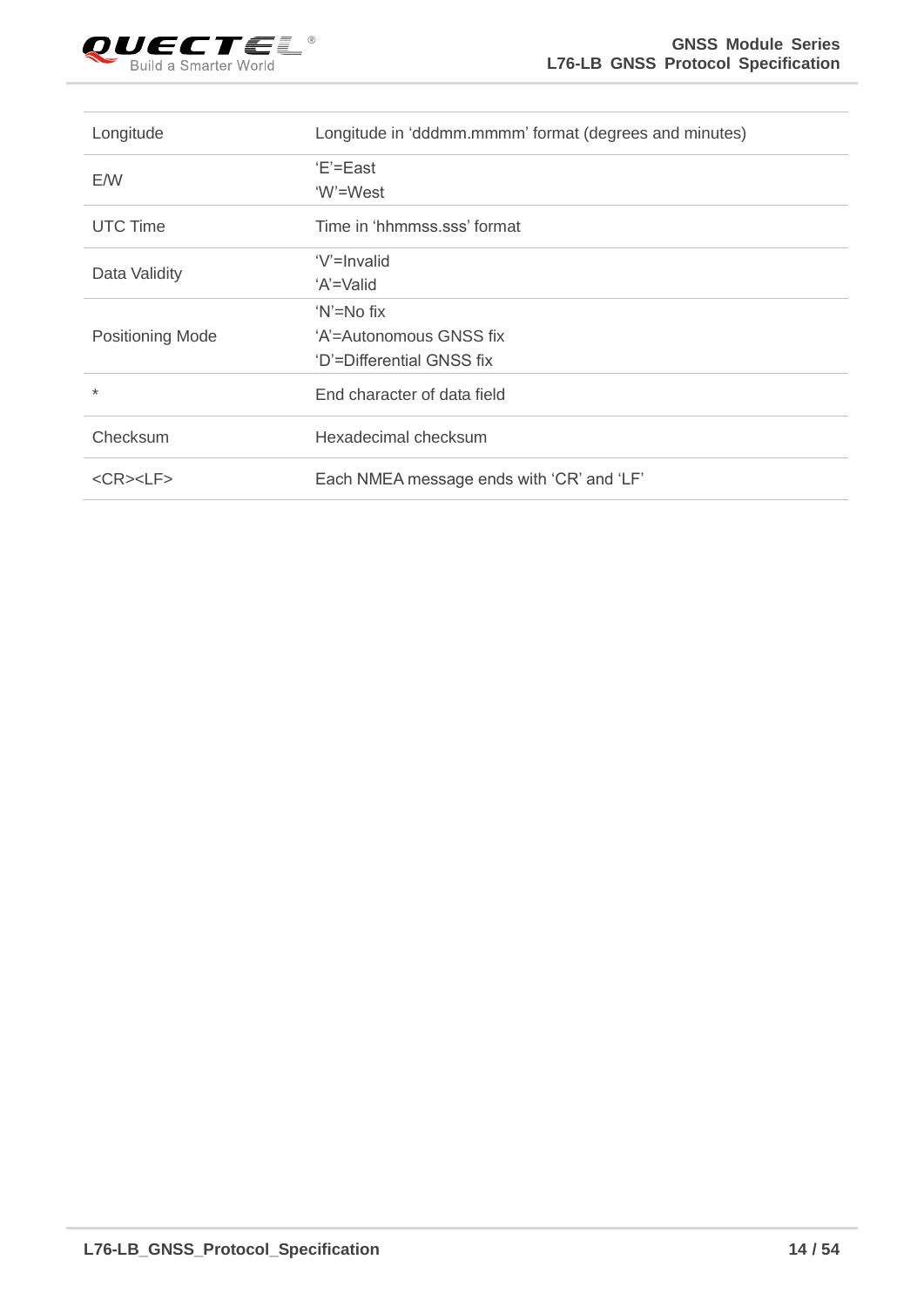

## <span id="page-15-0"></span>**3 MTK NMEA Packet Protocol**

This chapter introduces the MTK NMEA packet protocol, which is a set of extension messages of the standard NMEA packet protocol. These messages are used to control and configure L76-LB GNSS module. The following table shows the structure of an MTK NMEA packet.

#### <span id="page-15-2"></span>**Table 2: Structure of an MTK NMEA Packet**

| <b>Filed</b>    |             | Length (Bytes)                         | <b>Description</b>                                                                        |
|-----------------|-------------|----------------------------------------|-------------------------------------------------------------------------------------------|
| \$              |             | 1                                      | Each NMEA message starts with '\$'                                                        |
| Talker ID       |             | 1                                      | 'P' for proprietary message                                                               |
| NMEA.           | Data type   | 3                                      | Always 'MTK' to indicate MTK proprietary message                                          |
|                 | Packet type | -3                                     | Packet type, from '000' to '999'                                                          |
| Data Filed      | Packet data | Variable, depend on<br>the packet type | Data fields, delimited by comma ','                                                       |
| $\star$         |             |                                        | End character of data field                                                               |
| Checksum        |             | 2                                      | A hexadecimal number calculated by exclusive OR<br>of all characters between '\$' and '*' |
| $<$ CR> $<$ LF> |             | $\overline{2}$                         | Each NMEA message ends with 'CR' and 'LF'                                                 |

#### <span id="page-15-1"></span>**3.1. Packet Type: 010 PMTK\_SYS\_MSG**

This message is used to automatically output system messages through L76-LB module.

| Data Field:                       |                    |
|-----------------------------------|--------------------|
| <b>None</b>                       |                    |
| Example:                          |                    |
| \$PMTK010,1*2E <cr><lf></lf></cr> |                    |
| <b>Field</b>                      | <b>Description</b> |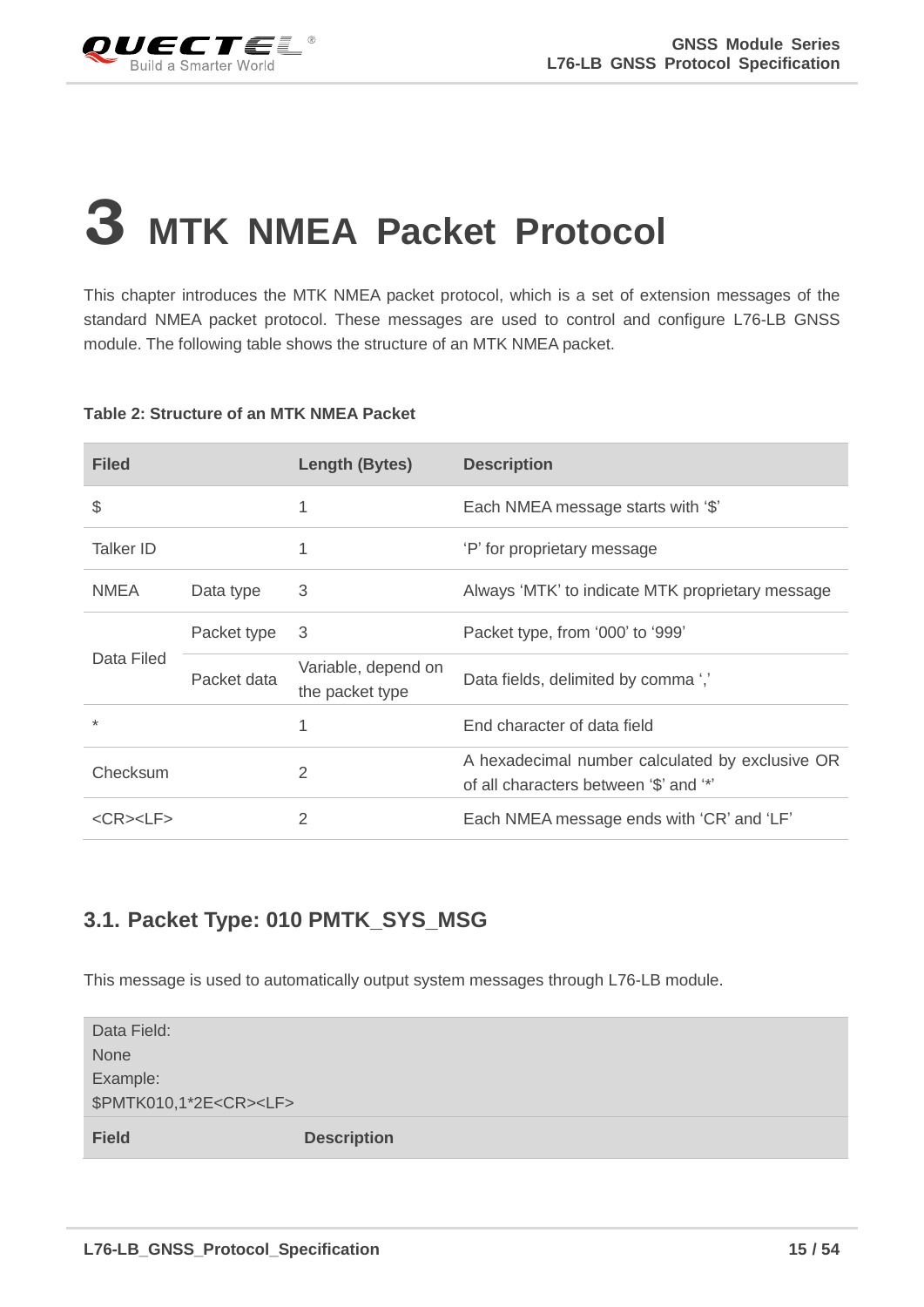

| \$              | Each NMEA message starts with '\$'                                      |
|-----------------|-------------------------------------------------------------------------|
| <b>PMTK</b>     | MTK proprietary message                                                 |
| Packet Type     | 010                                                                     |
|                 | System message                                                          |
|                 | '0'=Unknown                                                             |
| Message         | '1'=Startup                                                             |
|                 | '2'=Notification for the host aiding EPO                                |
|                 | '3'=Notification for the transition to normal mode is successfully done |
| $\ast$          | End character of data field                                             |
| Checksum        | Hexadecimal checksum                                                    |
| $<$ CR> $<$ LF> | Each NMEA message ends with 'CR' and 'LF'                               |

#### <span id="page-16-0"></span>**3.2. Packet Type: 011 PMTK\_TXT\_MSG**

This message is used to automatically output system messages through L76-LB module.

| Data Field:<br><b>None</b><br>Example:<br>\$PMTK011, MTKGPS*08 <cr><lf></lf></cr> |                                           |  |
|-----------------------------------------------------------------------------------|-------------------------------------------|--|
| <b>Field</b>                                                                      | <b>Description</b>                        |  |
| \$                                                                                | Each NMEA message starts with '\$'        |  |
| <b>PMTK</b>                                                                       | MTK proprietary message                   |  |
| Packet Type                                                                       | 011                                       |  |
| Message                                                                           | <b>MTKGPS</b>                             |  |
| $\star$                                                                           | End character of data field               |  |
| Checksum                                                                          | Hexadecimal checksum                      |  |
| $<$ CR> $<$ LF>                                                                   | Each NMEA message ends with 'CR' and 'LF' |  |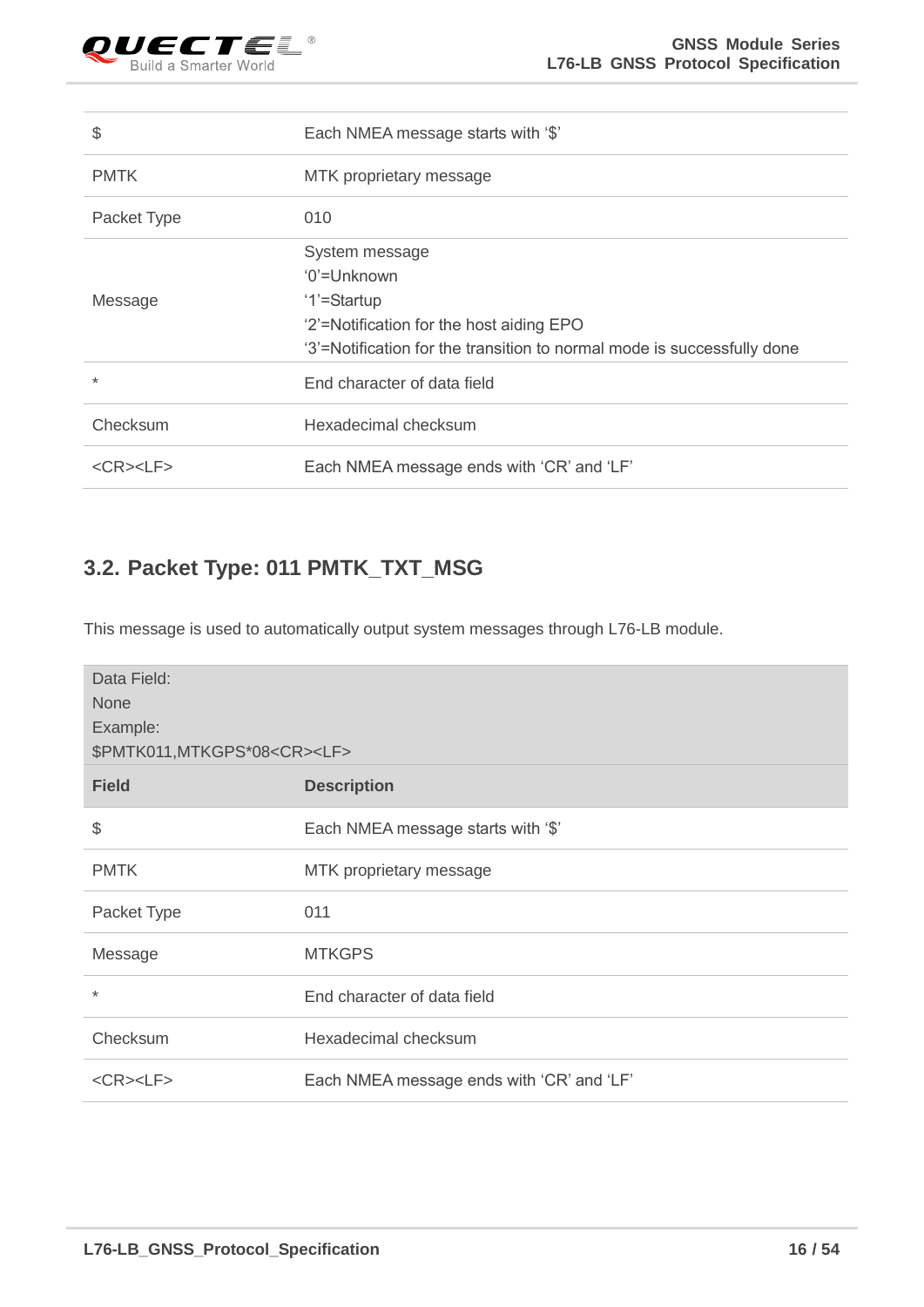<span id="page-17-0"></span>

#### **3.3. Packet Type: 001 PMTK\_ACK**

Acknowledgement of PMTK command. In order to inform the sender whether the receiver has received the packet, an acknowledgement packet PMTK\_ACK should be returned.

Some commands will cause the GNSS module to restart or change the baud rate. There is no PMTK\_ACK for those commands as listed below.

- ⚫ PMTK\_CMD\_HOT\_START
- ⚫ PMTK\_CMD\_WARM\_START
- ⚫ PMTK\_CMD\_COLD\_START
- ⚫ PMTK\_CMD\_FULL\_COLD\_START
- ⚫ PMTK\_SET\_NMEA\_BAUDRATE

| Data Field:<br>\$PMTK001, Cmd, Flag<br>Example:<br>\$PMTK001,869,3*37 <cr><lf></lf></cr> |                                                                                                                                    |
|------------------------------------------------------------------------------------------|------------------------------------------------------------------------------------------------------------------------------------|
| <b>Field</b>                                                                             | <b>Description</b>                                                                                                                 |
| \$                                                                                       | Each NMEA message starts with '\$'                                                                                                 |
| <b>PMTK</b>                                                                              | MTK proprietary message                                                                                                            |
| Packet Type                                                                              | 001                                                                                                                                |
| Cmd                                                                                      | The packet type that the acknowledge responds                                                                                      |
| Flag                                                                                     | '0'=Invalid packet<br>'1'=Unsupported packet type<br>'2'=Valid packet, but action failed<br>'3'=Valid packet, and action succeeded |
| $\ast$                                                                                   | End character of data field                                                                                                        |
| Checksum                                                                                 | Hexadecimal checksum                                                                                                               |
| $<$ CR> $<$ LF>                                                                          | Each NMEA message ends with 'CR' and 'LF'                                                                                          |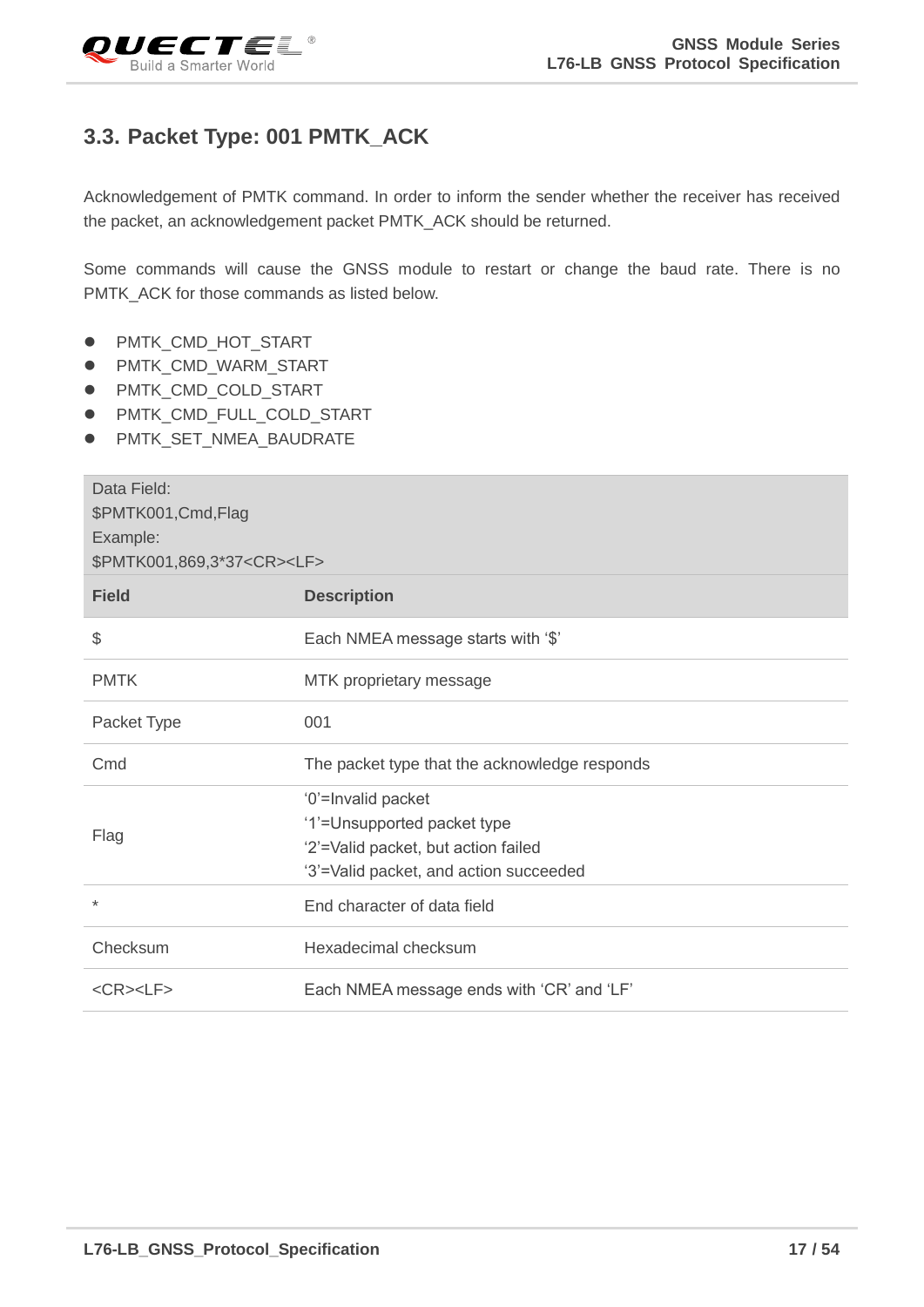## <span id="page-18-0"></span>**3.4. Packet Type: 101 PMTK\_CMD\_HOT\_START**

This message is used to perform hot start on L76-LB module (use all available data in the NVM). Normally hot start means the GNSS module was powered down less than 3 hours (RTC must be alive) and its ephemeris is still valid. As there is no need for downloading ephemeris, it's the fastest startup method.

| Data Field:<br><b>None</b><br>Example:<br>\$PMTK101*32 <cr><lf></lf></cr> |                                           |
|---------------------------------------------------------------------------|-------------------------------------------|
| <b>Field</b>                                                              | <b>Description</b>                        |
| \$                                                                        | Each NMEA message starts with '\$'        |
| <b>PMTK</b>                                                               | MTK proprietary message                   |
| Packet Type                                                               | 101                                       |
| $\star$                                                                   | End character of data field               |
| Checksum                                                                  | Hexadecimal checksum                      |
| $<$ CR> $<$ LF>                                                           | Each NMEA message ends with 'CR' and 'LF' |

## <span id="page-18-1"></span>**3.5. Packet Type: 102 PMTK\_CMD\_WARM\_START**

This message is used to perform warm start on L76-LB module. Warm start means the GNSS module has approximate information of time, position and coarse data on satellite positions. But it needs to download ephemeris until it can get a fix. Using this message will force a warm restart on the module without using the ephemeris data in NVM.

| Data Field:<br>None<br>Example:<br>\$PMTK102*31 <cr><lf></lf></cr> |                                    |
|--------------------------------------------------------------------|------------------------------------|
| <b>Field</b>                                                       | <b>Description</b>                 |
| \$                                                                 | Each NMEA message starts with '\$' |
| <b>PMTK</b>                                                        | MTK proprietary message            |
| Packet Type                                                        | 102                                |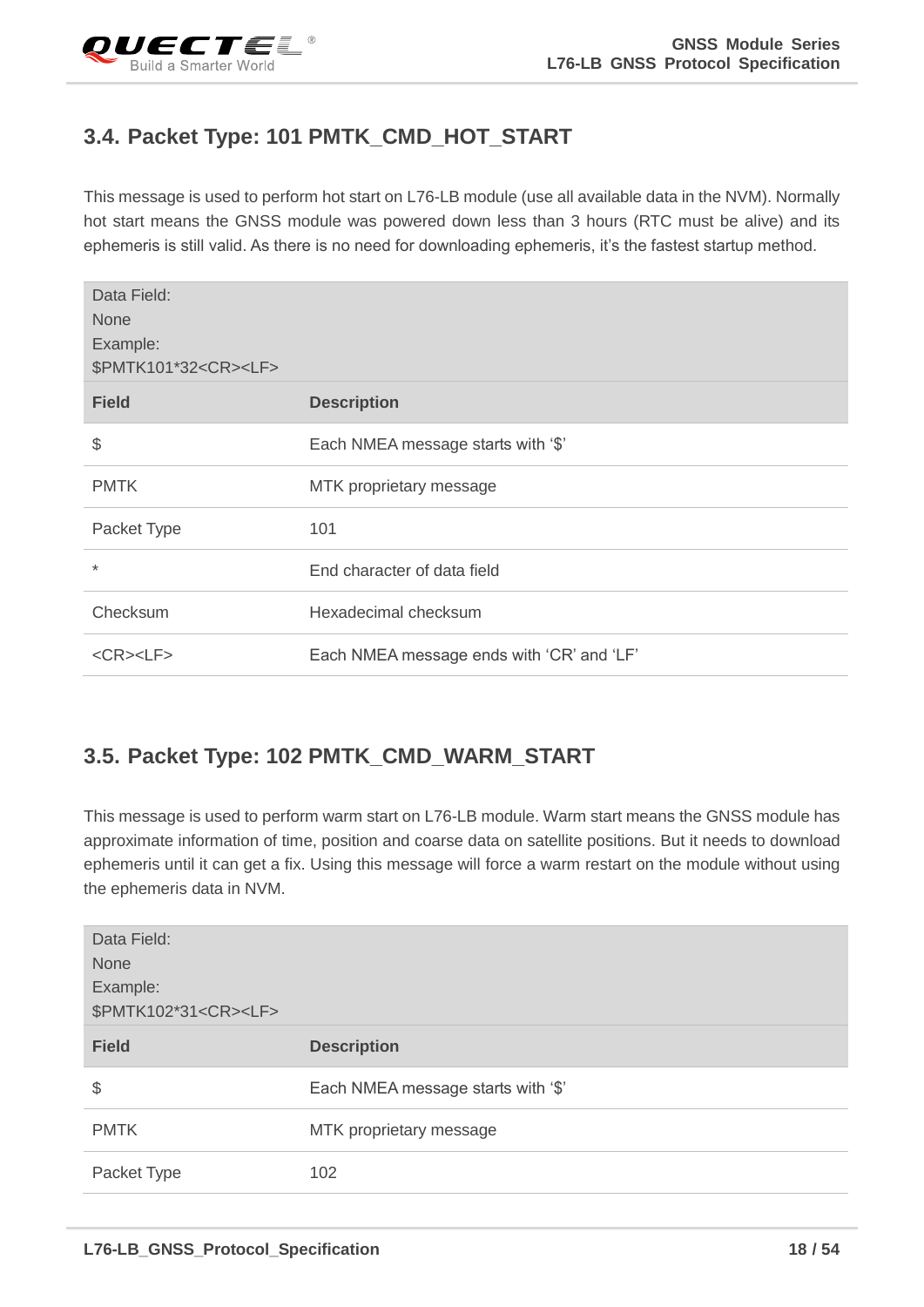

| $\star$         | End character of data field               |
|-----------------|-------------------------------------------|
| Checksum        | Hexadecimal checksum                      |
| $<$ CR> $<$ LF> | Each NMEA message ends with 'CR' and 'LF' |

#### <span id="page-19-0"></span>**3.6. Packet Type: 103 PMTK\_CMD\_COLD\_START**

This message is used to perform cold start on L76-LB module. Using this message will force a cold restart on the module without using any prior location information, including time, position, almanacs and ephemeris data.

| Data Field:<br><b>None</b><br>Example:<br>\$PMTK103*30 <cr><lf></lf></cr> |                                           |
|---------------------------------------------------------------------------|-------------------------------------------|
| <b>Field</b>                                                              | <b>Description</b>                        |
| \$                                                                        | Each NMEA message starts with '\$'        |
| <b>PMTK</b>                                                               | MTK proprietary message                   |
| Packet Type                                                               | 103                                       |
| $\ast$                                                                    | End character of data field               |
| Checksum                                                                  | Hexadecimal checksum                      |
| $<$ CR> $<$ LF>                                                           | Each NMEA message ends with 'CR' and 'LF' |

## <span id="page-19-1"></span>**3.7. Packet Type: 104 PMTK\_CMD\_FULL\_COLD\_START**

This message is essentially a cold restart, and it additionally clears system and user configurations at restart. That is, reset L76-LB module to the factory setting. Full cold start means the module has no information on last location. It needs to search the full time and frequency space, and also all possible satellite numbers before it can get a fix.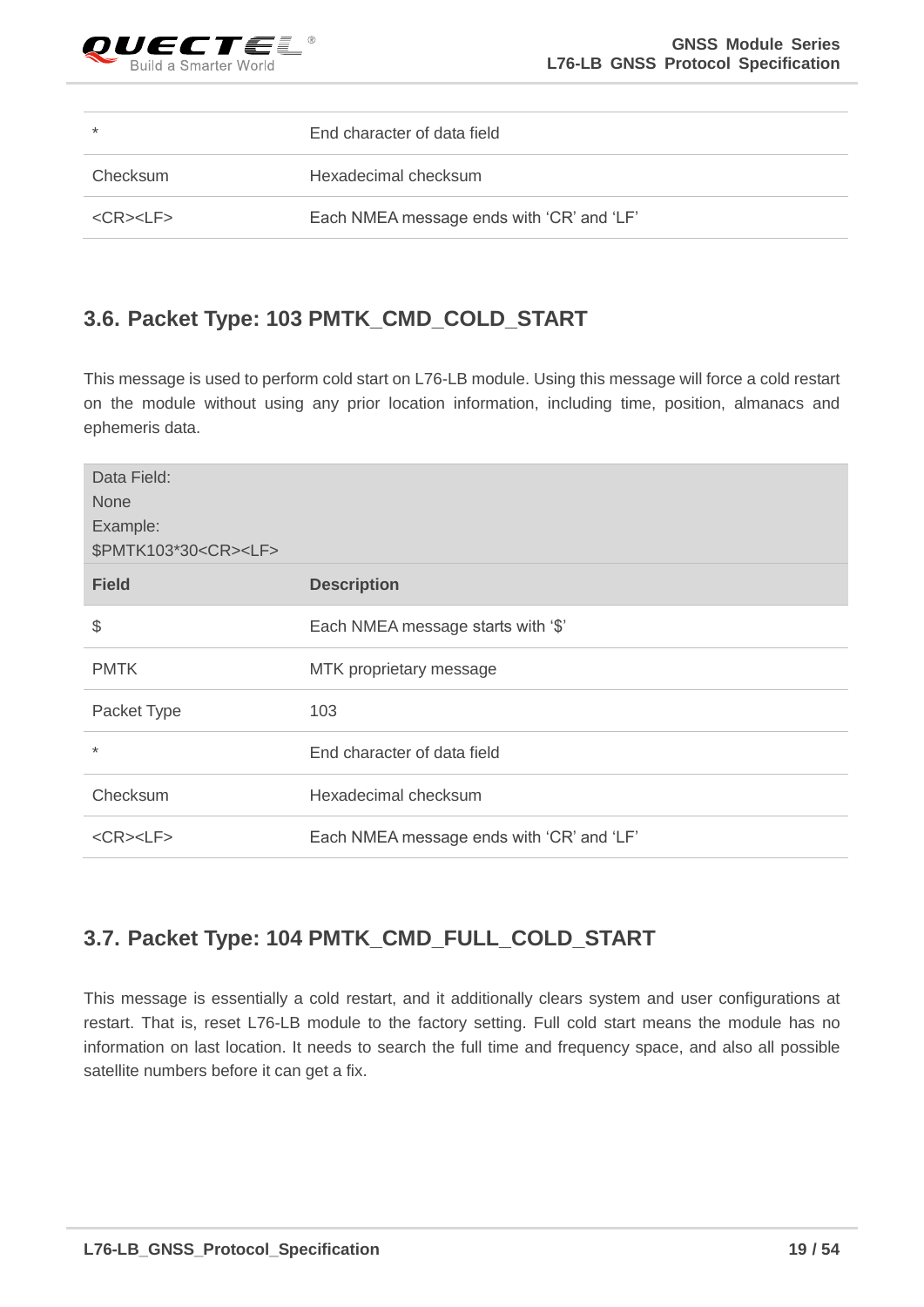

| Data Field:<br><b>None</b><br>Example:<br>\$PMTK104*37 <cr><lf></lf></cr> |                                           |
|---------------------------------------------------------------------------|-------------------------------------------|
| <b>Field</b>                                                              | <b>Description</b>                        |
| \$                                                                        | Each NMEA message starts with '\$'        |
| <b>PMTK</b>                                                               | MTK proprietary message                   |
| Packet Type                                                               | 104                                       |
| $\star$                                                                   | End character of data field               |
| Checksum                                                                  | Hexadecimal checksum                      |
| $<$ CR> $<$ LF>                                                           | Each NMEA message ends with 'CR' and 'LF' |

#### <span id="page-20-0"></span>**3.8. Packet Type: 161 PMTK\_CMD\_STANDBY\_MODE**

This message is used to make the L76-LB module enter standby mode for power saving.

| Data Field:<br>\$PMTK161, Type<br>Example:<br>\$PMTK161,0*28 <cr><lf><br/>Response:<br/>\$PMTK001,161,3*36<cr><lf></lf></cr></lf></cr> |                                           |
|----------------------------------------------------------------------------------------------------------------------------------------|-------------------------------------------|
| <b>Field</b>                                                                                                                           | <b>Description</b>                        |
| \$                                                                                                                                     | Each NMEA message starts with '\$'        |
| <b>PMTK</b>                                                                                                                            | MTK proprietary message                   |
| Packet Type                                                                                                                            | 161                                       |
| <b>Type</b>                                                                                                                            | '0'=Standby mode                          |
| $\star$                                                                                                                                | End character of data field               |
| Checksum                                                                                                                               | Hexadecimal checksum                      |
| $<$ CR> $<$ LF>                                                                                                                        | Each NMEA message ends with 'CR' and 'LF' |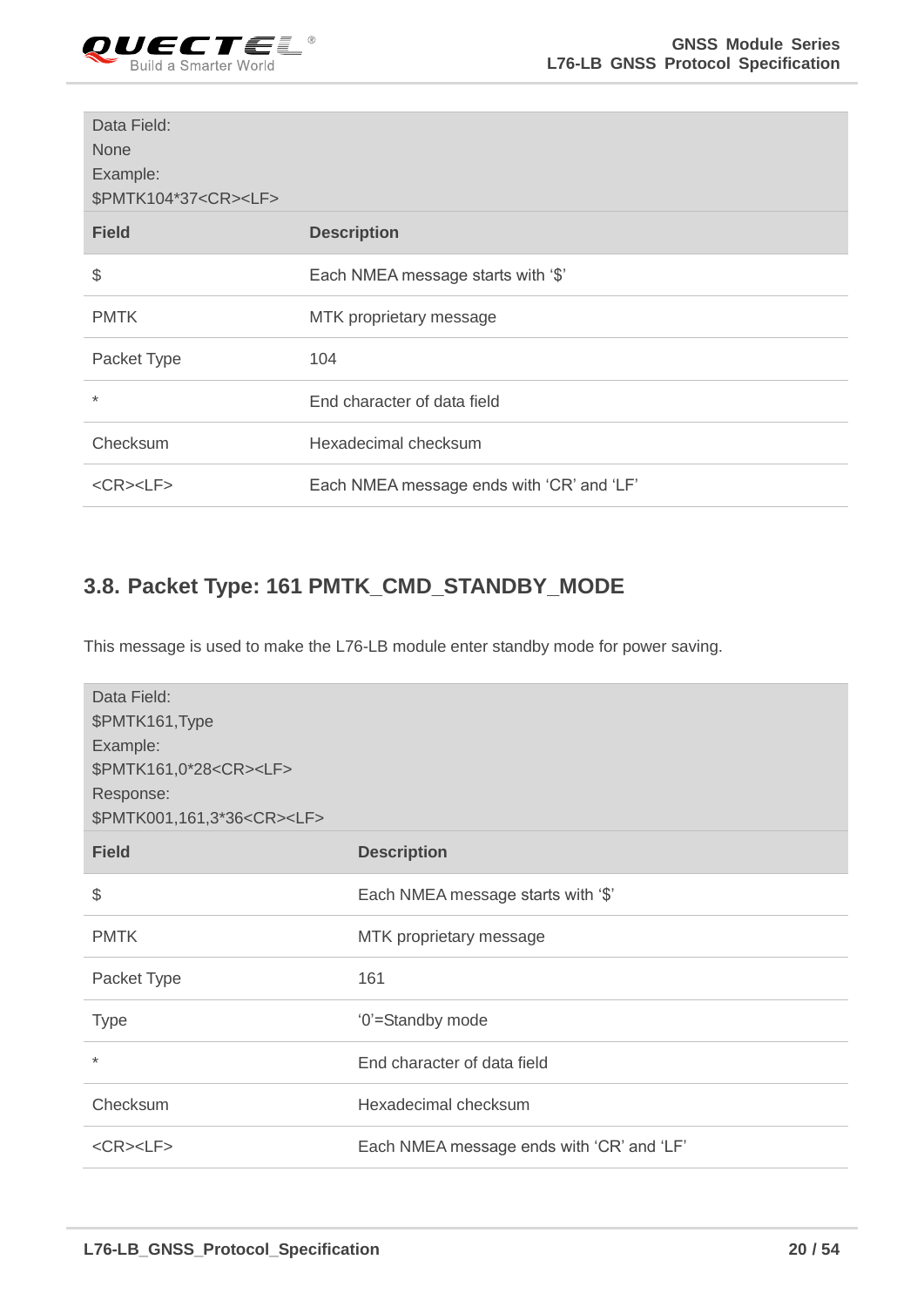<span id="page-21-0"></span>

#### **3.9. Packet Type: 183 PMTK\_LOCUS\_QUERY\_STATUS**

This message is used to query LOCUS logging status.

| Data Field:<br><b>None</b><br>Example:<br>\$PMTK183*38 <cr><lf><br/>Response:<br/>\$PMTK001,183,3*3A<cr><lf></lf></cr></lf></cr> |                                                                 |
|----------------------------------------------------------------------------------------------------------------------------------|-----------------------------------------------------------------|
| <b>Field</b>                                                                                                                     | <b>Description</b>                                              |
| \$                                                                                                                               | Each NMEA message starts with '\$'                              |
| <b>PMTK</b>                                                                                                                      | MTK proprietary message                                         |
| Packet Type                                                                                                                      | 183                                                             |
| $\star$                                                                                                                          | End character of data field                                     |
| Checksum                                                                                                                         | Hexadecimal checksum                                            |
| $<$ CR> $<$ LF>                                                                                                                  | Each NMEA message ends with 'CR' and 'LF'                       |
| Return:<br>Example:<br>\$PMTKLOG,456,0,b,31,2,0,0,0,3769,46*2A <cr><lf></lf></cr>                                                |                                                                 |
| <b>Field</b>                                                                                                                     | <b>Description</b>                                              |
| \$                                                                                                                               | Each NMEA message starts with '\$'                              |
| <b>PMTK</b>                                                                                                                      | MTK proprietary message                                         |
| Packet Type                                                                                                                      | LOG                                                             |
| Serial#                                                                                                                          | Logging serial number: 0~65535                                  |
| <b>Type</b>                                                                                                                      | Logging type<br>0: Overlap, 1: Fullstop                         |
| Mode                                                                                                                             | Logging mode                                                    |
| Content                                                                                                                          | Logging contents of configuration                               |
| Interval                                                                                                                         | Logging interval setting (valid when interval mode is selected) |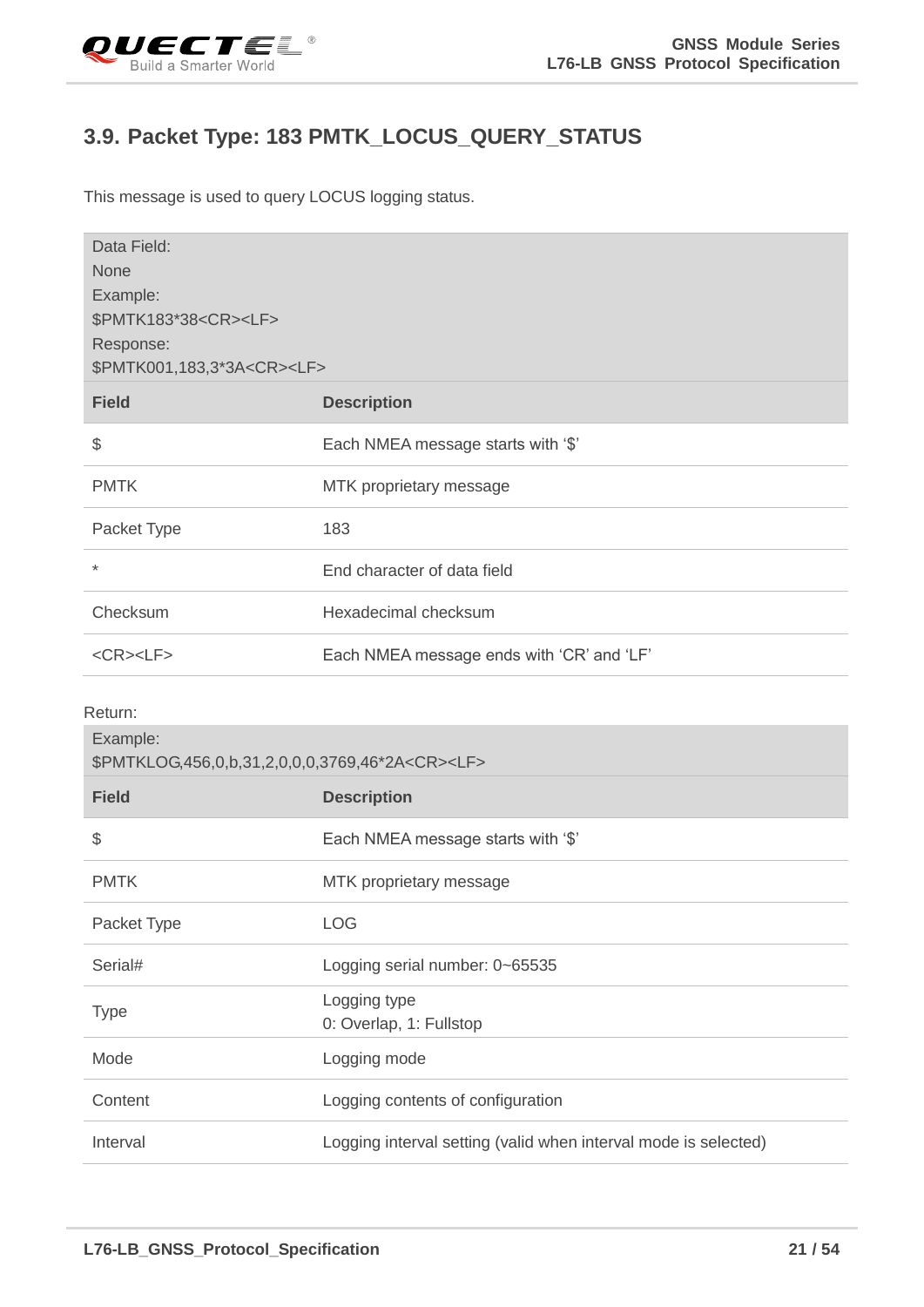

| <b>Distance</b>       | Logging distance setting (valid when distance mode is selected) |
|-----------------------|-----------------------------------------------------------------|
| Speed                 | Logging speed setting (valid when speed mode is selected)       |
| <b>Status</b>         | Logging status<br>1: Stop logging, 0: Logging                   |
| <b>Number</b>         | Logging number of data record                                   |
| Percent               | Used percentage of logging life (0%~100%)                       |
| $\star$               | End character of data field                                     |
| Checksum              | Hexadecimal checksum                                            |
| $<$ CR $>$ $<$ LF $>$ | Each NMEA message ends with 'CR' and 'LF'                       |

## <span id="page-22-0"></span>**3.10. Packet Type: 184 PMTK\_LOCUS\_ERASE\_FLASH**

This message is used to erase logger flash.

| Data Field:<br>\$PMTK184, Type<br>Example:<br>\$PMTK184,1*22 <cr><lf><br/>Response:<br/>\$PMTK001,184,3*3D<cr><lf></lf></cr></lf></cr> |                                           |
|----------------------------------------------------------------------------------------------------------------------------------------|-------------------------------------------|
| <b>Field</b>                                                                                                                           | <b>Description</b>                        |
| \$                                                                                                                                     | Each NMEA message starts with '\$'        |
| <b>PMTK</b>                                                                                                                            | MTK proprietary message                   |
| Packet Type                                                                                                                            | 184                                       |
| <b>Type</b>                                                                                                                            | '1'=Erase all logger internal flash data  |
| $\ast$                                                                                                                                 | End character of data field               |
| Checksum                                                                                                                               | Hexadecimal checksum                      |
| $<$ CR> $<$ LF>                                                                                                                        | Each NMEA message ends with 'CR' and 'LF' |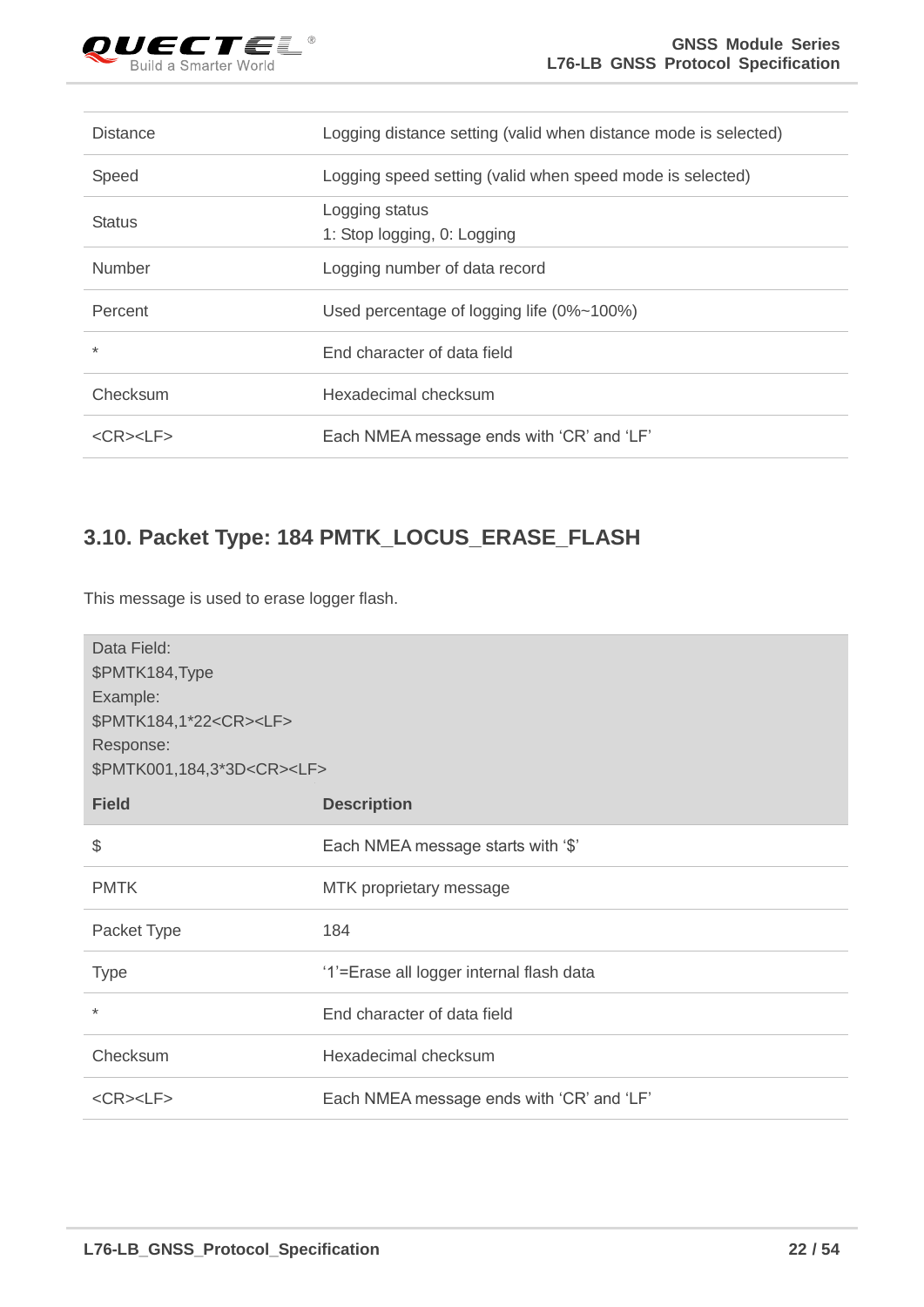<span id="page-23-0"></span>

#### **3.11. Packet Type: 185 PMTK\_LOCUS\_STOP\_LOGGER**

This message is used to stop or start logging data.

| Data Field:<br>\$PMTK185, Status<br>Example:<br>\$PMTK185,1*23 <cr><lf><br/>Response:<br/>\$PMTK001,185,3*3C<cr><lf></lf></cr></lf></cr> |                                           |
|------------------------------------------------------------------------------------------------------------------------------------------|-------------------------------------------|
| <b>Field</b>                                                                                                                             | <b>Description</b>                        |
| \$                                                                                                                                       | Each NMEA message starts with '\$'        |
| <b>PMTK</b>                                                                                                                              | MTK proprietary message                   |
| Packet Type                                                                                                                              | 185                                       |
| <b>Status</b>                                                                                                                            | '0'=Start logging<br>'1'=Stop logging     |
| $\star$                                                                                                                                  | End character of data field               |
| Checksum                                                                                                                                 | Hexadecimal checksum                      |
| $<$ CR> $<$ LF>                                                                                                                          | Each NMEA message ends with 'CR' and 'LF' |

## <span id="page-23-1"></span>**3.12. Packet Type: 622 PMTK\_Q\_LOCUS\_DATA**

This message is used to dump LOCUS flash data.

| Data Field:<br>\$PMTK622, Type<br>Example:<br>\$PMTK622,1*29 <cr><lf><br/>Response:<br/>\$PMTK001,622,3*36<cr><lf></lf></cr></lf></cr> |                                    |
|----------------------------------------------------------------------------------------------------------------------------------------|------------------------------------|
| <b>Field</b>                                                                                                                           | <b>Description</b>                 |
| \$                                                                                                                                     | Each NMEA message starts with '\$' |
| <b>PMTK</b>                                                                                                                            | MTK proprietary message            |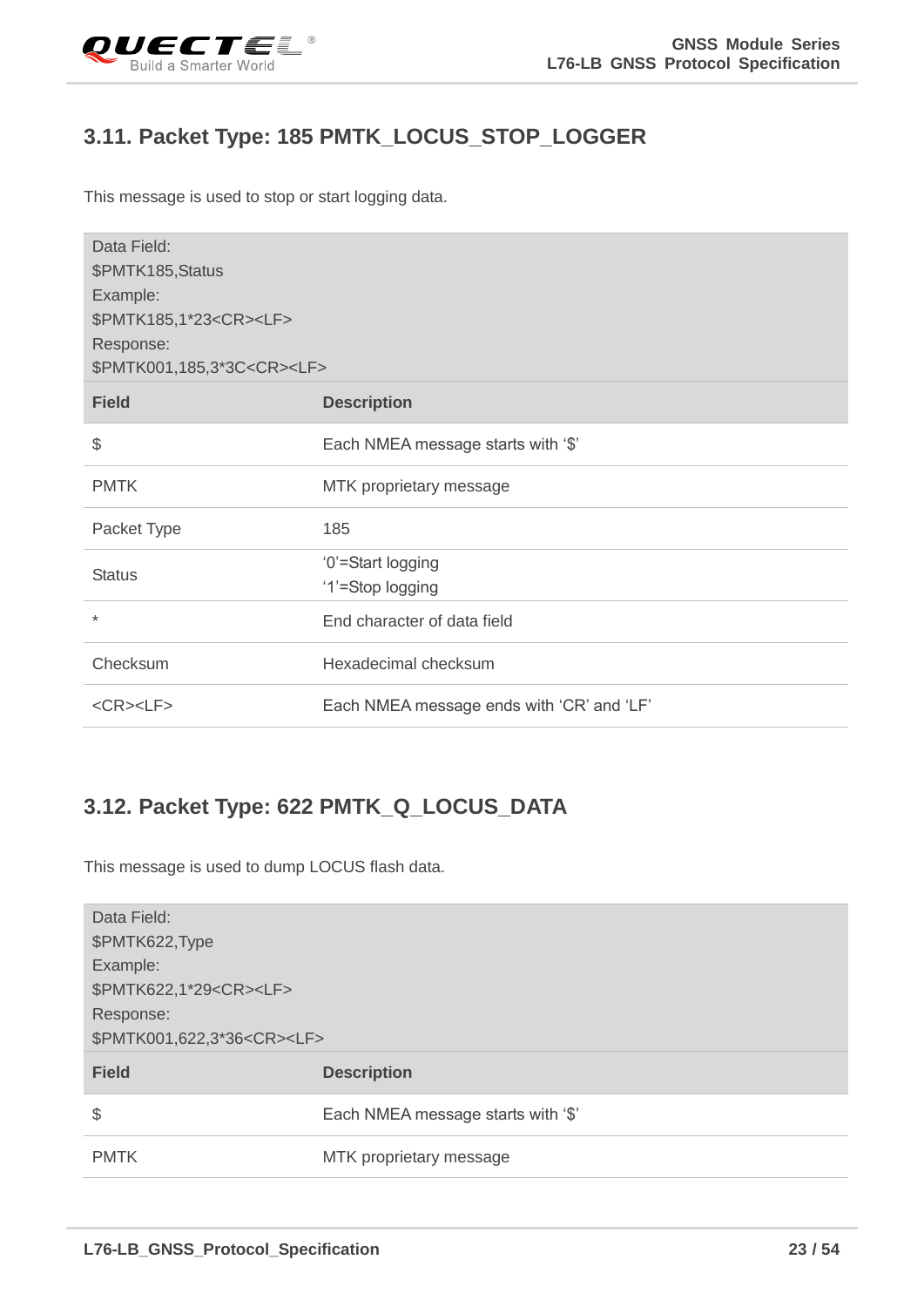

| Packet Type           | 622                                        |
|-----------------------|--------------------------------------------|
| <b>Type</b>           | '1'=Dump current sector's LOCUS flash data |
| $\ast$                | End character of data field                |
| Checksum              | Hexadecimal checksum                       |
| $<$ CR $>$ $<$ LF $>$ | Each NMEA message ends with 'CR' and 'LF'  |

## <span id="page-24-0"></span>**3.13. Packet Type: 220 PMTK\_SET\_POS\_FIX**

This message is used to set position fix interval.

| Data Field:<br>\$PMTK220, Interval<br>Example:<br>\$PMTK220,1000*1F <cr><lf><br/>Response:<br/>\$PMTK001,220,3*30<cr><lf></lf></cr></lf></cr> |                                                      |
|-----------------------------------------------------------------------------------------------------------------------------------------------|------------------------------------------------------|
| <b>Field</b>                                                                                                                                  | <b>Description</b>                                   |
| \$                                                                                                                                            | Each NMEA message starts with '\$'                   |
| <b>PMTK</b>                                                                                                                                   | MTK proprietary message                              |
| Packet Type                                                                                                                                   | 220                                                  |
| Interval                                                                                                                                      | Position fix interval (Unit: msec). Range: 100~10000 |
| $\star$                                                                                                                                       | End character of data field                          |
| Checksum                                                                                                                                      | Hexadecimal checksum                                 |
| $<$ CR> $<$ LF>                                                                                                                               | Each NMEA message ends with 'CR' and 'LF'            |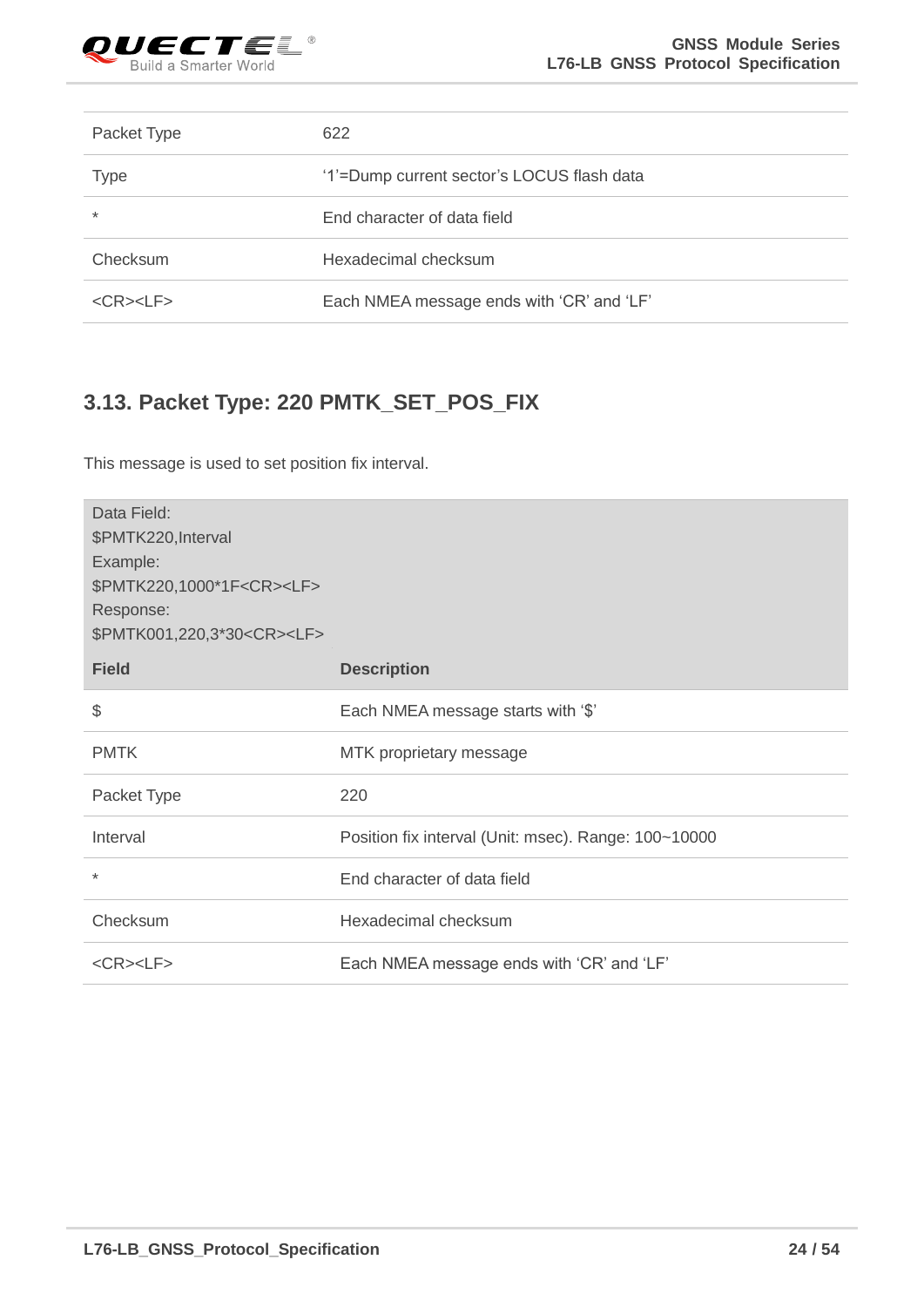<span id="page-25-0"></span>

#### **3.14. Packet Type: 223 PMTK\_SET\_AL\_DEE\_CFG**

This message is used to config DEE.

| Data Field:<br>\$PMTK223,SV,SNR,Extension Threshold,Extension Gap<br>Example:<br>\$PMTK223,1,30,180000,60000*3C <cr><lf><br/>Response:<br/>\$PMTK001,223,3*33<cr><lf></lf></cr></lf></cr> |                                                                                                                                   |  |
|-------------------------------------------------------------------------------------------------------------------------------------------------------------------------------------------|-----------------------------------------------------------------------------------------------------------------------------------|--|
| <b>Field</b>                                                                                                                                                                              | <b>Description</b>                                                                                                                |  |
| \$                                                                                                                                                                                        | Each NMEA message starts with '\$'                                                                                                |  |
| <b>PMTK</b>                                                                                                                                                                               | MTK proprietary message                                                                                                           |  |
| Packet Type                                                                                                                                                                               | 223                                                                                                                               |  |
| <b>SV</b>                                                                                                                                                                                 | Required number of SV which satisfy the SNR condition to trigger dynamic<br>ephemeris extension.<br>Range: 1~4 (Default value: 1) |  |
| <b>SNR</b>                                                                                                                                                                                | SV signal SNR criterial used to trigger dynamic ephemeris extension.<br>Range: 25~30 (Default value: 30)                          |  |
| <b>Extension Threshold</b>                                                                                                                                                                | Time duration of dynamic ephemeris extension. (Unit: msec)<br>Range: 40000~180000 (Default value: 180000)                         |  |
| <b>Extension Gap</b>                                                                                                                                                                      | The limitation of the interval between neighboring DEE intervals. (Unit: msec)<br>Range: 0~3600000 (Default value: 60000)         |  |
| $\ast$                                                                                                                                                                                    | End character of data field                                                                                                       |  |
| Checksum                                                                                                                                                                                  | Hexadecimal checksum                                                                                                              |  |
| $<$ CR> $<$ LF>                                                                                                                                                                           | Each NMEA message ends with 'CR' and 'LF'                                                                                         |  |

## <span id="page-25-1"></span>**3.15. Packet Type: 225 PMTK\_SET\_PERIODIC\_MODE**

This message is used to enter periodic mode for power saving.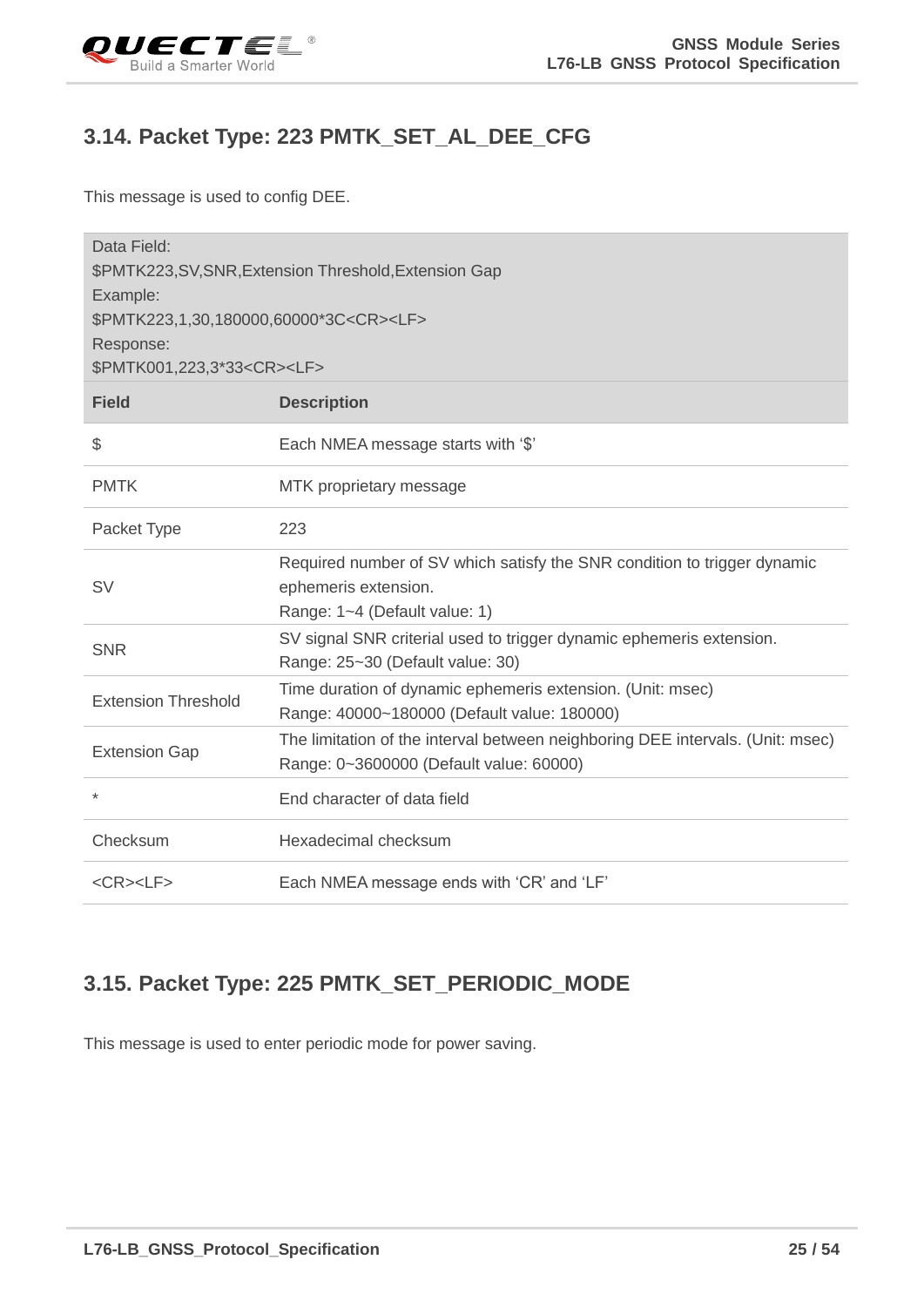

| Data Field:<br>\$PMTK225, Type, Run Time, Sleep Time, Second Run Time, Second Sleep Time<br>Example:<br>\$PMTK225,8*23 <cr><lf><br/>Response:<br/>\$PMTK001,225,3*35<cr><lf></lf></cr></lf></cr> |                                                                                                                                                                                  |
|--------------------------------------------------------------------------------------------------------------------------------------------------------------------------------------------------|----------------------------------------------------------------------------------------------------------------------------------------------------------------------------------|
| <b>Field</b>                                                                                                                                                                                     | <b>Description</b>                                                                                                                                                               |
| \$                                                                                                                                                                                               | Each NMEA message starts with '\$'                                                                                                                                               |
| <b>PMTK</b>                                                                                                                                                                                      | MTK proprietary message                                                                                                                                                          |
| Packet Type                                                                                                                                                                                      | 225                                                                                                                                                                              |
| <b>Type</b>                                                                                                                                                                                      | '0'=Back to normal mode<br>'1'=Periodic backup mode<br>'2'=Periodic standby mode<br>'4'=Perpetual backup mode<br>'8'=AlwaysLocate™ standby mode<br>'9'=AlwaysLocate™ backup mode |
| <b>Run Time</b>                                                                                                                                                                                  | '0': Disable<br>>='1000': Enable. Range: 1000~518400000                                                                                                                          |
| Sleep Time                                                                                                                                                                                       | Range: 1000~518400000                                                                                                                                                            |
| Second Run Time                                                                                                                                                                                  | '0': Disable<br>>='1000': Enable. Range: 1000~518400000                                                                                                                          |
| Second Sleep Time                                                                                                                                                                                | Range: 1000~518400000                                                                                                                                                            |
| $\star$                                                                                                                                                                                          | End character of data field                                                                                                                                                      |
| Checksum                                                                                                                                                                                         | Hexadecimal checksum                                                                                                                                                             |
| $<$ CR> $<$ LF>                                                                                                                                                                                  | Each NMEA message ends with 'CR' and 'LF'                                                                                                                                        |

#### **NOTE**

The unit of run time or sleep time is msec. The second run time should be longer than the first run time when the first run time is a non-zero value.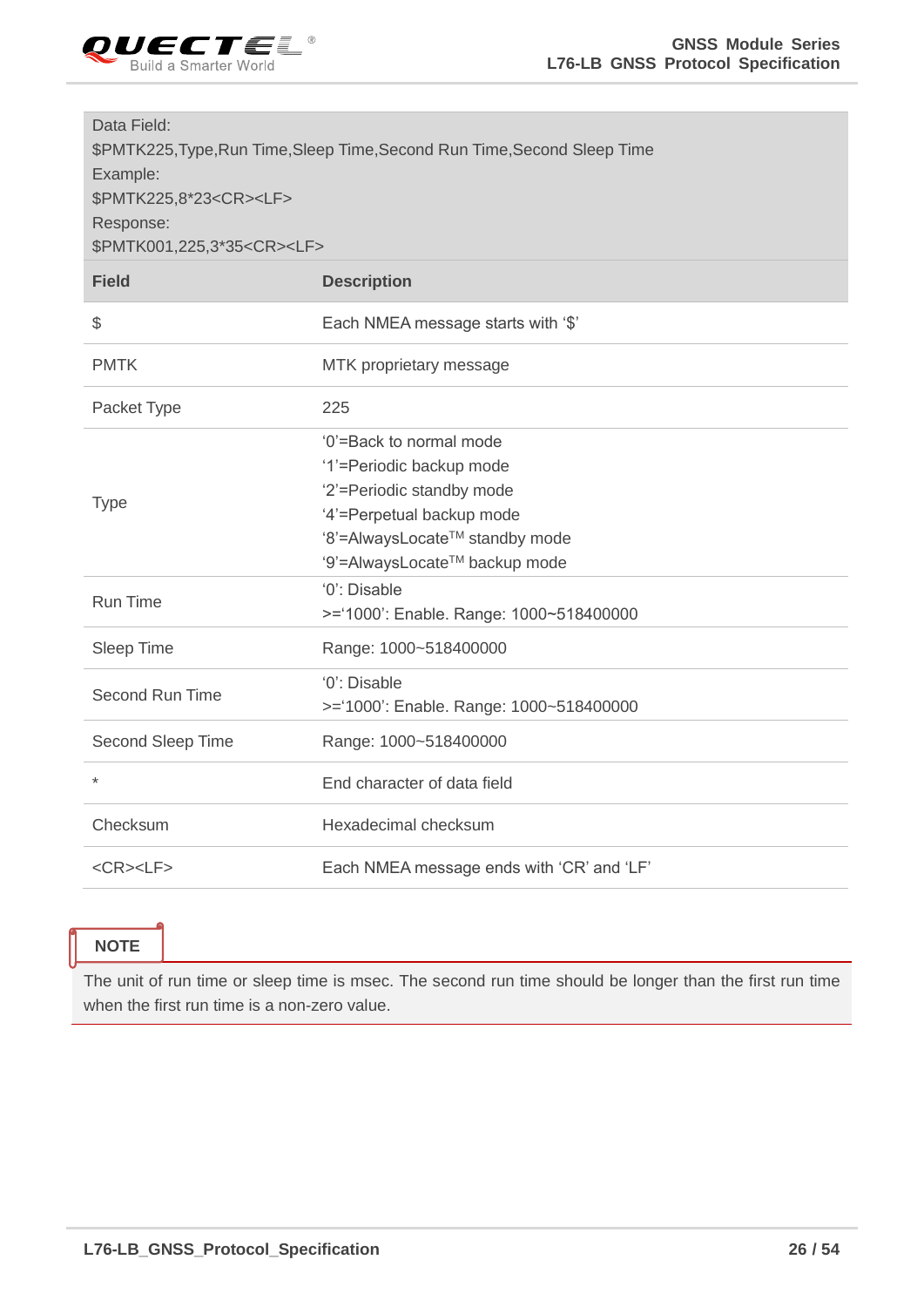<span id="page-27-0"></span>

#### **3.16. Packet Type: 251 PMTK\_SET\_NMEA\_BAUDRATE**

This message is used to set the baud rate of NMEA port. The setting will be back to default value in the condition: Full cold start command is issued.

| Data Field:<br>\$PMTK251, Baudrate<br>Example:<br>\$PMTK251,38400*27 <cr><lf></lf></cr> |                                                                                                            |
|-----------------------------------------------------------------------------------------|------------------------------------------------------------------------------------------------------------|
| <b>Field</b>                                                                            | <b>Description</b>                                                                                         |
| \$                                                                                      | Each NMEA message starts with '\$'                                                                         |
| <b>PMTK</b>                                                                             | MTK proprietary message                                                                                    |
| Packet Type                                                                             | 251                                                                                                        |
| <b>Baudrate</b>                                                                         | Baud rate setting:<br>9600 - default setting<br>4800<br>9600<br>14400<br>19200<br>38400<br>57600<br>115200 |
| $\star$                                                                                 | End character of data field                                                                                |
| Checksum                                                                                | Hexadecimal checksum                                                                                       |
| $<$ CR> $<$ LF>                                                                         | Each NMEA message ends with 'CR' and 'LF'                                                                  |

#### <span id="page-27-1"></span>**3.17. Packet Type: 255 PMTK\_SET\_SYNC\_PPS\_NMEA**

This message is used to enable or disable the function of fixing NMEA output time behind PPS (Default: disabled).

| Data Field:                       |
|-----------------------------------|
| \$PMTK255, Enable                 |
| Example:                          |
| \$PMTK255,0*2C <cr><lf></lf></cr> |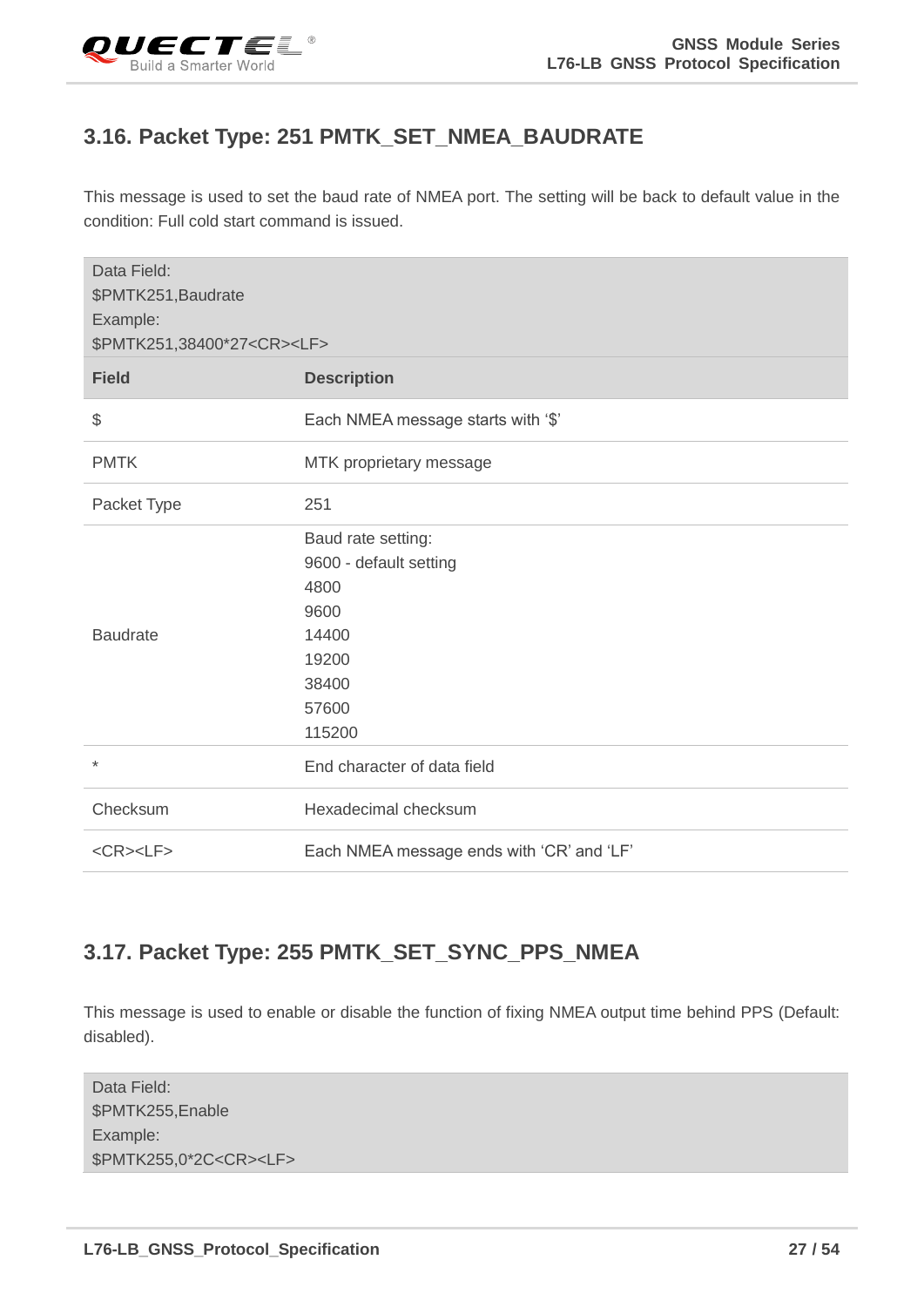

| Response:<br>\$PMTK001,255,3*32 <cr><lf></lf></cr> |                                           |  |
|----------------------------------------------------|-------------------------------------------|--|
| <b>Field</b>                                       | <b>Description</b>                        |  |
| \$                                                 | Each NMEA message starts with '\$'        |  |
| <b>PMTK</b>                                        | MTK proprietary message                   |  |
| Packet Type                                        | 255                                       |  |
| Enable                                             | '0'=Disable<br>'1'=Enable                 |  |
| $\star$                                            | End character of data field               |  |
| Checksum                                           | Hexadecimal checksum                      |  |
| $<$ CR> $<$ LF>                                    | Each NMEA message ends with 'CR' and 'LF' |  |

## <span id="page-28-0"></span>**3.18. Packet Type: 256 PMTK\_SET\_TIMING\_PRODUCT**

This message is used to enable or disable timing product mode (Default: disabled).

| Data Field:<br>\$PMTK256, Enable<br>Example:<br>\$PMTK256,0*2F <cr><lf><br/>Response:<br/>\$PMTK001,256,3*31<cr><lf></lf></cr></lf></cr> |                                           |  |
|------------------------------------------------------------------------------------------------------------------------------------------|-------------------------------------------|--|
| <b>Field</b>                                                                                                                             | <b>Description</b>                        |  |
| \$                                                                                                                                       | Each NMEA message starts with '\$'        |  |
| <b>PMTK</b>                                                                                                                              | MTK proprietary message                   |  |
| Packet Type                                                                                                                              | 256                                       |  |
| Enable                                                                                                                                   | '0'=Disable<br>'1'=Enable                 |  |
| $\ast$                                                                                                                                   | End character of data field               |  |
| Checksum                                                                                                                                 | Hexadecimal checksum                      |  |
| $<$ CR> $<$ LF>                                                                                                                          | Each NMEA message ends with 'CR' and 'LF' |  |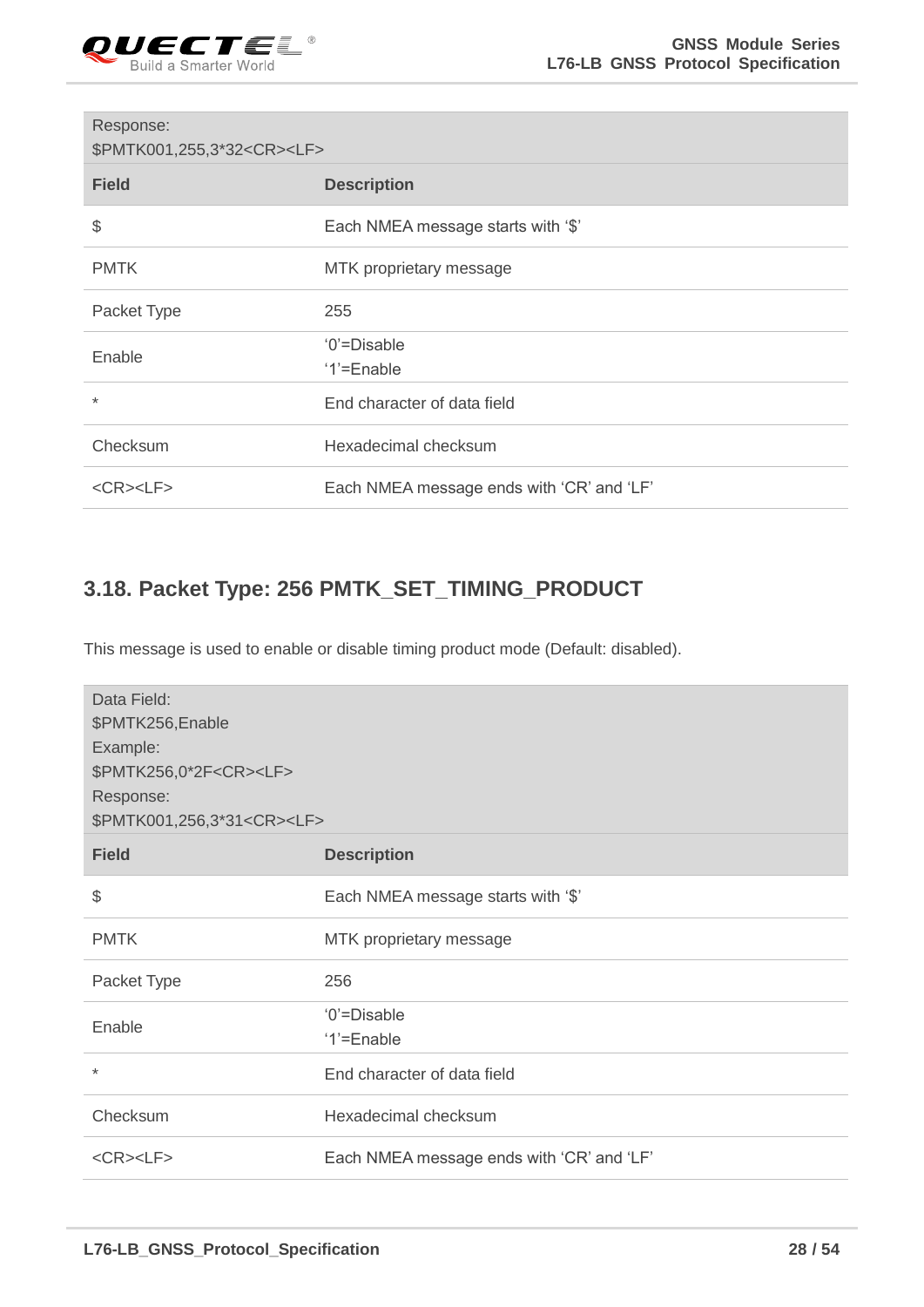<span id="page-29-0"></span>

#### **3.19. Packet Type: 285 PMTK\_SET\_PPS\_CONFIG**

This message is used to set PPS type.

| Data Field:<br>\$PMTK285, Type, PPSPulseWidth<br>Example:<br>\$PMTK285,4,100*38 <cr><lf><br/>Response:<br/>\$PMTK001,285,3*3F<cr><lf></lf></cr></lf></cr> |                                                                                               |  |
|-----------------------------------------------------------------------------------------------------------------------------------------------------------|-----------------------------------------------------------------------------------------------|--|
| <b>Field</b>                                                                                                                                              | <b>Description</b>                                                                            |  |
| \$                                                                                                                                                        | Each NMEA message starts with '\$'                                                            |  |
| <b>PMTK</b>                                                                                                                                               | MTK proprietary message                                                                       |  |
| Packet Type                                                                                                                                               | 285                                                                                           |  |
| <b>Type</b>                                                                                                                                               | '0'=Disable<br>'1'=After the first fix<br>'2'=3D fix only<br>'3'=2D/3D fix only<br>'4'=Always |  |
| <b>PPSPulseWidth</b>                                                                                                                                      | 2~998 (Unit: ms)                                                                              |  |
| $\star$                                                                                                                                                   | End character of data field                                                                   |  |
| Checksum                                                                                                                                                  | Hexadecimal checksum                                                                          |  |
| $<$ CR> $<$ LF>                                                                                                                                           | Each NMEA message ends with 'CR' and 'LF'                                                     |  |

#### <span id="page-29-1"></span>**3.20. Packet Type: 286 PMTK\_SET\_AIC\_ENABLED**

This message is used to enable or disable AIC function. It is suggested to set cold start command first and then PMTK command.

| Data Field:                           |
|---------------------------------------|
| \$PMTK286, Enable                     |
| Example:                              |
| \$PMTK286,0*22 <cr><lf></lf></cr>     |
| Response:                             |
| \$PMTK001,286,3*3C <cr><lf></lf></cr> |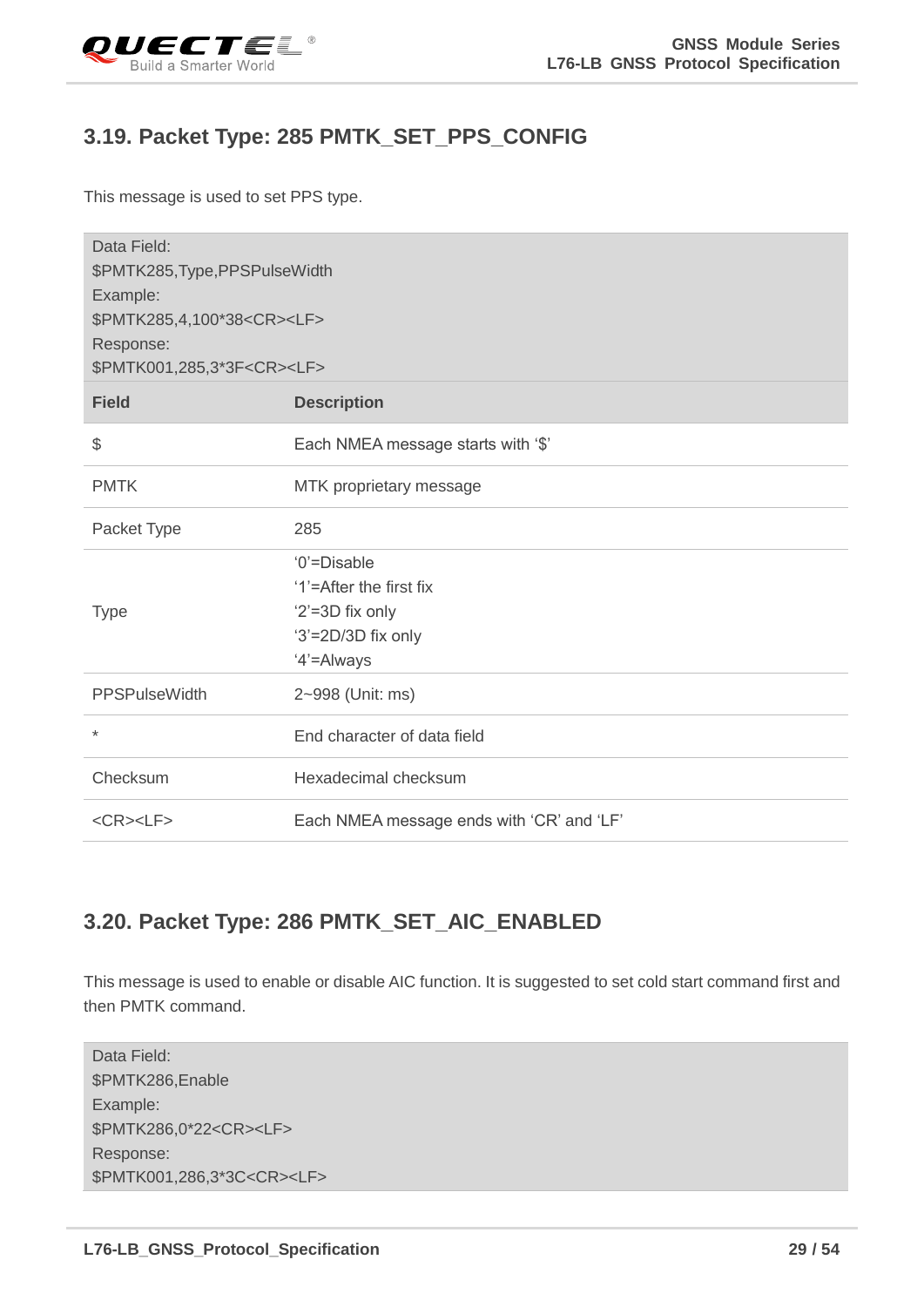

| <b>Field</b>    | <b>Description</b>                        |
|-----------------|-------------------------------------------|
| \$              | Each NMEA message starts with '\$'        |
| <b>PMTK</b>     | MTK proprietary message                   |
| Packet Type     | 286                                       |
| Enable          | '0'=Disable<br>'1'=Enable                 |
| $\ast$          | End character of data field               |
| Checksum        | Hexadecimal checksum                      |
| $<$ CR> $<$ LF> | Each NMEA message ends with 'CR' and 'LF' |

## <span id="page-30-0"></span>**3.21. Packet Type: 300 PMTK\_API\_SET\_FIX\_CTL**

This message is used to control the rate of position fixing activity.

| Data Field:<br>\$PMTK300, Fix Interval, 0, 0, 0, 0<br>Example:<br>\$PMTK300,1000,0,0,0,0*1C <cr><lf></lf></cr> |                                                               |  |
|----------------------------------------------------------------------------------------------------------------|---------------------------------------------------------------|--|
| <b>Field</b>                                                                                                   | <b>Description</b>                                            |  |
| \$                                                                                                             | Each NMEA message starts with '\$'                            |  |
| <b>PMTK</b>                                                                                                    | MTK proprietary message                                       |  |
| Packet Type                                                                                                    | 300                                                           |  |
| Fix Interval                                                                                                   | Position fix interval (Unit: msec). Must be greater than 100. |  |
| Reserved                                                                                                       | $\overline{0}$                                                |  |
| Reserved                                                                                                       | $\overline{0}$                                                |  |
| Reserved                                                                                                       | $\overline{0}$                                                |  |
| Reserved                                                                                                       | $\overline{0}$                                                |  |
| $^\star$                                                                                                       | End character of data field                                   |  |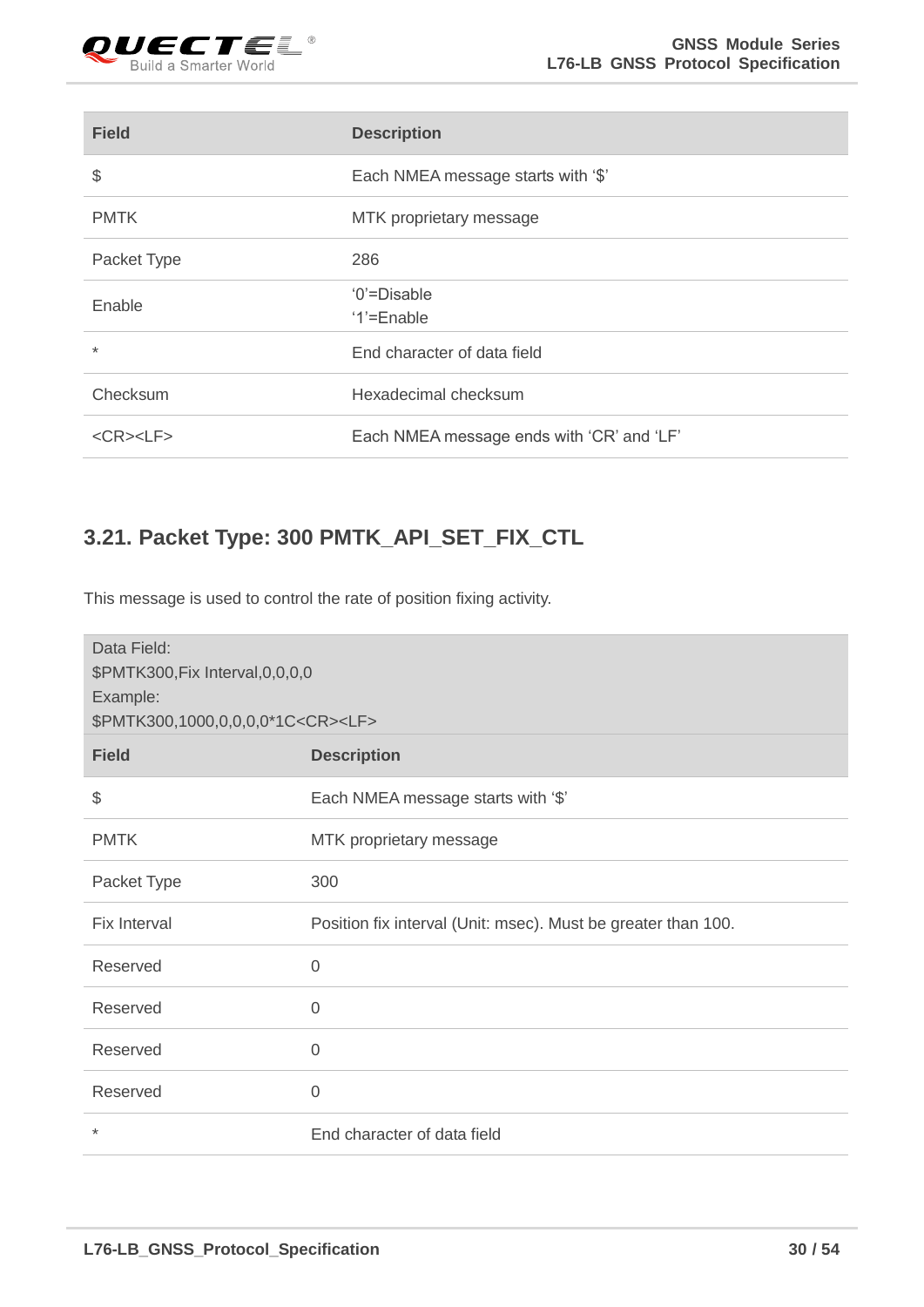

Checksum Hexadecimal checksum

<CR><LF> Each NMEA message ends with 'CR' and 'LF'

### <span id="page-31-0"></span>**3.22. Packet Type: 301 PMTK\_API\_SET\_DGPS\_MODE**

This message is used to configure the source mode of DGPS correction data.

| Data Field:<br>\$PMTK301, Mode<br>Example:<br>\$PMTK301,2*2E <cr><lf><br/>Response:<br/>\$PMTK001,301,3*32<cr><lf></lf></cr></lf></cr> |                                                                                                         |  |
|----------------------------------------------------------------------------------------------------------------------------------------|---------------------------------------------------------------------------------------------------------|--|
| <b>Field</b>                                                                                                                           | <b>Description</b>                                                                                      |  |
| \$                                                                                                                                     | Each NMEA message starts with '\$'                                                                      |  |
| <b>PMTK</b>                                                                                                                            | MTK proprietary message                                                                                 |  |
| Packet Type                                                                                                                            | 301                                                                                                     |  |
| Mode                                                                                                                                   | DGPS data source mode.<br>'0'=No DGPS source<br>$'1'$ =RTCM<br>'2'=SBAS (Include WAAS/EGNOS/GAGAN/MSAS) |  |
| $\star$                                                                                                                                | End character of data field                                                                             |  |
| Checksum                                                                                                                               | Hexadecimal checksum                                                                                    |  |
| $<$ CR> $<$ LF>                                                                                                                        | Each NMEA message ends with 'CR' and 'LF'                                                               |  |

#### <span id="page-31-1"></span>**3.23. Packet Type: 306 PMTK\_API\_SET\_MIN\_SNR**

This message is used to set the minimum SNR of satellites being used. If the minimum SNR threshold value is set, the module would not use the satellite whose SNR is smaller than it.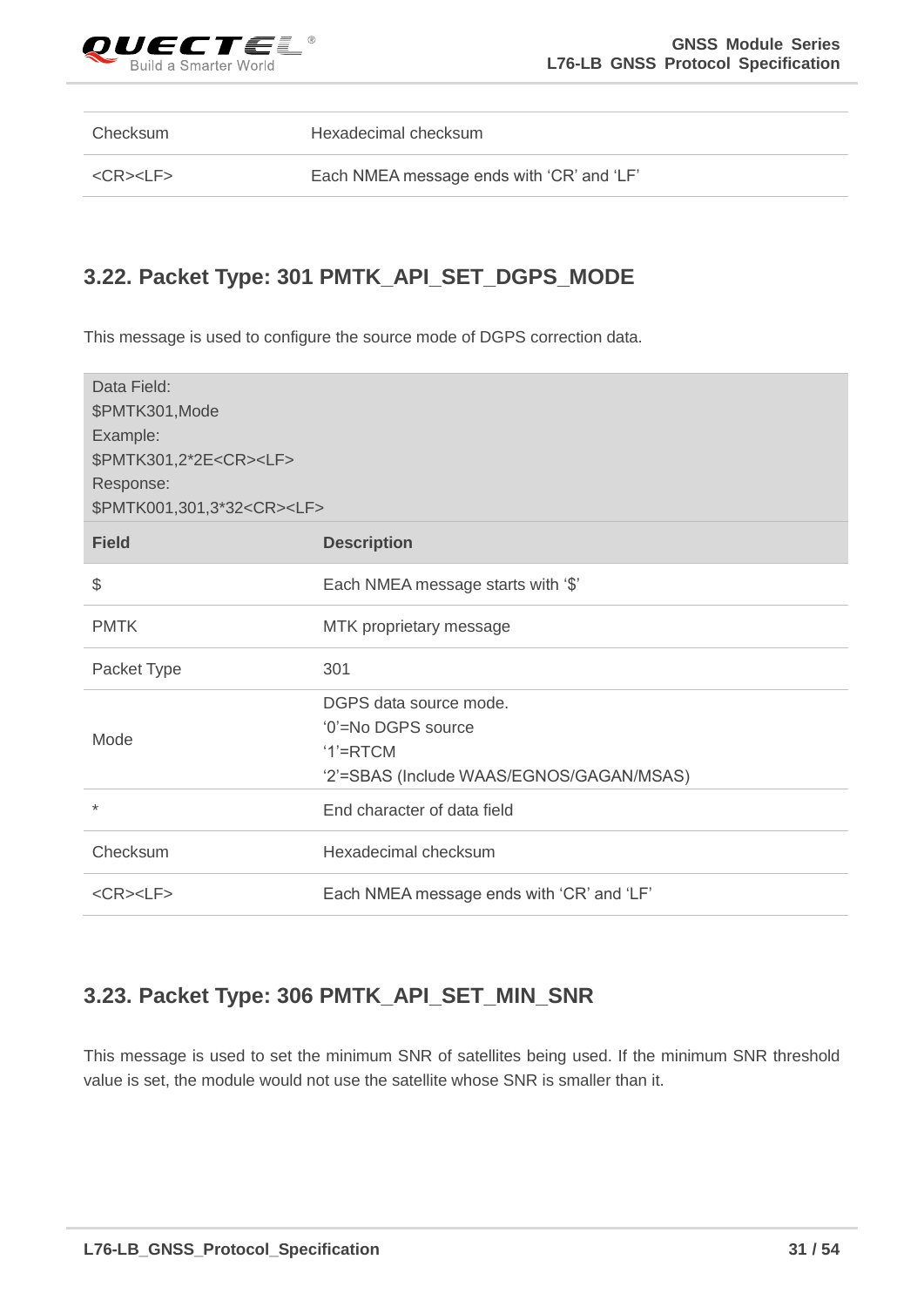

| Data Field:<br>\$PMTK306,MIN_SNR<br>Example:<br>\$PMTK306,15*1F <cr><lf></lf></cr> |                                                             |
|------------------------------------------------------------------------------------|-------------------------------------------------------------|
| <b>Field</b>                                                                       | <b>Description</b>                                          |
| \$                                                                                 | Each NMEA message starts with '\$'                          |
| <b>PMTK</b>                                                                        | MTK proprietary message                                     |
| Packet Type                                                                        | 306                                                         |
| MIN_SNR                                                                            | Minimum SNR threshold of used satellites. Valid range: 9~37 |
| $\ast$                                                                             | End character of data field                                 |
| Checksum                                                                           | Hexadecimal checksum                                        |
| $<$ CR> $<$ LF>                                                                    | Each NMEA message ends with 'CR' and 'LF'                   |

## <span id="page-32-0"></span>**3.24. Packet Type: 311 PMTK\_API\_SET\_ELEV\_MASK**

This message is used to set satellite elevation mask.

| Data Field:<br>\$PMTK311, Satellite Elevation Mask<br>Example:<br>\$PMTK311,5*28 <cr><lf><br/>Response:<br/>\$PMTK001,311,3*33<cr><lf></lf></cr></lf></cr> |                                    |  |
|------------------------------------------------------------------------------------------------------------------------------------------------------------|------------------------------------|--|
| <b>Field</b>                                                                                                                                               | <b>Description</b>                 |  |
| \$                                                                                                                                                         | Each NMEA message starts with '\$' |  |
| <b>PMTK</b>                                                                                                                                                | MTK proprietary message            |  |
| Packet Type                                                                                                                                                | 311                                |  |
| <b>Satellite Elevation Mask</b>                                                                                                                            | Range: 0~90 (Unit: degree)         |  |
| $\ast$                                                                                                                                                     | End character of data field        |  |
| Checksum                                                                                                                                                   | Hexadecimal checksum               |  |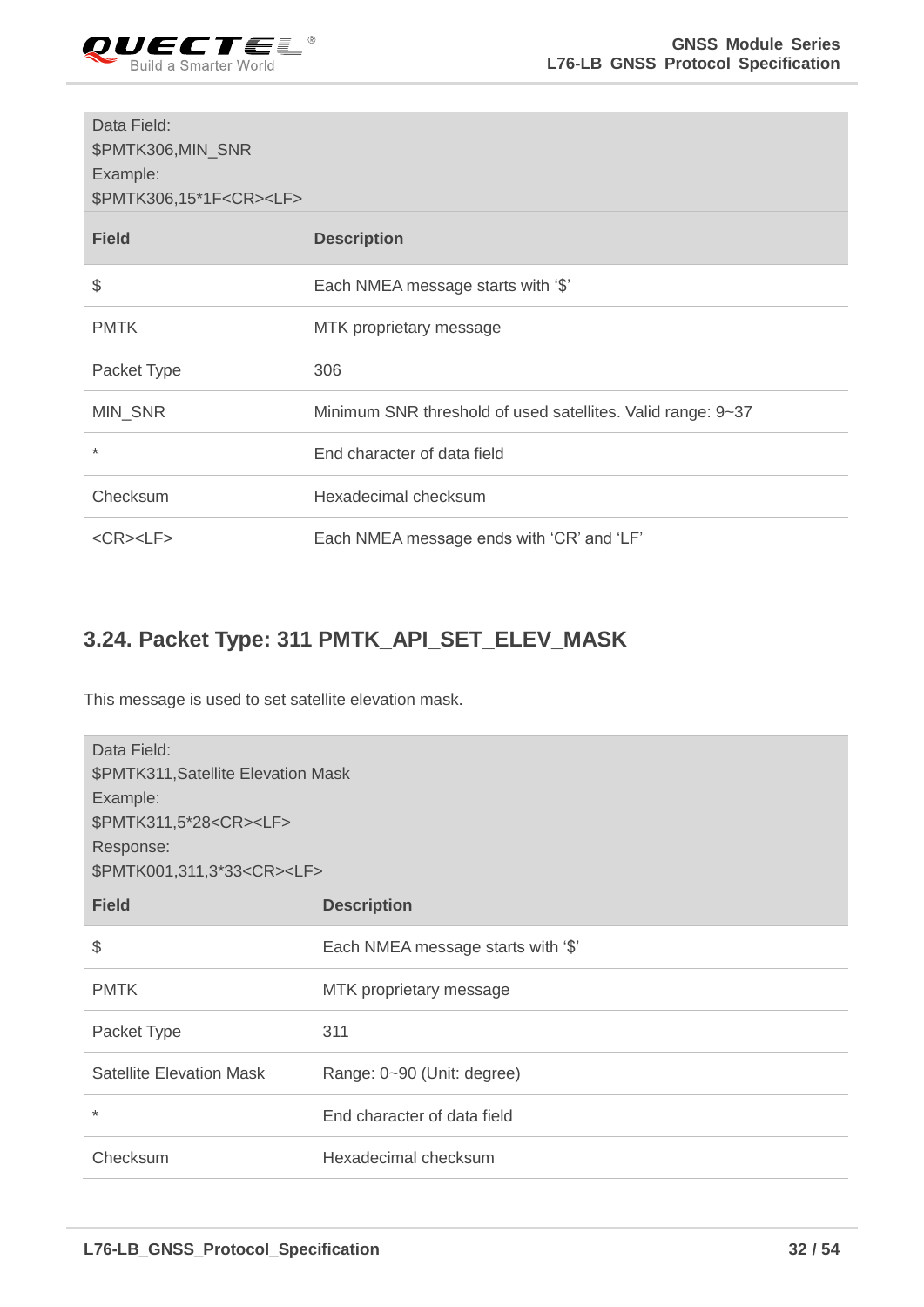

Each NMEA message ends with 'CR' and 'LF'

| ٠<br>w |  |
|--------|--|

The satellite elevation mask is recommended to be no more than 10 degrees. As with the increase of satellite elevation mask, the number of satellites involved in positioning will decrease.

#### <span id="page-33-0"></span>**3.25. Packet Type: 313 PMTK\_API\_SET\_SBAS\_ENABLED**

This message is used to enable or disable searching an SBAS satellite. SBAS supports wide-area or regional augmentation through geostationary satellite broadcast messages. The geostationary satellite broadcasts GNSS integrity and correction data with the assistance of multiple ground stations which are located at accurately-surveyed points.

| Data Field:<br>\$PMTK313, Enable<br>Example:<br>\$PMTK313,1*2E <cr><lf><br/>Response:<br/>\$PMTK001,313,3*31<cr><lf></lf></cr></lf></cr> |                                           |  |
|------------------------------------------------------------------------------------------------------------------------------------------|-------------------------------------------|--|
| <b>Field</b>                                                                                                                             | <b>Description</b>                        |  |
| \$                                                                                                                                       | Each NMEA message starts with '\$'        |  |
| <b>PMTK</b>                                                                                                                              | MTK proprietary message                   |  |
| Packet Type                                                                                                                              | 313                                       |  |
| Enable                                                                                                                                   | '0'=Disable                               |  |
|                                                                                                                                          | '1'=Enable                                |  |
| $\ast$                                                                                                                                   | End character of data field               |  |
| Checksum                                                                                                                                 | Hexadecimal checksum                      |  |
| $<$ CR> $<$ LF>                                                                                                                          | Each NMEA message ends with 'CR' and 'LF' |  |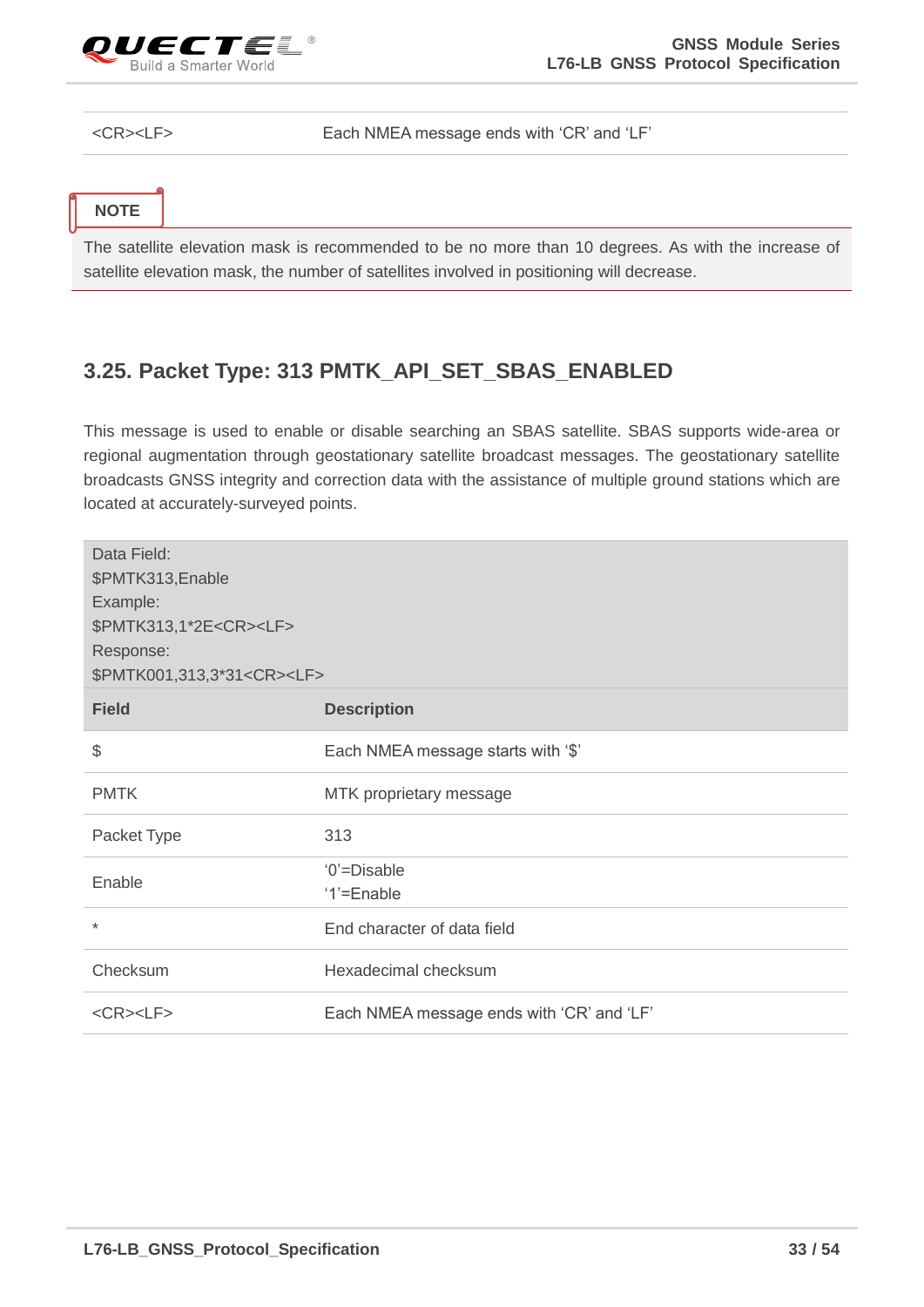<span id="page-34-0"></span>

### **3.26. Packet Type: 314 PMTK\_API\_SET\_NMEA\_OUTPUT**

This message is used to set NMEA sentence output frequencies. There are totally 19 data fields that present output frequencies for the 19 supported NMEA sentences individually.

Supported Frequency Settings:

- 0 Disabled or not supported sentence
- 1 Output once every one position fix
- 2 Output once every two position fixes
- 3 Output once every three position fixes
- 4 Output once every four position fixes
- 5 Output once every five position fixes

| Data Field:<br><b>None</b><br>Example:<br>The module only outputs RMC once every one position fix.<br>Response:<br>\$PMTK001,314,3*36 <cr><lf></lf></cr> |                                                           |  |
|----------------------------------------------------------------------------------------------------------------------------------------------------------|-----------------------------------------------------------|--|
| <b>Field</b>                                                                                                                                             | <b>Description</b>                                        |  |
| \$                                                                                                                                                       | Each NMEA message starts with '\$'                        |  |
| <b>PMTK</b>                                                                                                                                              | MTK proprietary message                                   |  |
| Packet Type                                                                                                                                              | 314                                                       |  |
| 0 GLL                                                                                                                                                    | GLL interval - Geographic position - latitude longitude   |  |
| 1 RMC                                                                                                                                                    | RMC interval - Recommended minimum specific GNSS sentence |  |
| 2 VTG                                                                                                                                                    | VTG interval - Course over ground and ground speed        |  |
| 3 GGA                                                                                                                                                    | GGA interval - GPS fix data                               |  |
| 4 GSA                                                                                                                                                    | GSA interval - GNSS DOPS and active satellites            |  |
| 5 GSV                                                                                                                                                    | GSV interval - GNSS satellites in view                    |  |
| 6 GRS                                                                                                                                                    | GRS interval - GNSS range residuals                       |  |
| 7 GST                                                                                                                                                    | GST interval - GNSS pseudorange error statistics          |  |
| 8 Reserved                                                                                                                                               | Always 0                                                  |  |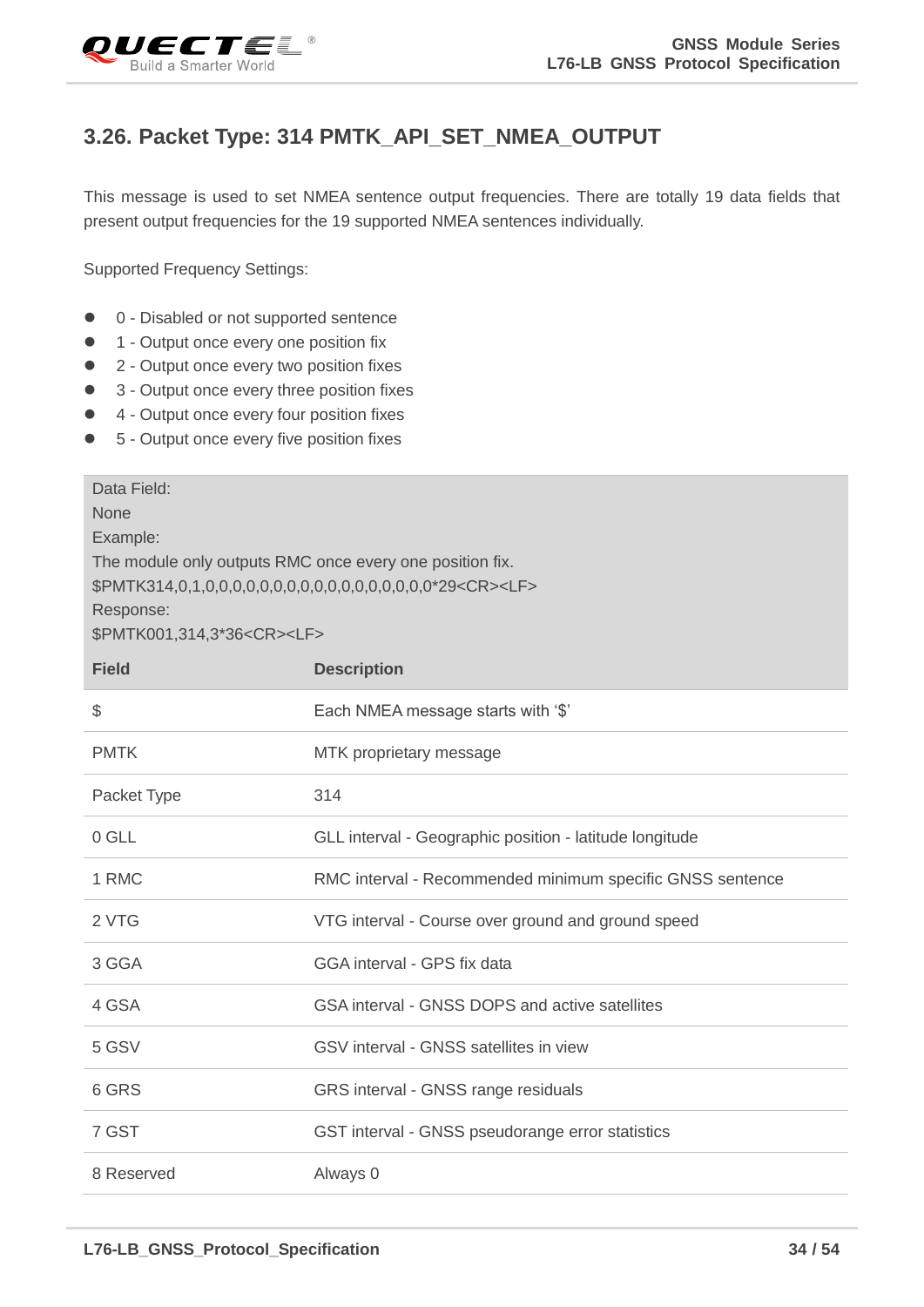

| 9 Reserved      | Always 0                                  |
|-----------------|-------------------------------------------|
| 10 Reserved     | Always 0                                  |
| 11 Reserved     | Always 0                                  |
| 12 Reserved     | Always 0                                  |
| 13 Reserved     | Always 0                                  |
| 14 Reserved     | Always 0                                  |
| 15 Reserved     | Always 0                                  |
| 16 Reserved     | Always 0                                  |
| 17 ZDA          | ZDA interval - Time and date              |
| 18 MCHN         | PMTKCHN interval - GNSS channel status    |
| $^\star$        | End character of data field               |
| Checksum        | Hexadecimal checksum                      |
| $<$ CR> $<$ LF> | Each NMEA message ends with 'CR' and 'LF' |

To restore the system default setting, the following message can be used:

| Example:<br>\$PMTK314,-1*04 <cr><lf></lf></cr> |                                           |
|------------------------------------------------|-------------------------------------------|
| <b>Field</b>                                   | <b>Description</b>                        |
| \$                                             | Each NMEA message starts with '\$'        |
| <b>PMTK</b>                                    | MTK proprietary message                   |
| Packet Type                                    | 314                                       |
| Restore                                        | Always -1                                 |
| $\ast$                                         | End character of data field               |
| Checksum                                       | Hexadecimal checksum                      |
| $<$ CR> $<$ LF>                                | Each NMEA message ends with 'CR' and 'LF' |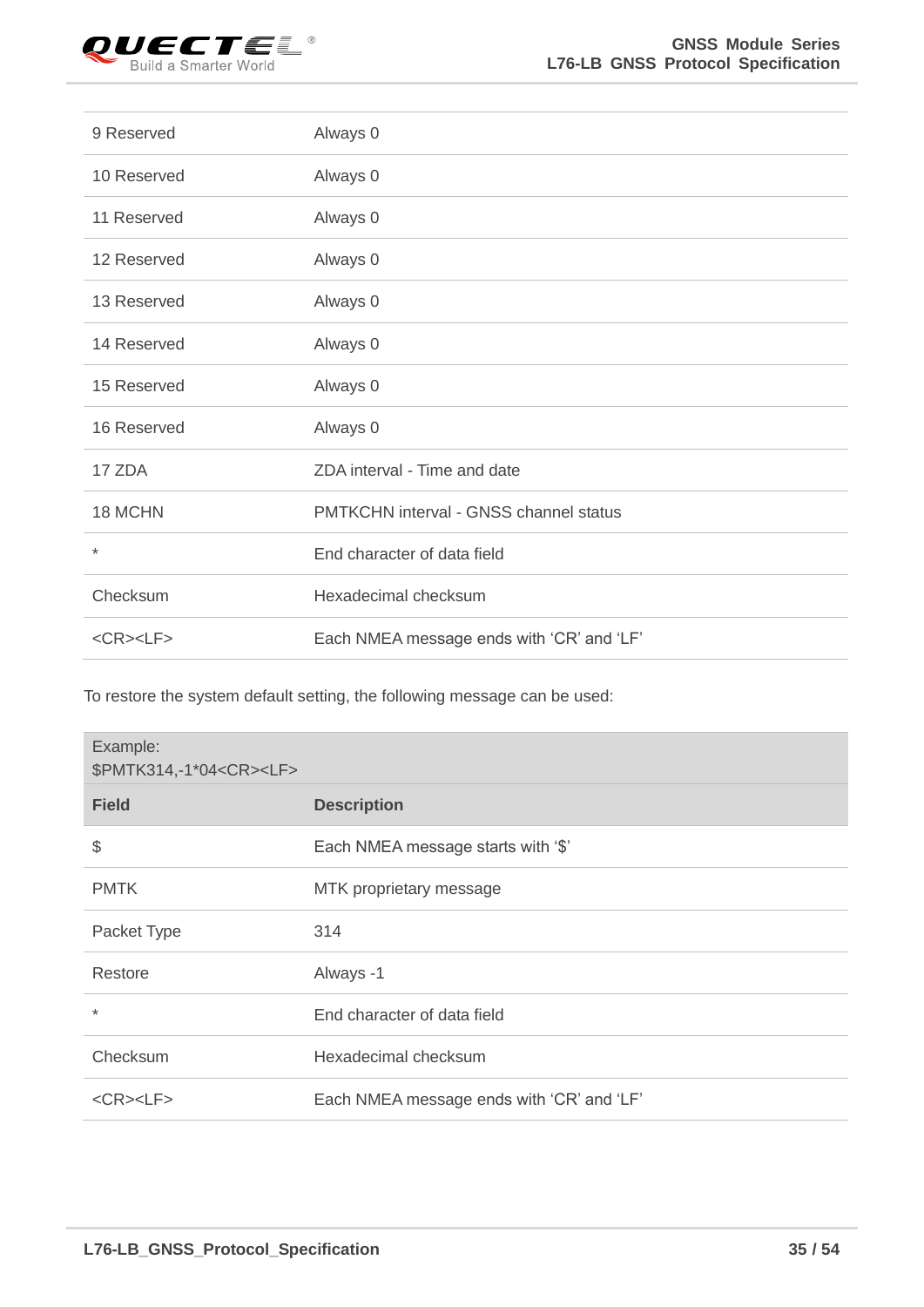<span id="page-36-0"></span>

## **3.27. Packet Type: 351 PMTK\_API\_SET\_SUPPORT\_QZSS\_NMEA**

The command allows users to enable or disable QZSS NMEA format. QZSS NMEA format is disabled by default.

| Data Field:<br>\$PMTK351,QZSS_Enable<br>Example:<br>\$PMTK351,1*28 <cr><lf><br/>Response:<br/>\$PMTK001,351,3*37<cr><lf></lf></cr></lf></cr> |                                           |
|----------------------------------------------------------------------------------------------------------------------------------------------|-------------------------------------------|
| <b>Field</b>                                                                                                                                 | <b>Description</b>                        |
| \$                                                                                                                                           | Each NMEA message starts with '\$'        |
| <b>PMTK</b>                                                                                                                                  | MTK proprietary message                   |
| Packet Type                                                                                                                                  | 351                                       |
| QZSS_Enable                                                                                                                                  | '0'=Disable<br>'1'=Enable                 |
| $\ast$                                                                                                                                       | End character of data field               |
| Checksum                                                                                                                                     | Hexadecimal checksum                      |
| $<$ CR> $<$ LF>                                                                                                                              | Each NMEA message ends with 'CR' and 'LF' |

#### <span id="page-36-1"></span>**3.28. Packet Type: 352 PMTK\_API\_SET\_STOP\_QZSS**

This command is used to enable or disable QZSS function. QZSS function is enabled by default.

| Data Field:<br>\$PMTK352,QZSS_Enable  |                                    |
|---------------------------------------|------------------------------------|
| Example:                              |                                    |
| \$PMTK352,0*2A <cr><lf></lf></cr>     |                                    |
| Response:                             |                                    |
| \$PMTK001,352,3*34 <cr><lf></lf></cr> |                                    |
| <b>Field</b>                          | <b>Description</b>                 |
| $\frac{1}{2}$                         | Each NMEA message starts with '\$' |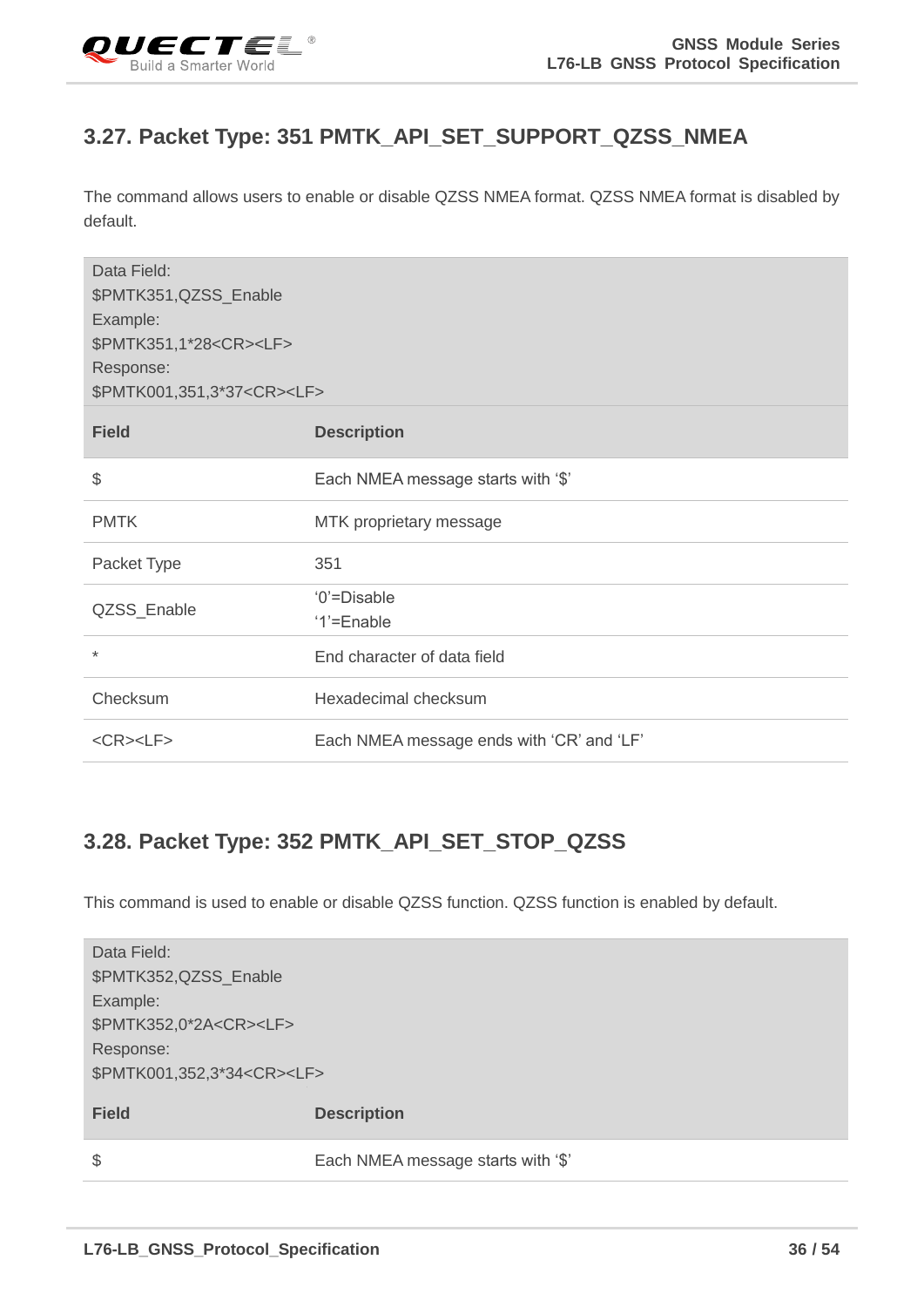

| <b>PMTK</b>           | MTK proprietary message                   |
|-----------------------|-------------------------------------------|
| Packet Type           | 352                                       |
| QZSS_Enable           | $0'$ =Enable<br>'1'=Disable               |
| $\ast$                | End character of data field               |
| Checksum              | Hexadecimal checksum                      |
| $<$ CR $>$ $<$ LF $>$ | Each NMEA message ends with 'CR' and 'LF' |

## <span id="page-37-0"></span>**3.29. Packet Type: 353 PMTK\_API\_SET\_GNSS\_SEARCH\_MODE**

This command is used to configure the receiver to start searching satellite system.

| Data Field:<br>\$PMTK353,GPS_Enable,0,0,0,BEIDOU_Enable<br>Example:<br>\$PMTK353,1,0,0,0,1*2B <cr><lf>: Search GPS+BeiDou<br/>Response:<br/>\$PMTK001,353,3,1,0,0,0,1,49*08<cr><lf></lf></cr></lf></cr> |                                                                                     |  |
|---------------------------------------------------------------------------------------------------------------------------------------------------------------------------------------------------------|-------------------------------------------------------------------------------------|--|
| <b>Field</b>                                                                                                                                                                                            | <b>Description</b>                                                                  |  |
| \$                                                                                                                                                                                                      | Each NMEA message starts with '\$'                                                  |  |
| <b>PMTK</b>                                                                                                                                                                                             | MTK proprietary message                                                             |  |
| Packet Type                                                                                                                                                                                             | 353                                                                                 |  |
| GPS_Enable                                                                                                                                                                                              | '0'=Disable (DO NOT search GPS satellites)<br>'1'or non-ZERO: search GPS satellites |  |
| Reserved                                                                                                                                                                                                | Keep as '0'                                                                         |  |
| Reserved                                                                                                                                                                                                | Keep as '0'                                                                         |  |
| Reserved                                                                                                                                                                                                | Keep as '0'                                                                         |  |
| BEIDOU_Enable                                                                                                                                                                                           | '0'=Disable<br>'1'or non-ZERO: search BeiDou satellites                             |  |
| $\star$                                                                                                                                                                                                 | End character of data field                                                         |  |
| Checksum                                                                                                                                                                                                | Hexadecimal checksum                                                                |  |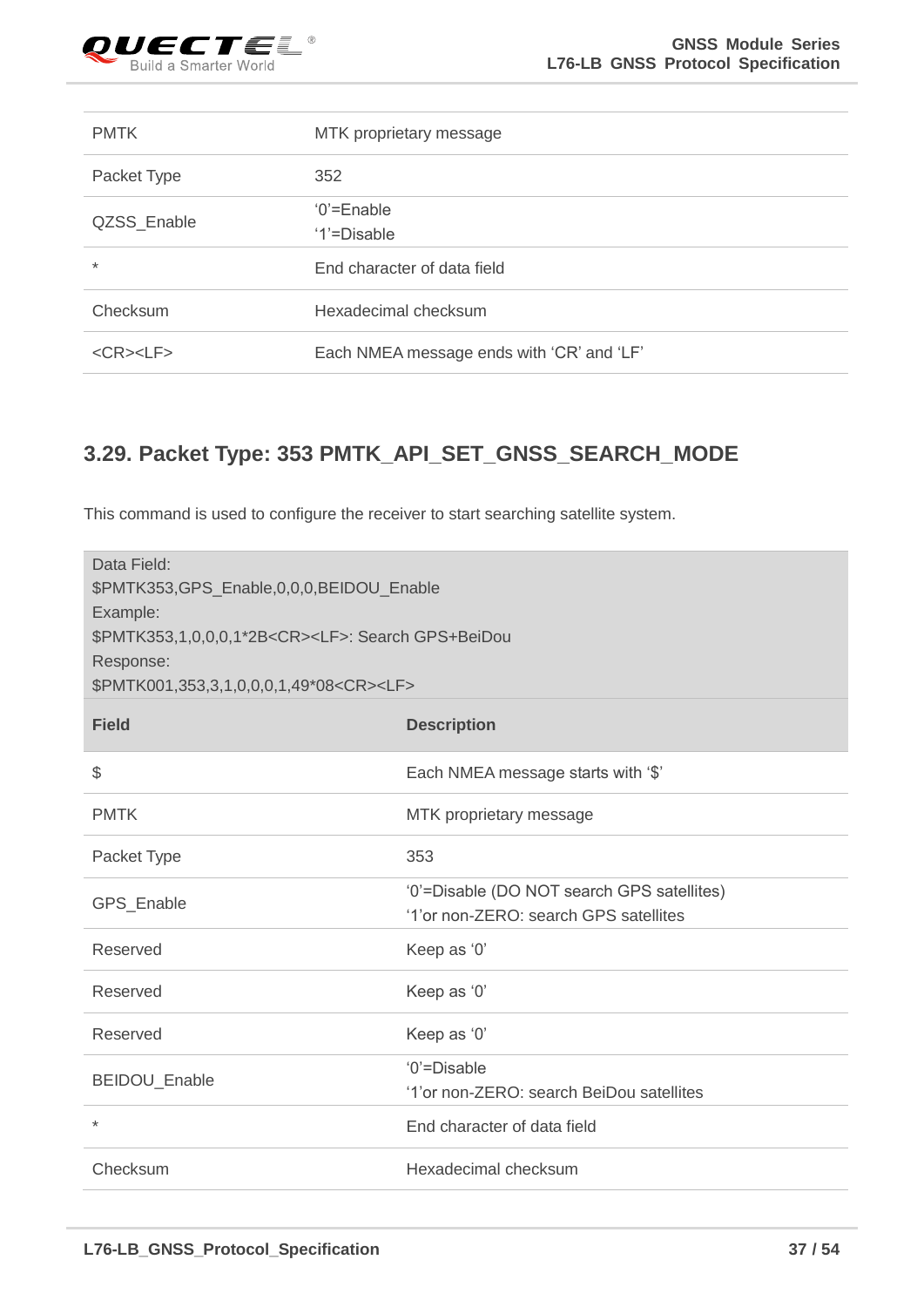

<CR><LF> Each NMEA message ends with 'CR' and 'LF'

#### <span id="page-38-0"></span>**3.30. Packet Type: 386 PMTK\_API\_SET\_STATIC\_NAV\_THD**

This message is used to set the speed threshold for static navigation. If the actual speed is below the threshold, output position will remain the same and output speed will be zero. If threshold value is set to 0, this function is disabled.

| Data Field:<br>\$PMTK386,Speed_threshold<br>Example:<br>\$PMTK386,0.3*3E <cr><lf><br/>Response:<br/>\$PMTK001,386,3*3D<cr><lf></lf></cr></lf></cr> |                                           |  |
|----------------------------------------------------------------------------------------------------------------------------------------------------|-------------------------------------------|--|
| <b>Field</b>                                                                                                                                       | <b>Description</b>                        |  |
| \$                                                                                                                                                 | Each NMEA message starts with '\$'        |  |
| <b>PMTK</b>                                                                                                                                        | MTK proprietary message                   |  |
| Packet Type                                                                                                                                        | 386                                       |  |
| Speed_threshold                                                                                                                                    | 0~2 (Unit: m/s)                           |  |
| $\ast$                                                                                                                                             | End character of data field               |  |
| Checksum                                                                                                                                           | Hexadecimal checksum                      |  |
| $<$ CR> $<$ LF>                                                                                                                                    | Each NMEA message ends with 'CR' and 'LF' |  |

## <span id="page-38-1"></span>**3.31. Packet Type: 400 PMTK\_API\_Q\_FIX\_CTL**

This message is used to query the rate of position fixing activity.

Please refer to **PMTK\_API\_SET\_FIX\_CTL** for setting the rate and **PMTK\_DT\_FIX\_CTL** for the result of the query.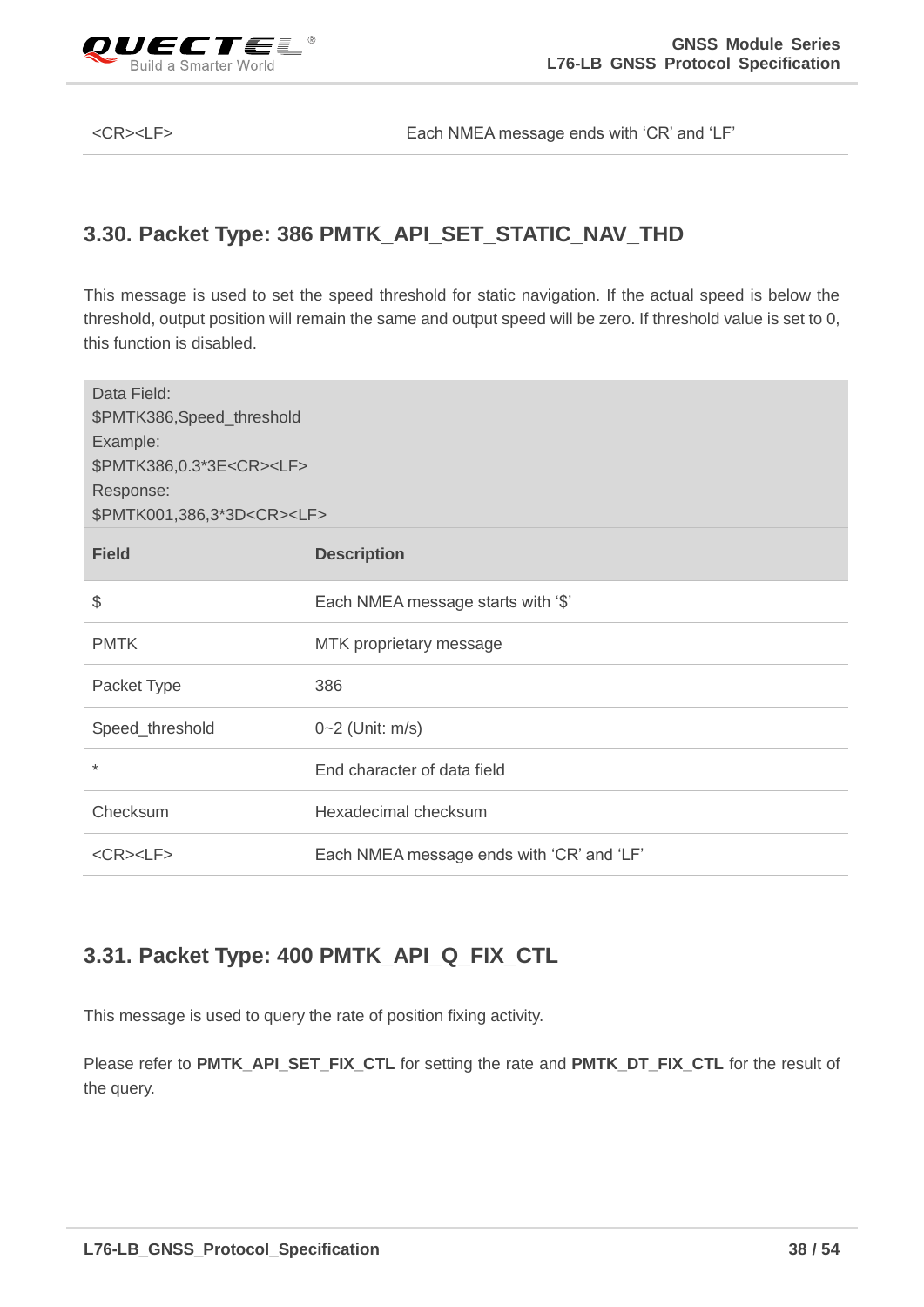

| Data Field:<br><b>None</b><br>Example:<br>\$PMTK400*36 <cr><lf></lf></cr> |                                           |
|---------------------------------------------------------------------------|-------------------------------------------|
| <b>Field</b>                                                              | <b>Description</b>                        |
| \$                                                                        | Each NMEA message starts with '\$'        |
| <b>PMTK</b>                                                               | MTK proprietary message                   |
| Packet Type                                                               | 400                                       |
| $\star$                                                                   | End character of data field               |
| Checksum                                                                  | Hexadecimal checksum                      |
| $<$ CR> $<$ LF>                                                           | Each NMEA message ends with 'CR' and 'LF' |

#### <span id="page-39-0"></span>**3.32. Packet Type: 401 PMTK\_API\_Q\_DGPS\_MODE**

This message is used to query the setting of DGPS mode.

Please refer to **PMTK\_API\_SET\_DGPS\_MODE** for setting the DGPS mode and **PMTK\_DT\_DGPS\_MODE** for the result of the query.

| Data Field:<br><b>None</b><br>Example:<br>\$PMTK401*37 <cr><lf></lf></cr> |                                           |
|---------------------------------------------------------------------------|-------------------------------------------|
| <b>Field</b>                                                              | <b>Description</b>                        |
| \$                                                                        | Each NMEA message starts with '\$'        |
| <b>PMTK</b>                                                               | MTK proprietary message                   |
| Packet Type                                                               | 401                                       |
| $\ast$                                                                    | End character of data field               |
| Checksum                                                                  | Hexadecimal checksum                      |
| $<$ CR> $<$ LF>                                                           | Each NMEA message ends with 'CR' and 'LF' |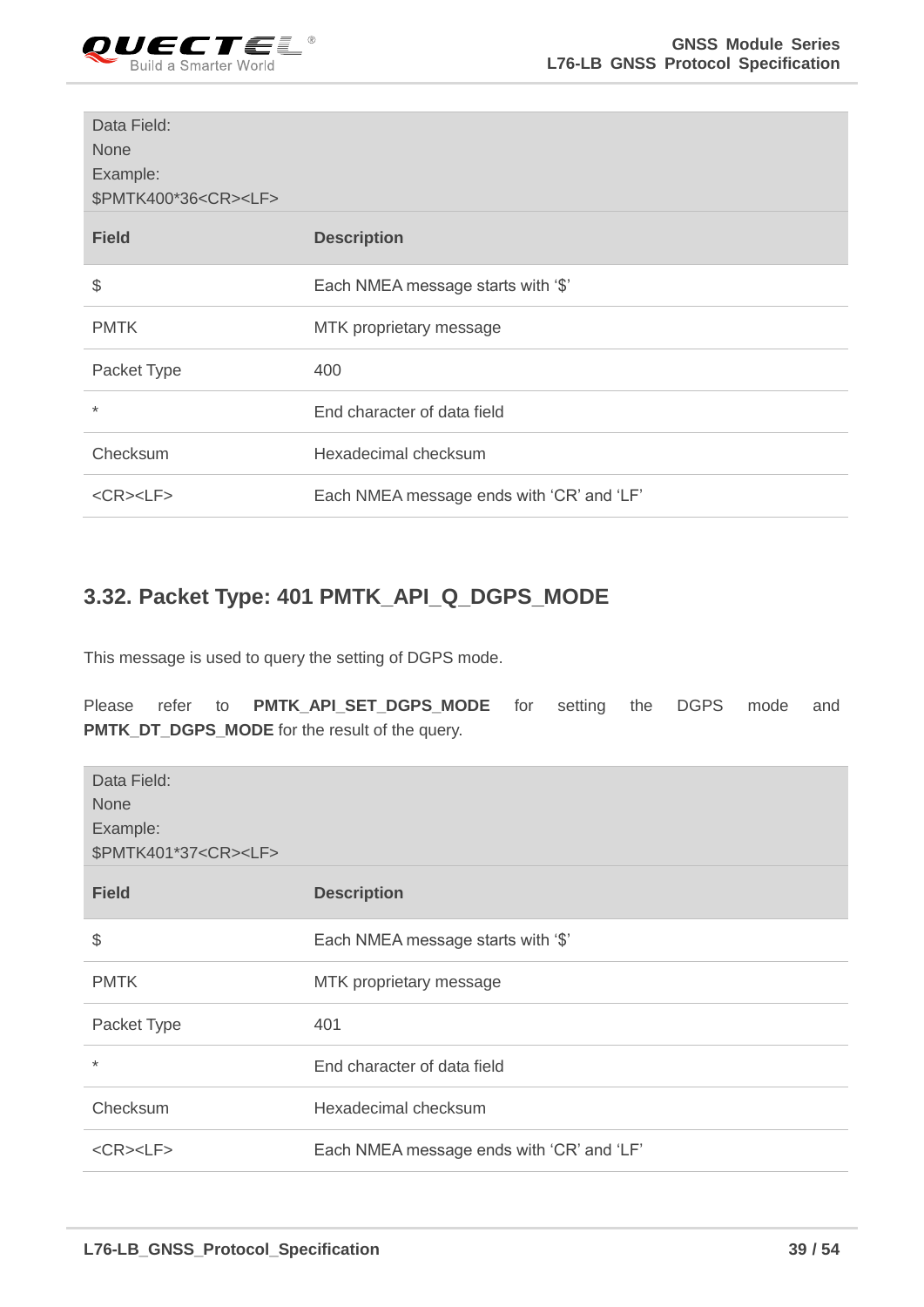<span id="page-40-0"></span>

#### **3.33. Packet Type: 413 PMTK\_API\_Q\_SBAS\_ENABLED**

This message is used to query the setting of SBAS.

Please refer to **PMTK\_API\_SET\_SBAS\_ENABLE** for SBAS setting and **PMTK\_DT\_SBAS\_ENABLED** for the result of the query.

| Data Field:<br><b>None</b><br>Example:<br>\$PMTK413*34 <cr><lf></lf></cr> |                                           |
|---------------------------------------------------------------------------|-------------------------------------------|
| <b>Field</b>                                                              | <b>Description</b>                        |
| \$                                                                        | Each NMEA message starts with '\$'        |
| <b>PMTK</b>                                                               | MTK proprietary message                   |
| Packet Type                                                               | 413                                       |
| $\ast$                                                                    | End character of data field               |
| Checksum                                                                  | Hexadecimal checksum                      |
| $<$ CR> $<$ LF>                                                           | Each NMEA message ends with 'CR' and 'LF' |

#### <span id="page-40-1"></span>**3.34. Packet Type: 414 PMTK\_API\_Q\_NMEA\_OUTPUT**

This message is used to query the current NMEA sentence output frequencies.

Please refer to PMTK\_API\_SET\_NMEA\_OUTPUT for the frequencies setting and **PMTK\_DT\_NMEA\_OUTPUT** for the result of the query.

| Data Field:                     |                                    |
|---------------------------------|------------------------------------|
| <b>None</b>                     |                                    |
| Example:                        |                                    |
| \$PMTK414*33 <cr><lf></lf></cr> |                                    |
| <b>Field</b>                    | <b>Description</b>                 |
|                                 |                                    |
| $\frac{1}{2}$                   | Each NMEA message starts with '\$' |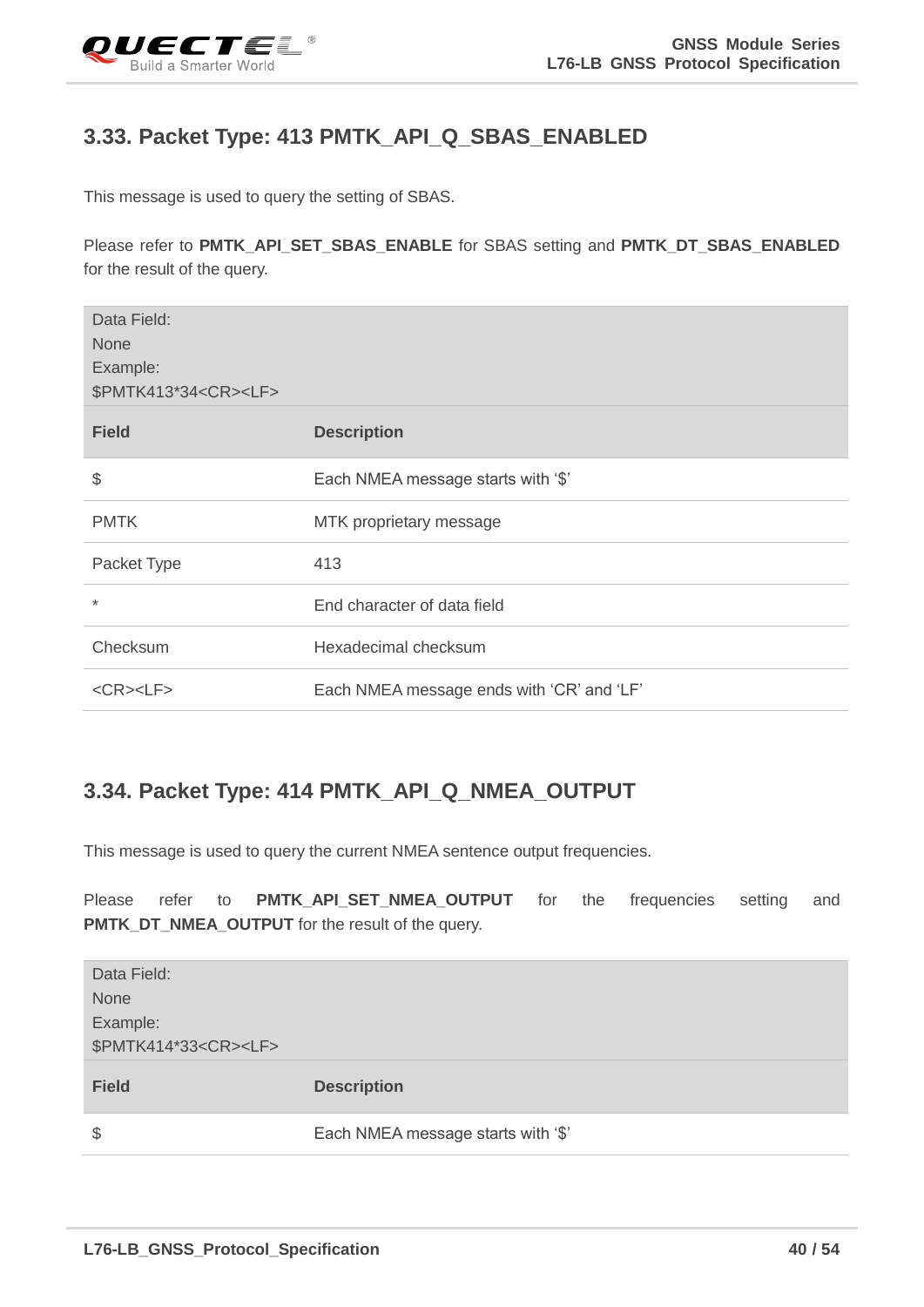

| <b>PMTK</b>           | MTK proprietary message                   |
|-----------------------|-------------------------------------------|
| Packet Type           | 414                                       |
| $\ast$                | End character of data field               |
| Checksum              | Hexadecimal checksum                      |
| $<$ CR $>$ $<$ LF $>$ | Each NMEA message ends with 'CR' and 'LF' |

## <span id="page-41-0"></span>**3.35. Packet Type: 458 PMTK\_API\_GET\_POS\_XYZ**

This message is used to return the WGS84 ECEF XYZ Cartesian position vector (metres) with an estimated 1-sigma accuracy.

| Data Field:<br><b>None</b><br>Example:<br>\$PMTK458*3B <cr><lf></lf></cr> |                                           |
|---------------------------------------------------------------------------|-------------------------------------------|
| <b>Field</b>                                                              | <b>Description</b>                        |
| \$                                                                        | Each NMEA message starts with '\$'        |
| <b>PMTK</b>                                                               | MTK proprietary message                   |
| Packet Type                                                               | 458                                       |
| $\star$                                                                   | End character of data field               |
| Checksum                                                                  | Hexadecimal checksum                      |
| $<$ CR> $<$ LF>                                                           | Each NMEA message ends with 'CR' and 'LF' |

## <span id="page-41-1"></span>**3.36. Packet Type: 461 PMTK\_API\_GET\_VEL\_XYZ**

This message is used to return the WGS84 ECEF XYZ Cartesian velocity vector ( m/s ) with an estimated 1-sigma accuracy.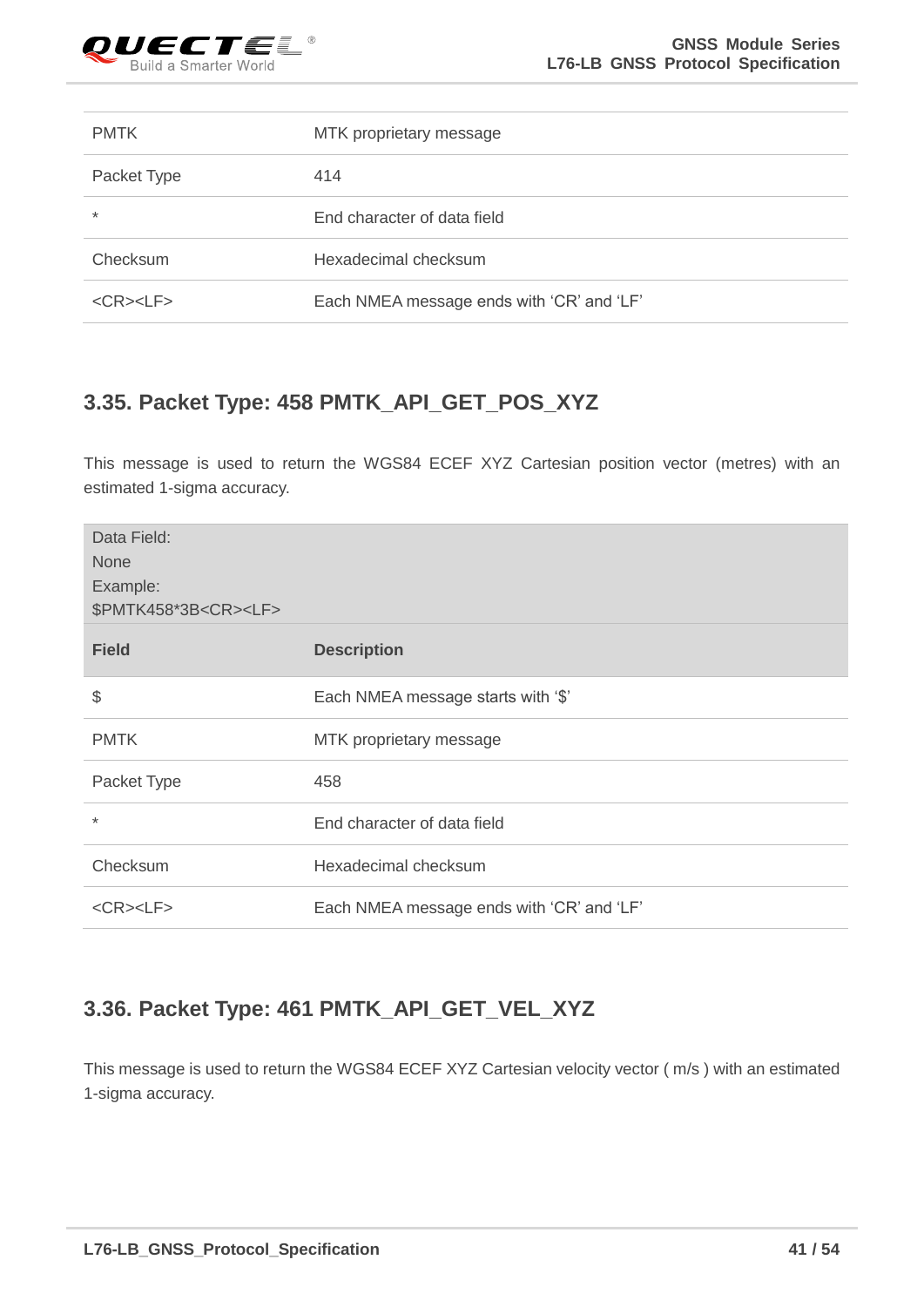

| Data Field:<br><b>None</b><br>Example:<br>\$PMTK461*31 <cr><lf></lf></cr> |                                           |
|---------------------------------------------------------------------------|-------------------------------------------|
| <b>Field</b>                                                              | <b>Description</b>                        |
| \$                                                                        | Each NMEA message starts with '\$'        |
| <b>PMTK</b>                                                               | MTK proprietary message                   |
| Packet Type                                                               | 461                                       |
| $\star$                                                                   | End character of data field               |
| Checksum                                                                  | Hexadecimal checksum                      |
| $<$ CR> $<$ LF>                                                           | Each NMEA message ends with 'CR' and 'LF' |

#### <span id="page-42-0"></span>**3.37. Packet Type: 605 PMTK\_Q\_RELEASE**

This message is used to query the firmware release information.

Please refer to **PMTK\_DT\_RELEASE** for the result of the query.

| Data Field:<br><b>None</b><br>Example:<br>\$PMTK605*31 <cr><lf></lf></cr> |                                           |
|---------------------------------------------------------------------------|-------------------------------------------|
| <b>Field</b>                                                              | <b>Description</b>                        |
| \$                                                                        | Each NMEA message starts with '\$'        |
| <b>PMTK</b>                                                               | MTK proprietary message                   |
| Packet Type                                                               | 605                                       |
| $\ast$                                                                    | End character of data field               |
| Checksum                                                                  | Hexadecimal checksum                      |
| $<$ CR> $<$ LF>                                                           | Each NMEA message ends with 'CR' and 'LF' |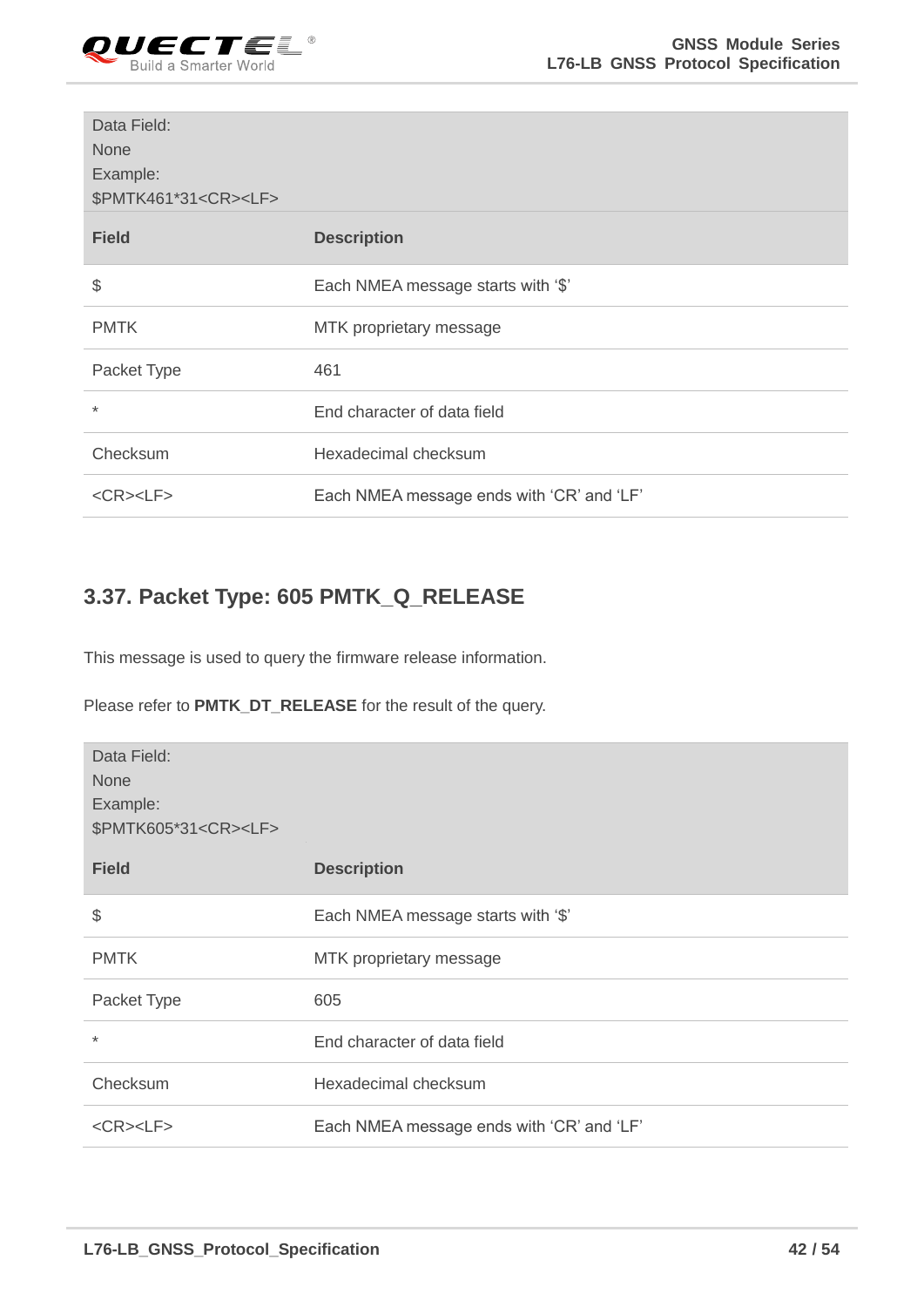<span id="page-43-0"></span>

#### **3.38. Packet Type: 500 PMTK\_DT\_FIX\_CTL**

This message is the response to PMTK\_API\_Q\_FIX\_CTL.

| Data Field:                                    |                                                |
|------------------------------------------------|------------------------------------------------|
| \$PMTK500, Fix Interval, 0, 0, 0, 0            |                                                |
| Example:                                       |                                                |
| \$PMTK500,1000,0,0,0,0,0*1A <cr><lf></lf></cr> |                                                |
| <b>Field</b>                                   | <b>Description</b>                             |
| \$                                             | Each NMEA message starts with '\$'             |
| <b>PMTK</b>                                    | MTK proprietary message                        |
| Packet Type                                    | 500                                            |
| <b>Fix Interval</b>                            | Position fix interval (msec). Range: 100~10000 |
| Reserved                                       | Always 0                                       |
| Reserved                                       | Always 0                                       |
| Reserved                                       | Always 0                                       |
| Reserved                                       | Always 0                                       |
| $\star$                                        | End character of data field                    |
| Checksum                                       | Hexadecimal checksum                           |
| $<$ CR> $<$ LF>                                | Each NMEA message ends with 'CR' and 'LF'      |

#### <span id="page-43-1"></span>**3.39. Packet Type: 501 PMTK\_DT\_DGPS\_MODE**

This message is the response to PMTK\_API\_Q\_DGPS\_MODE.

| Data Field:<br>\$PMTK501, Mode<br>Example:<br>\$PMTK501,1*2B <cr><lf></lf></cr> |                    |
|---------------------------------------------------------------------------------|--------------------|
| <b>Field</b>                                                                    | <b>Description</b> |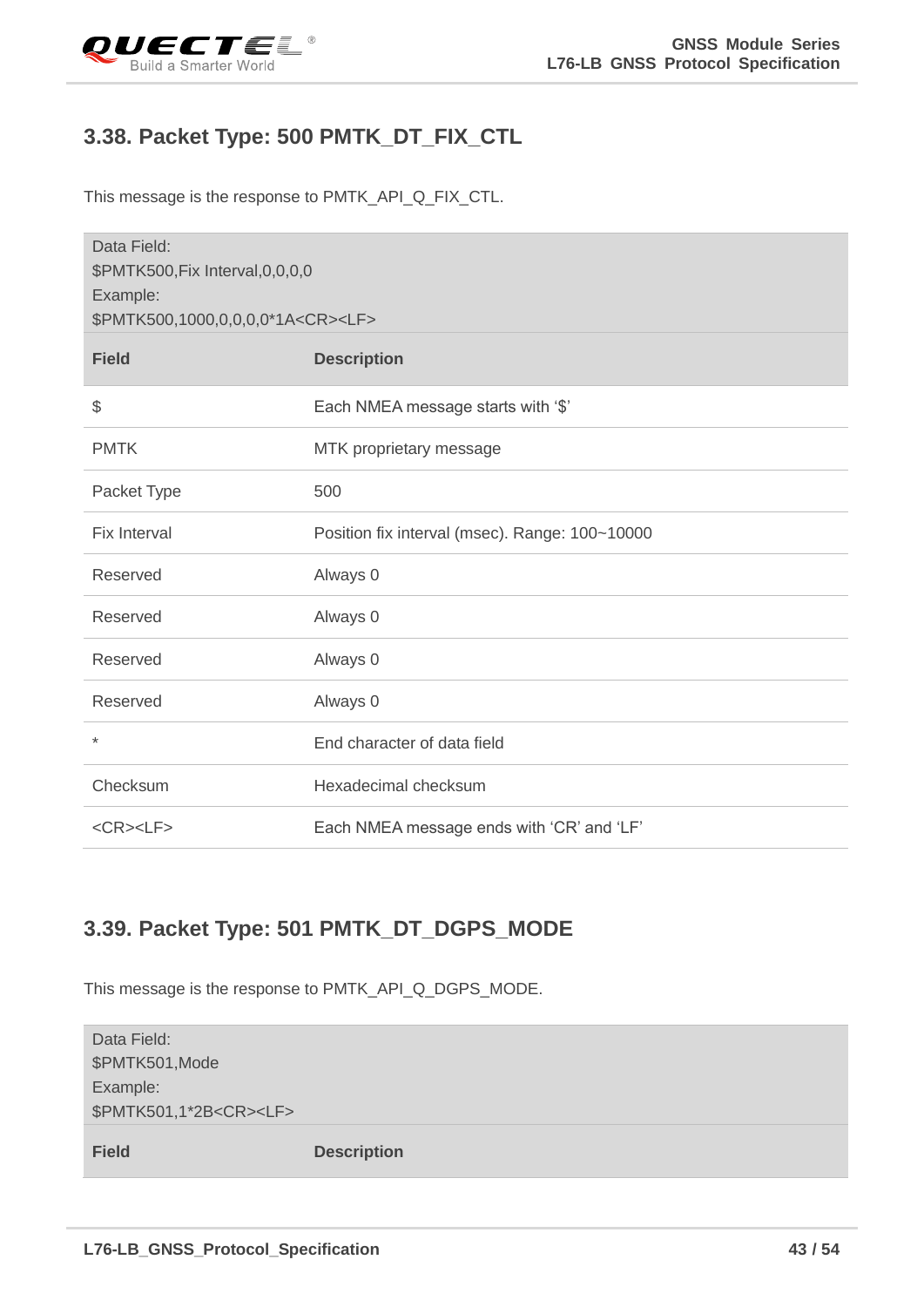

| \$              | Each NMEA message starts with '\$'        |
|-----------------|-------------------------------------------|
| <b>PMTK</b>     | MTK proprietary message                   |
| Packet Type     | 501                                       |
|                 | DGPS data source mode                     |
| Mode            | '0'=No DGPS source                        |
|                 | $1'$ =RTCM                                |
|                 | $2$ '=SBAS                                |
| $\star$         | End character of data field               |
| Checksum        | Hexadecimal checksum                      |
| $<$ CR> $<$ LF> | Each NMEA message ends with 'CR' and 'LF' |

## <span id="page-44-0"></span>**3.40. Packet Type: 513 PMTK\_DT\_SBAS\_ENABLED**

This message is the response to PMTK\_API\_Q\_SBAS\_ENABLED.

| Data Field:<br>\$PMTK513, Enable<br>Example:<br>\$PMTK513,1*28 <cr><lf></lf></cr> |                                           |
|-----------------------------------------------------------------------------------|-------------------------------------------|
| <b>Field</b>                                                                      | <b>Description</b>                        |
| \$                                                                                | Each NMEA message starts with '\$'        |
| <b>PMTK</b>                                                                       | MTK proprietary message                   |
| Packet Type                                                                       | 513                                       |
| Enable                                                                            | '0'=Disable<br>'1'=Enable                 |
| $\ast$                                                                            | End character of data field               |
| Checksum                                                                          | Hexadecimal checksum                      |
| $<$ CR> $<$ LF>                                                                   | Each NMEA message ends with 'CR' and 'LF' |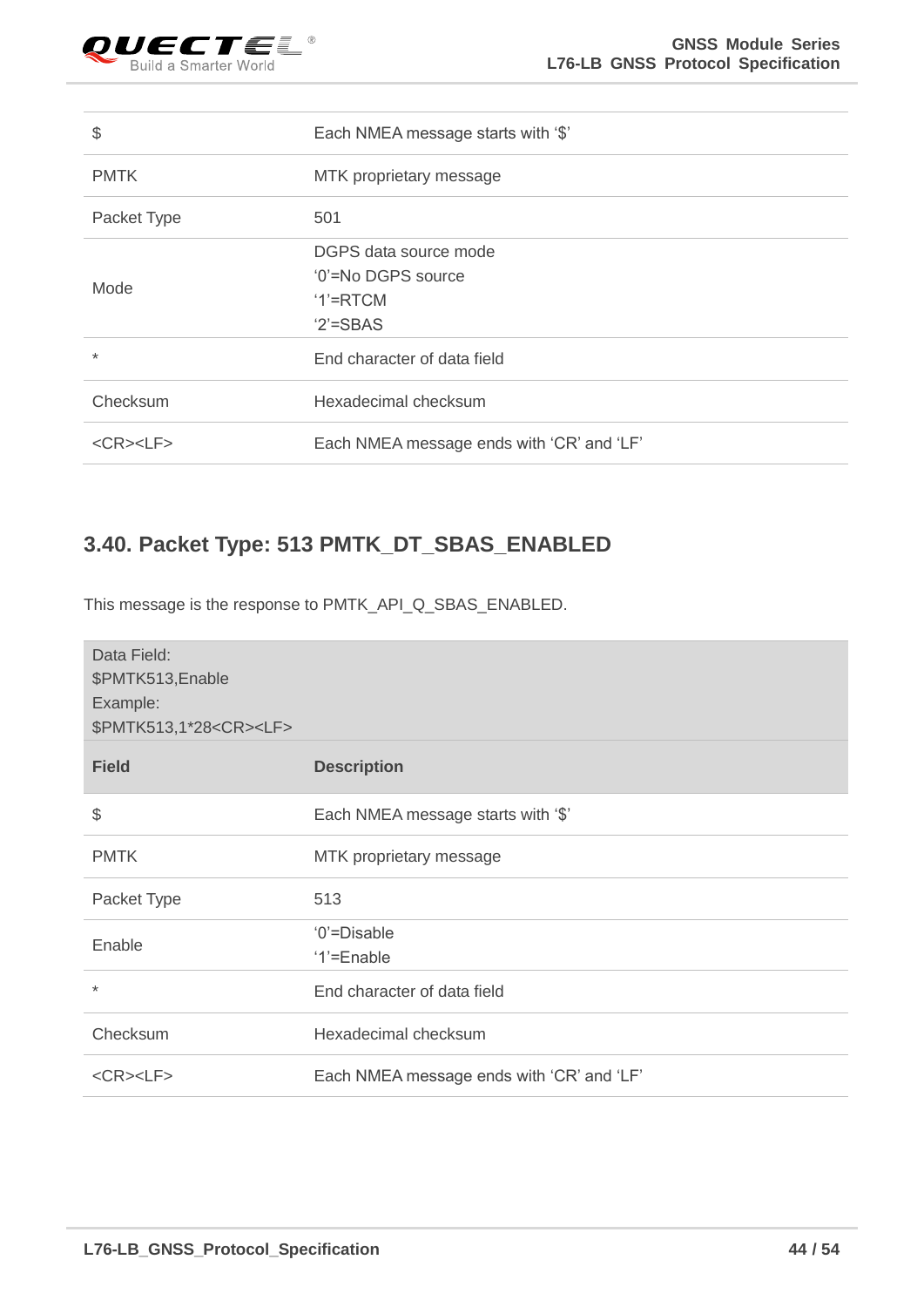<span id="page-45-0"></span>

## **3.41. Packet Type: 514 PMTK\_DT\_NMEA\_OUTPUT**

This message is the response to PMTK\_API\_Q\_NMEA\_OUTPUT.

| Data Field:<br>None<br>Example: |                                                           |  |
|---------------------------------|-----------------------------------------------------------|--|
| <b>Field</b>                    | <b>Description</b>                                        |  |
| $\frac{1}{2}$                   | Each NMEA message starts with '\$'                        |  |
| <b>PMTK</b>                     | MTK proprietary message                                   |  |
| Packet Type                     | 514                                                       |  |
| 0 GLL                           | GLL interval - Geographic position - latitude longitude   |  |
| 1 RMC                           | RMC interval - Recommended minimum specific GNSS sentence |  |
| 2 VTG                           | VTG interval - Course over ground and ground speed        |  |
| 3 GGA                           | GGA interval - GPS fix data                               |  |
| 4 GSA                           | GSA interval - GNSS DOPS and active satellites            |  |
| 5 GSV                           | GSV interval - GNSS satellites in view                    |  |
| 6 Reserved                      | GRS interval - GNSS range residuals                       |  |
| 7 Reserved                      | GST interval - GNSS pseudorange error statistics          |  |
| 8 Reserved                      |                                                           |  |
| 9 Reserved                      |                                                           |  |
| 10 Reserved                     |                                                           |  |
| 11 Reserved                     |                                                           |  |
| 12 Reserved                     |                                                           |  |
| 13 Reserved                     |                                                           |  |
| 14 Reserved                     |                                                           |  |
| 15 Reserved                     |                                                           |  |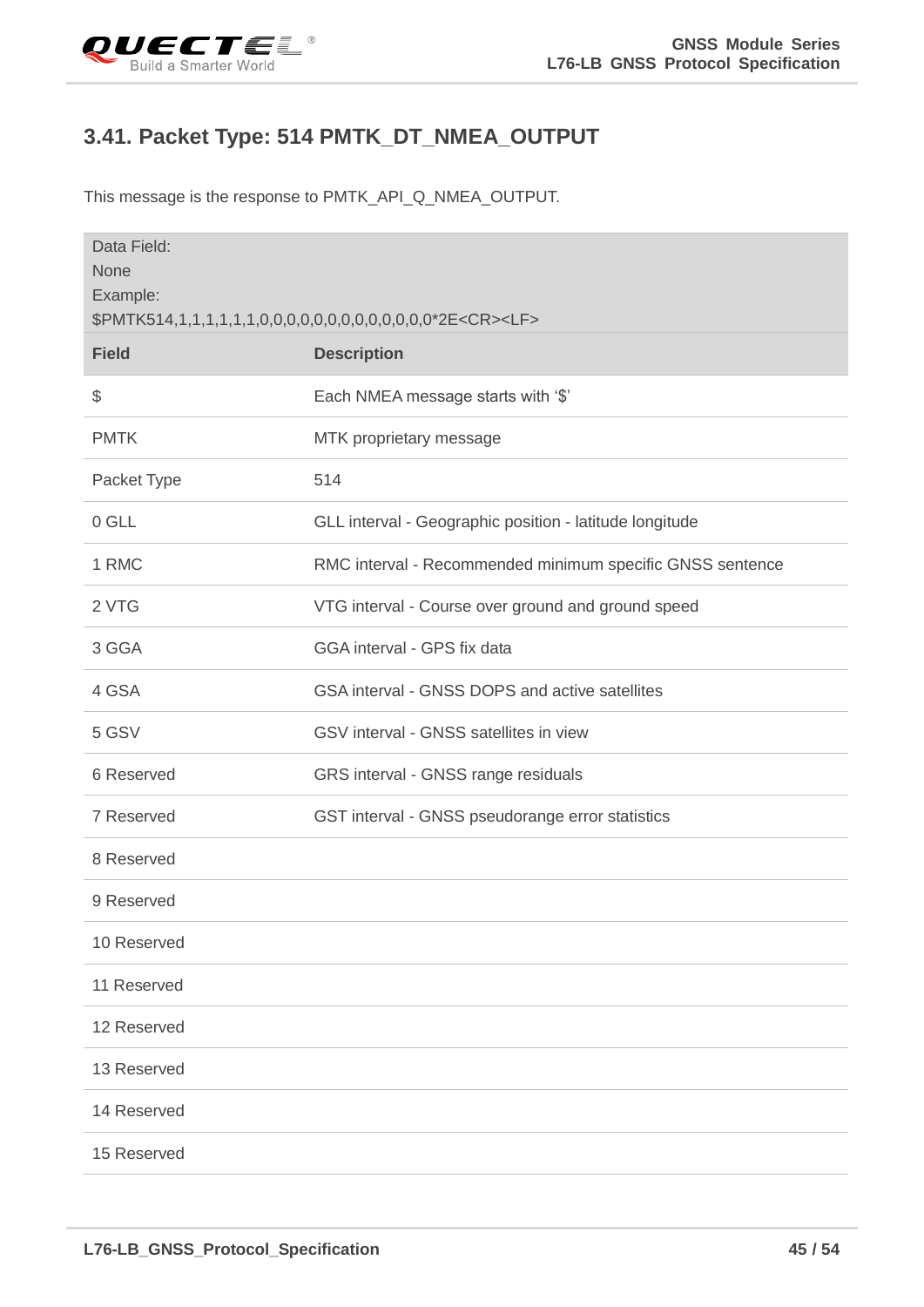

#### 16 Reserved

| 17 ZDA                 | ZDA interval - Time and date                  |
|------------------------|-----------------------------------------------|
| 18 Reserved            | <b>PMTKCHN</b> interval - GNSS channel status |
| $\ast$                 | End character of data field                   |
| Checksum               | Hexadecimal checksum                          |
| $<$ CR $>$ $<$ l F $>$ | Each NMEA message ends with 'CR' and 'LF'     |

## <span id="page-46-0"></span>**3.42. Packet Type: 705 PMTK\_DT\_RELEASE**

This message is the response to PMTK\_Q\_RELEASE.

| Data Field:<br>\$PMTK705, Release string, Build ID, Product Model, SDK Version<br>Example:<br>\$PMTK705,AXN_3.10_3333_12102201,0000,QUECTEL-L76LB,*18 <cr><lf></lf></cr> |                                                                                                         |  |
|--------------------------------------------------------------------------------------------------------------------------------------------------------------------------|---------------------------------------------------------------------------------------------------------|--|
| <b>Field</b>                                                                                                                                                             | <b>Description</b>                                                                                      |  |
| \$                                                                                                                                                                       | Each NMEA message starts with '\$'                                                                      |  |
| <b>PMTK</b>                                                                                                                                                              | MTK proprietary message                                                                                 |  |
| Packet Type                                                                                                                                                              | 705                                                                                                     |  |
| <b>Release String</b>                                                                                                                                                    | Firmware release name and version<br>3318: Mcore_x.x<br>3329: AXN x.x<br>3339: AXN_x.x<br>3333: AXN x.x |  |
|                                                                                                                                                                          | 3337: AXN_x.x                                                                                           |  |
| <b>Build ID</b>                                                                                                                                                          | Build ID set in CoreBuilder for firmware version control                                                |  |
| <b>Product Model</b>                                                                                                                                                     | Product model set in CoreBuilder for product identification                                             |  |
| <b>SDK Version</b>                                                                                                                                                       | Showing SDK version if the firmware is used for SDK                                                     |  |
| $\star$                                                                                                                                                                  | End character of data field                                                                             |  |
| Checksum                                                                                                                                                                 | Hexadecimal checksum                                                                                    |  |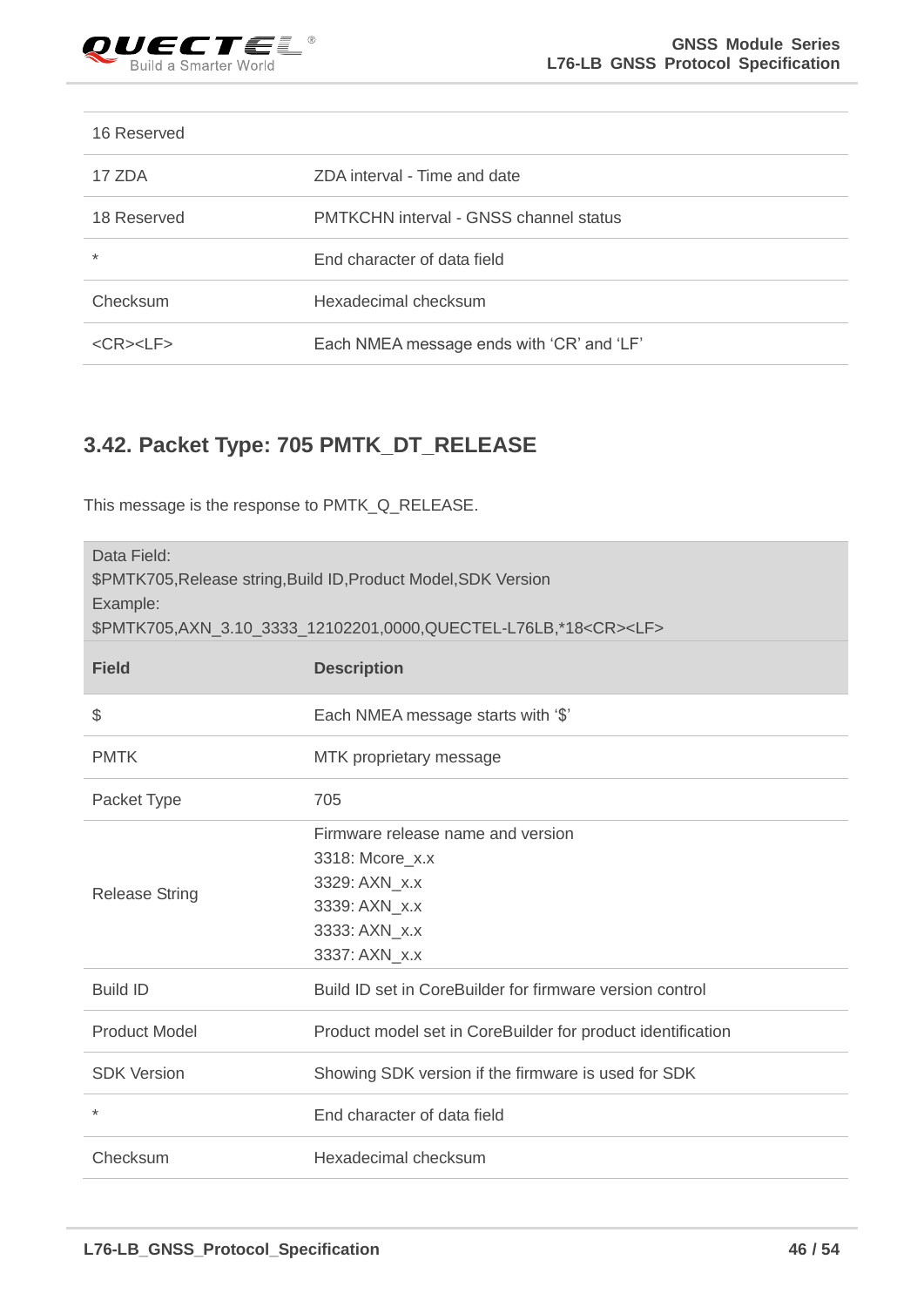

<CR><LF> Each NMEA message ends with 'CR' and 'LF'

#### <span id="page-47-0"></span>**3.43. Packet Type: 838 PMTK\_TEST\_ANTI\_SPOOFING**

This message is used to enable or disable jamming detection function.

| Data Field:<br>\$PMTK838,CmdType<br>Example:<br>\$PMTK838,1*2C <cr><lf><br/>Response:<br/>\$PMTK001,838,3,1*2E<cr><lf><br/>Return:<br/>\$PMTKSPF,1*5A =&gt; No jamming, healthy status (status 1).<br/>\$PMTKSPF,2*59 =&gt; Warning status (status 2).<br/>\$PMTKSPF,3*58 =&gt; Critical status (status 3).</lf></cr></lf></cr> |                                                                                 |  |
|---------------------------------------------------------------------------------------------------------------------------------------------------------------------------------------------------------------------------------------------------------------------------------------------------------------------------------|---------------------------------------------------------------------------------|--|
| <b>Field</b>                                                                                                                                                                                                                                                                                                                    | <b>Description</b>                                                              |  |
| \$                                                                                                                                                                                                                                                                                                                              | Each NMEA message starts with '\$'                                              |  |
| <b>PMTK</b>                                                                                                                                                                                                                                                                                                                     | MTK proprietary message                                                         |  |
| Packet Type                                                                                                                                                                                                                                                                                                                     | 838                                                                             |  |
| CmdType                                                                                                                                                                                                                                                                                                                         | '0'=Disable jamming detection function<br>'1'=Enable jamming detection function |  |
| $^{\star}$                                                                                                                                                                                                                                                                                                                      | End character of data field                                                     |  |
| Checksum                                                                                                                                                                                                                                                                                                                        | Hexadecimal checksum                                                            |  |
| $<$ CR> $<$ LF>                                                                                                                                                                                                                                                                                                                 | Each NMEA message ends with 'CR' and 'LF'                                       |  |

**NOTE**

After jamming detection is enabled, the module starts to detect whether there is jamming.

- 1. If there is no jamming, "\$PMTKSPF,1\*5A" will be reported to indicate healthy status (status 1).
- 2. If there is continuous jamming, then the module status will change from 1 to 2 and finally 3.
	- In the case of not being positioned: after jamming detection is enabled, the module status will be 1 at the very beginning, and then change to 2 when jamming is detected. During the process, the module will attempt to fix position. If it still fails in positioning after 200s, the module status will change to 3 finally.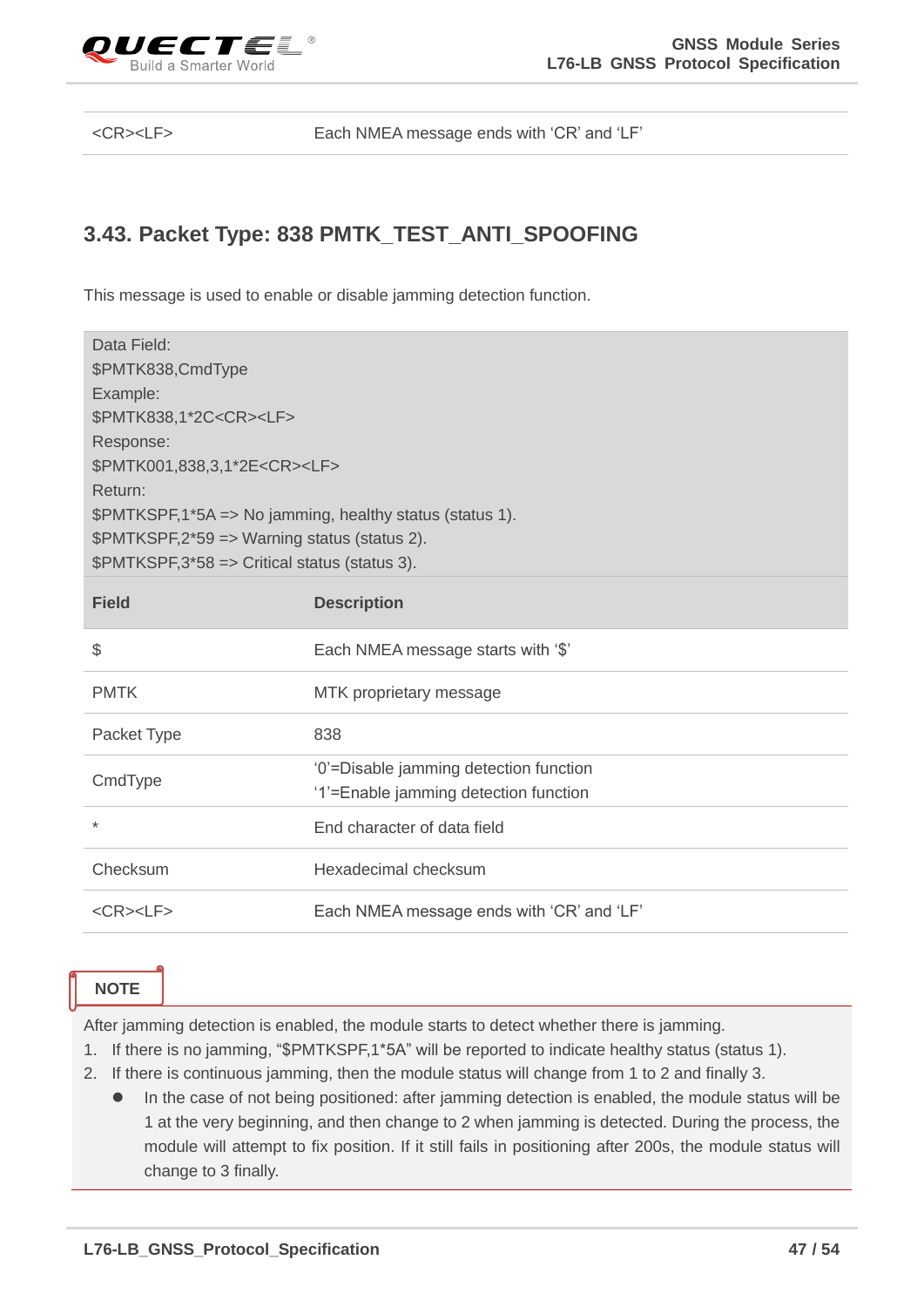

⚫ In the case of being positioned: after jamming detection is enabled, the module status will be 1 at the very beginning. When jamming is detected, the module status will change to 2 and then 3 consecutively.

#### <span id="page-48-0"></span>**3.44. Packet Type: 869 PMTK\_EASY\_ENABLE**

This message is used to enable or disable EASY<sup>™</sup> function, and it can also be used to query whether EASYTM is enabled or disabled.

| Data Field:<br>\$PMTK869,CmdType[,Enabled]<br>Example:<br>\$PMTK869,1,1*35 <cr><lf><br/>Response:<br/>\$PMTK001,869,3*37<cr><lf></lf></cr></lf></cr> |                                                            |
|------------------------------------------------------------------------------------------------------------------------------------------------------|------------------------------------------------------------|
| <b>Field</b>                                                                                                                                         | <b>Description</b>                                         |
| $\$\$                                                                                                                                                | Each NMEA message starts with '\$'                         |
| <b>PMTK</b>                                                                                                                                          | MTK proprietary message                                    |
| Packet Type                                                                                                                                          | 869                                                        |
| CmdType                                                                                                                                              | '0'=Query<br>$'1' = Set$<br>'2'=Result for query operation |
| Enabled (optional)                                                                                                                                   | '0'=Disable<br>'1'=Enable                                  |
| $\ast$                                                                                                                                               | End character of data field                                |
| Checksum                                                                                                                                             | Hexadecimal checksum                                       |
| $<$ CR> $<$ LF>                                                                                                                                      | Each NMEA message ends with 'CR' and 'LF'                  |

#### **NOTES**

- 1. If EASYTM is disabled, the receiver returns: \$PMTK869,2,0,0\*2B<CR><LF>
- 2. If  $EASY^{TM}$  is enabled and is not finished yet, the receiver may return: \$PMTK869,2,1,0\*2A<CR><LF>
- 3. If EASYTM is enabled and is finished after 1 day, the receiver may return: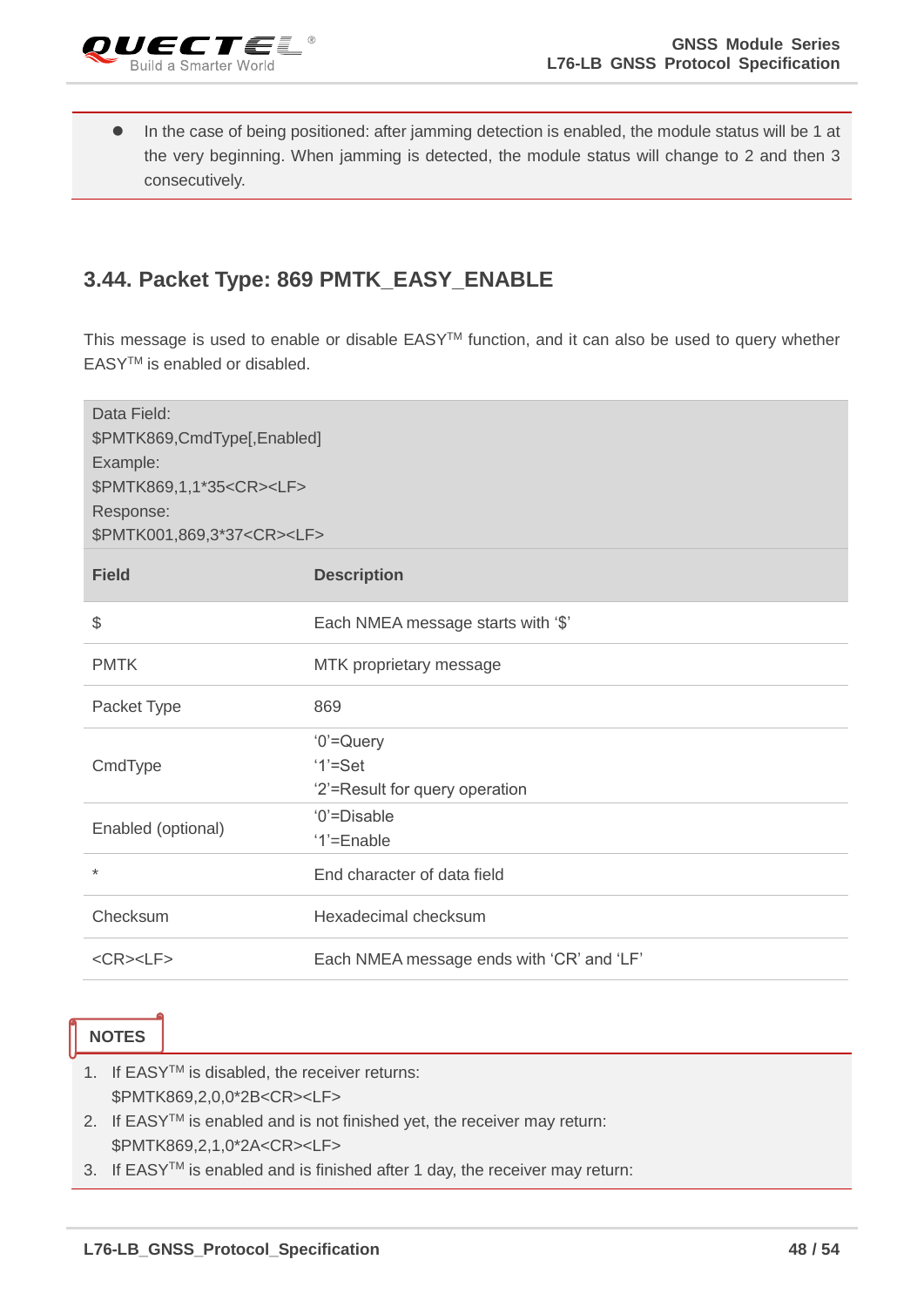

\$PMTK869,2,1,1\*2B<CR><LF>

- 4. If EASYTM is enabled and is finished after 2 days, the receiver may return: \$PMTK869,2,1,2\*28<CR><LF>
- 5. If EASYTM is enabled and is finished after 3 days, the receiver may return: \$PMTK869,2,1,3\*29<CR><LF>

#### <span id="page-49-0"></span>**3.45. Packet Type: 875 PMTK\_PMTKLSC\_STN\_OUTPUT**

PMTKLSC sentence is the leap second indicate statement. This message is used to enable or disable PMTKLSC sentence output, and it can also be used to query whether PMTKLSC sentence output is enabled or disabled.

| Data Field:                                       |                                                                                  |  |
|---------------------------------------------------|----------------------------------------------------------------------------------|--|
| \$PMTK875, CmdType[, Enabled]                     |                                                                                  |  |
| Example:                                          |                                                                                  |  |
|                                                   | \$PMTK875,1,1*38 <cr><lf>: Enable PMTKLSC and PMTKLSCB sentence output</lf></cr> |  |
| Response:                                         |                                                                                  |  |
| \$PMTKLSC, Parameter1, Parameter2, Parameter3*CS  |                                                                                  |  |
| \$PMTKLSCB, Parameter1, Parameter2, Parameter3*CS |                                                                                  |  |
| Where Parameter1: current leap second             |                                                                                  |  |
|                                                   | Parameter2: leap indicator, 1 means updated from broadcast data                  |  |
| Parameter3: next leap second                      |                                                                                  |  |
|                                                   |                                                                                  |  |
| <b>Field</b>                                      | <b>Description</b>                                                               |  |
|                                                   |                                                                                  |  |
| \$                                                | Each NMEA message starts with '\$'                                               |  |
| <b>PMTK</b>                                       | MTK proprietary message                                                          |  |
| Packet Type                                       | 875                                                                              |  |
|                                                   | $'0' =$ Query                                                                    |  |
| CmdType                                           | $'1' = Set$                                                                      |  |
|                                                   | '2'=Result for query operation                                                   |  |
|                                                   | '0'=Disable                                                                      |  |
| Enabled (optional)                                | '1'=Enable                                                                       |  |
| $\star$                                           | End character of data field                                                      |  |
|                                                   |                                                                                  |  |
| Checksum                                          | Hexadecimal checksum                                                             |  |
| $<$ CR> $<$ LF>                                   | Each NMEA message ends with 'CR' and 'LF'                                        |  |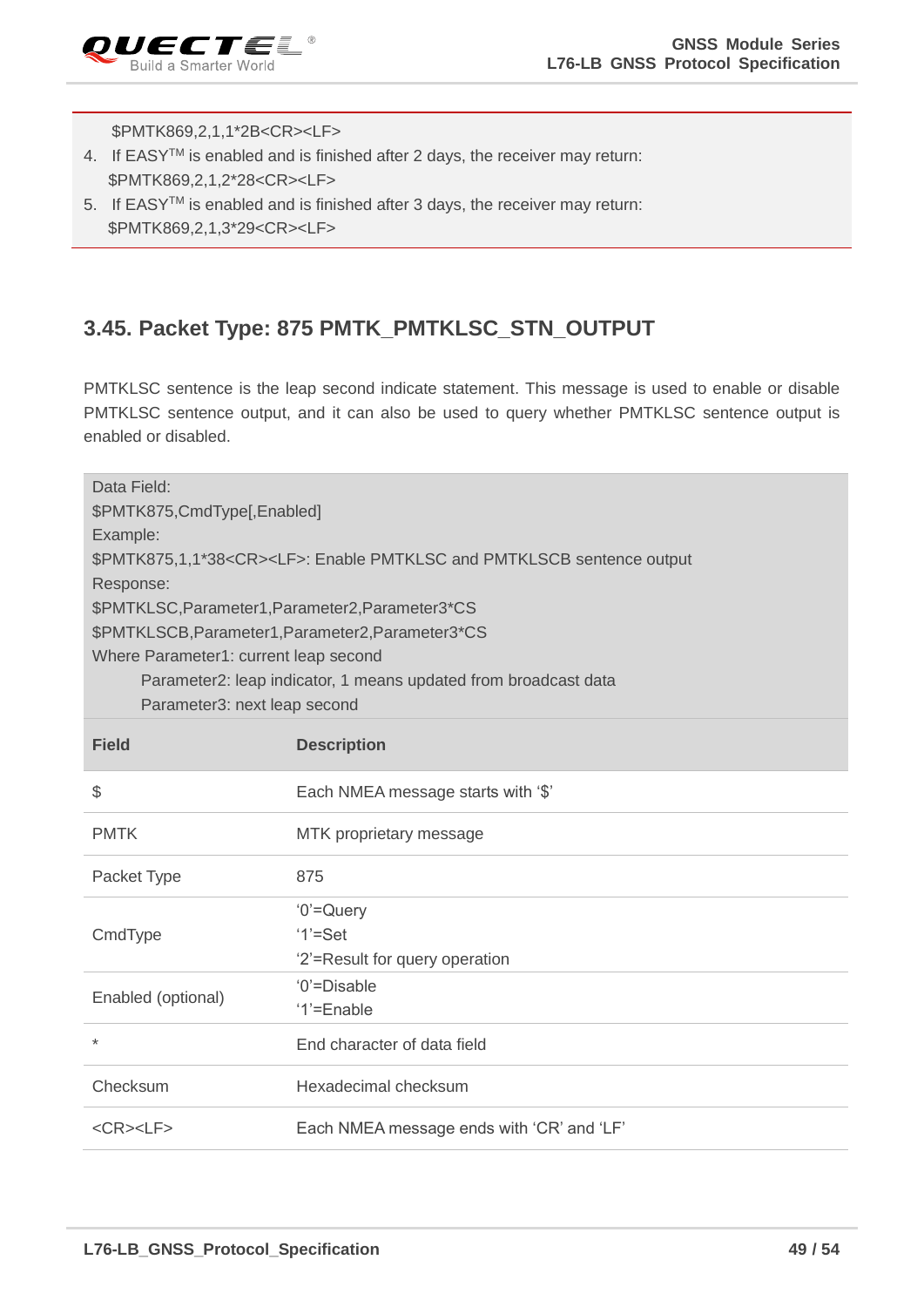<span id="page-50-0"></span>

#### **3.46. Packet Type: 886 PMTK\_FR\_MODE**

This message is used to set navigation mode.

| Data Field:<br>\$PMTK886,CmdType<br>Example:<br>\$PMTK886,3*2B <cr><lf><br/>Response:<br/>\$PMTK001,886,3*36<br/><b>Field</b></lf></cr> | <b>Description</b>                                                                                                                                                                                                                                                                                                                                                                                                                                                                                                                                          |
|-----------------------------------------------------------------------------------------------------------------------------------------|-------------------------------------------------------------------------------------------------------------------------------------------------------------------------------------------------------------------------------------------------------------------------------------------------------------------------------------------------------------------------------------------------------------------------------------------------------------------------------------------------------------------------------------------------------------|
|                                                                                                                                         |                                                                                                                                                                                                                                                                                                                                                                                                                                                                                                                                                             |
| \$                                                                                                                                      | Each NMEA message starts with '\$'                                                                                                                                                                                                                                                                                                                                                                                                                                                                                                                          |
| <b>PMTK</b>                                                                                                                             | MTK proprietary message                                                                                                                                                                                                                                                                                                                                                                                                                                                                                                                                     |
| Packet Type                                                                                                                             | 886                                                                                                                                                                                                                                                                                                                                                                                                                                                                                                                                                         |
| CmdType                                                                                                                                 | '0'=Normal Mode: For general purpose<br>'1'=Fitness Mode: For running and walking purpose that the low-speed<br>(<5m/s) movement will have more effect on the position calculation.<br>'2'=Aviation Mode: For high-dynamic purpose that the large-acceleration<br>movement will have more effect on the position calculation.<br>'3'=Balloon Mode: For high-altitude balloon purpose that the vertical<br>movement will have more effect on the position calculation.<br>'4'=Stationary Mode: For stationary applications that zero dynamics is<br>assumed. |
| $\ast$                                                                                                                                  | End character of data field                                                                                                                                                                                                                                                                                                                                                                                                                                                                                                                                 |
| Checksum                                                                                                                                | Hexadecimal checksum                                                                                                                                                                                                                                                                                                                                                                                                                                                                                                                                        |
| $<$ CR> $<$ LF>                                                                                                                         | Each NMEA message ends with 'CR' and 'LF'                                                                                                                                                                                                                                                                                                                                                                                                                                                                                                                   |

**NOTE**

Each mode has its altitude limitation. Please choose the appropriate mode base on the table below. If the test scenario exceeds the limitation, the position calculation will be incorrect.

| <b>Mode</b> | <b>Altitude Limitation</b> |
|-------------|----------------------------|
| Normal Mode | 10000m                     |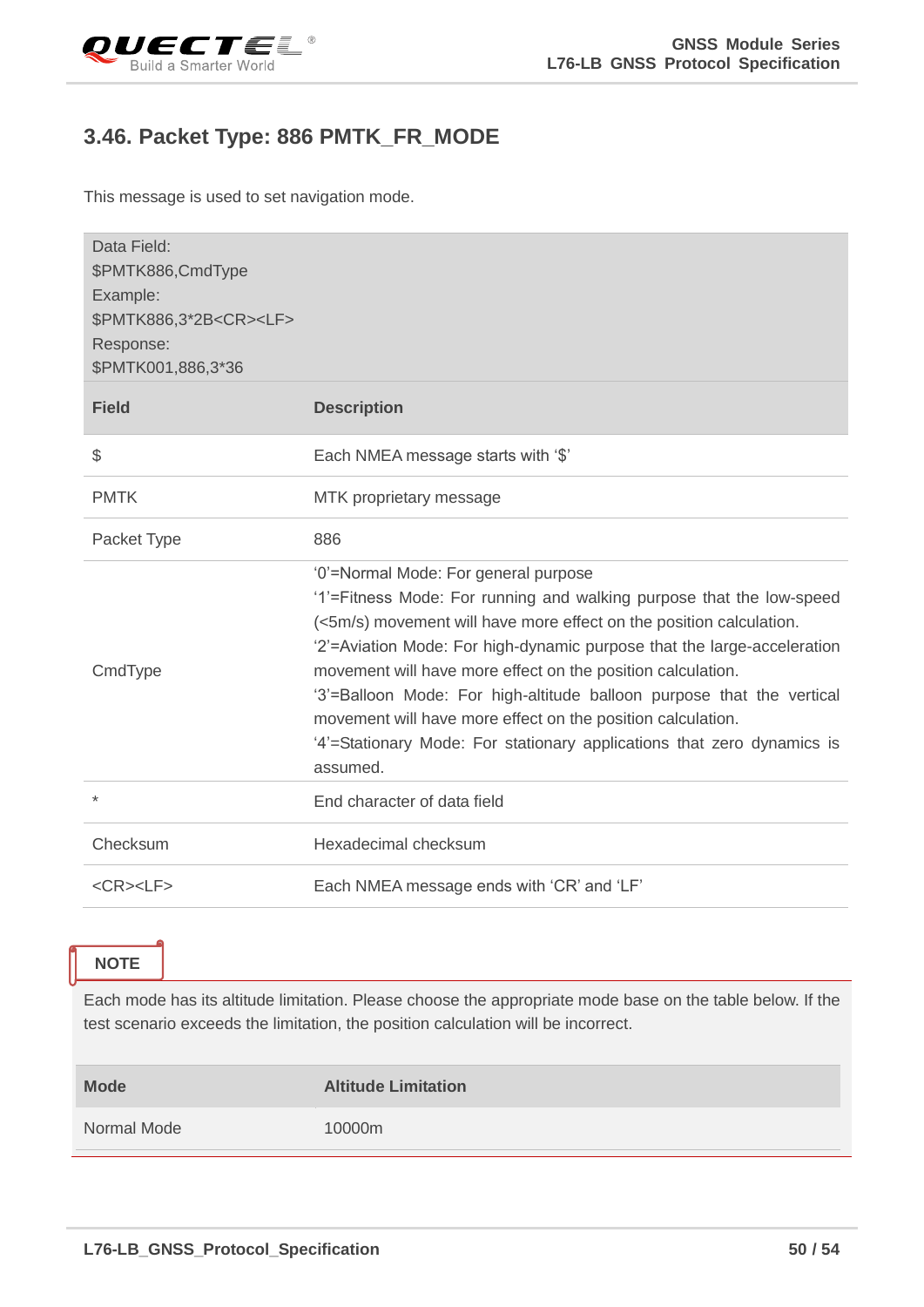

| <b>Fitness Mode</b>    | 10000m |
|------------------------|--------|
| <b>Aviation Mode</b>   | 10000m |
| <b>Stationary Mode</b> | 10000m |
| <b>Balloon Mode</b>    | 80000m |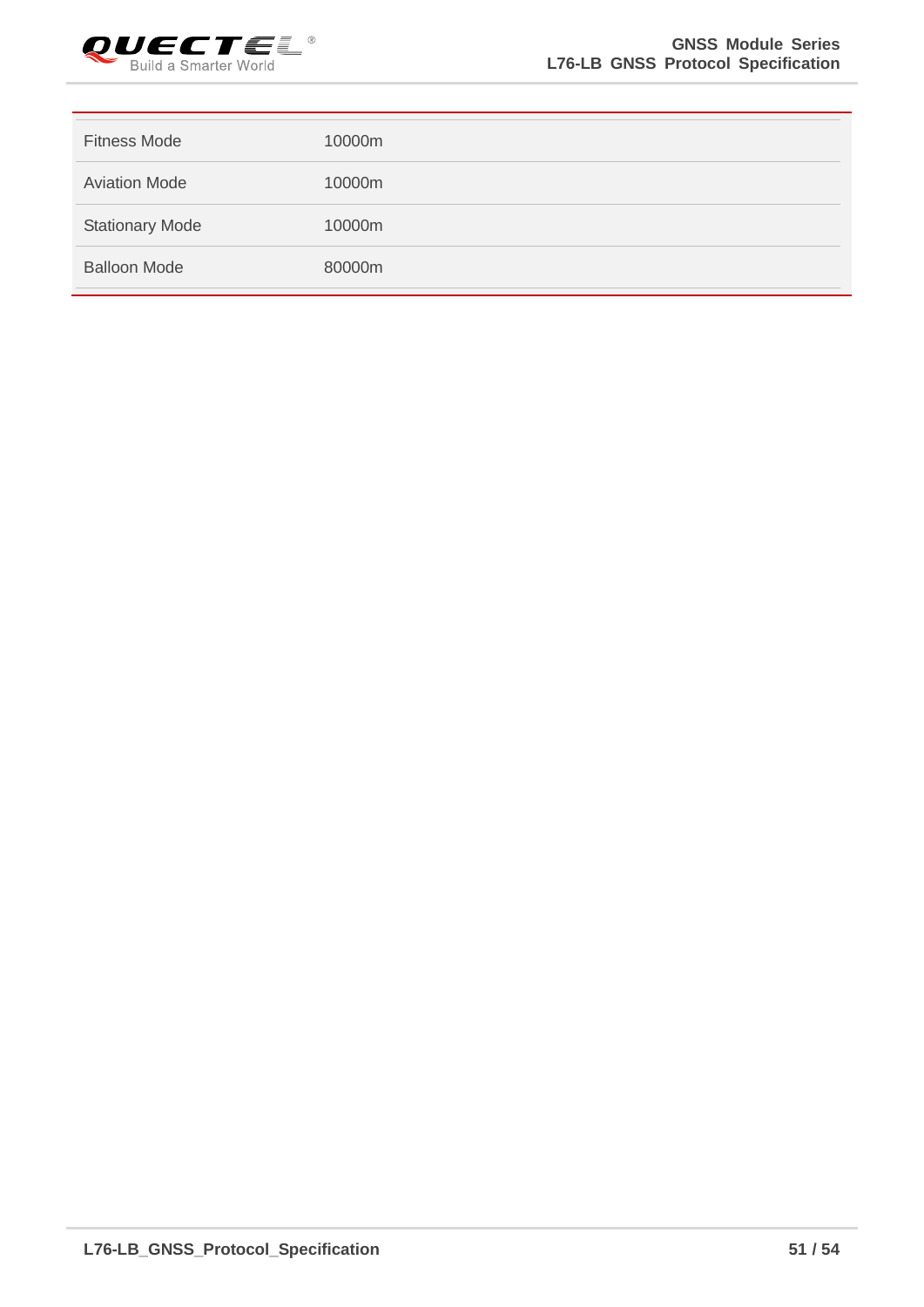<span id="page-52-0"></span>

## **4 Default Configurations**

#### <span id="page-52-1"></span>**Table 3: Default Configurations**

| <b>Item</b>                 | <b>Default</b>                  |
|-----------------------------|---------------------------------|
| <b>NMEA Port Baud Rate</b>  | 9600bps                         |
| Datum                       | WGS84                           |
| Rate of Position Fixing     | 1Hz                             |
| <b>DGPS Mode</b>            | <b>SBAS</b>                     |
| <b>SBAS Enable</b>          | Enabled                         |
| <b>NMEA Output Messages</b> | GGA, RMC, GSA, GSV, VTG and GLL |
| <b>AIC</b>                  | Enabled                         |
| <b>EASYTM</b>               | Enabled                         |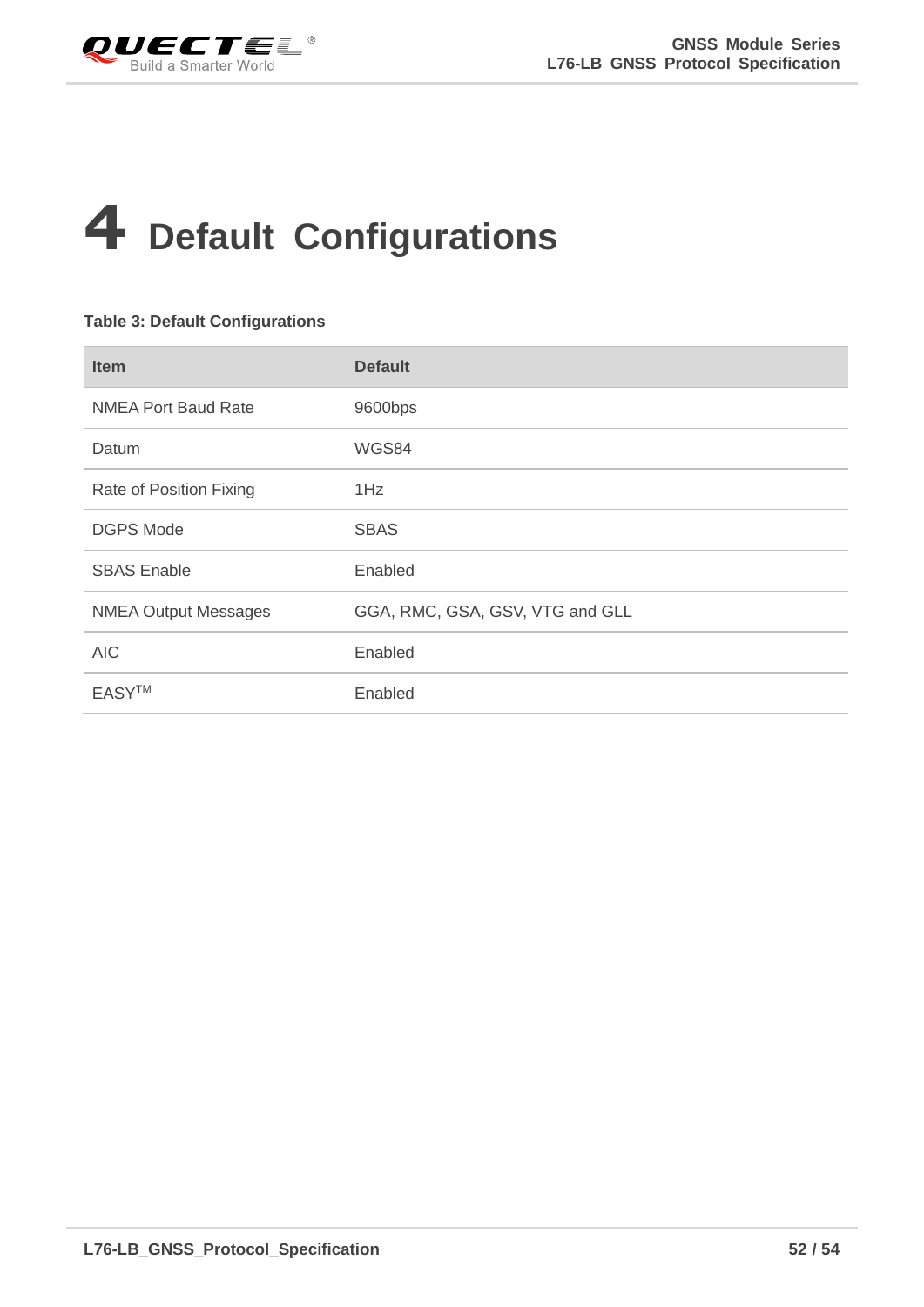<span id="page-53-0"></span>

## **5 Appendix A References**

#### <span id="page-53-1"></span>**Table 4: Related Documents**

| <b>SN</b>                                                                                                                                                  | <b>Document Name</b>             | <b>Remark</b>                   |
|------------------------------------------------------------------------------------------------------------------------------------------------------------|----------------------------------|---------------------------------|
| $[1]$                                                                                                                                                      | Quectel_GNSS_SDK_Commands_Manual | <b>GNSS SDK Commands Manual</b> |
| $[2]$                                                                                                                                                      | Quectel_L76-LB_Hardware_Design   | L76-LB Hardware Design          |
| $[3] % \includegraphics[width=0.9\columnwidth]{figures/fig_1a} \caption{Schematic diagram of the top of the top of the top of the right.} \label{fig:1} %$ | Quectel_L76-LB_EVB_User Guide    | L76-LB EVB User Guide           |
| $[4]$                                                                                                                                                      | Quectel_L76-LB_Reference_Design  | L76-LB Reference Design         |

#### <span id="page-53-2"></span>**Table 5: Terms and Abbreviations**

| <b>Abbreviation</b> | <b>Description</b>                                    |
|---------------------|-------------------------------------------------------|
| <b>AGPS</b>         | Assisted Global Positioning System                    |
| <b>AIC</b>          | Active Interference Cancellation                      |
| <b>CS</b>           | <b>Commercial Sample</b>                              |
| <b>DEE</b>          | <b>Dynamic Ephemeris Extension</b>                    |
| <b>DOP</b>          | <b>Dilution of Precision</b>                          |
| <b>DGPS</b>         | Differential Global Positioning System                |
| <b>GGA</b>          | NMEA: Global Positioning System Fix Data              |
| <b>GLL</b>          | NMEA: Geographic Latitude and Longitude               |
| <b>GLONASS</b>      | Global Navigation Satellite System (The Russian GNSS) |
| <b>GNSS</b>         | <b>Global Navigation Satellite System</b>             |
| <b>GPS</b>          | <b>Global Positioning System</b>                      |
| <b>GSA</b>          | NMEA: GNSS DOP and Active Satellites                  |